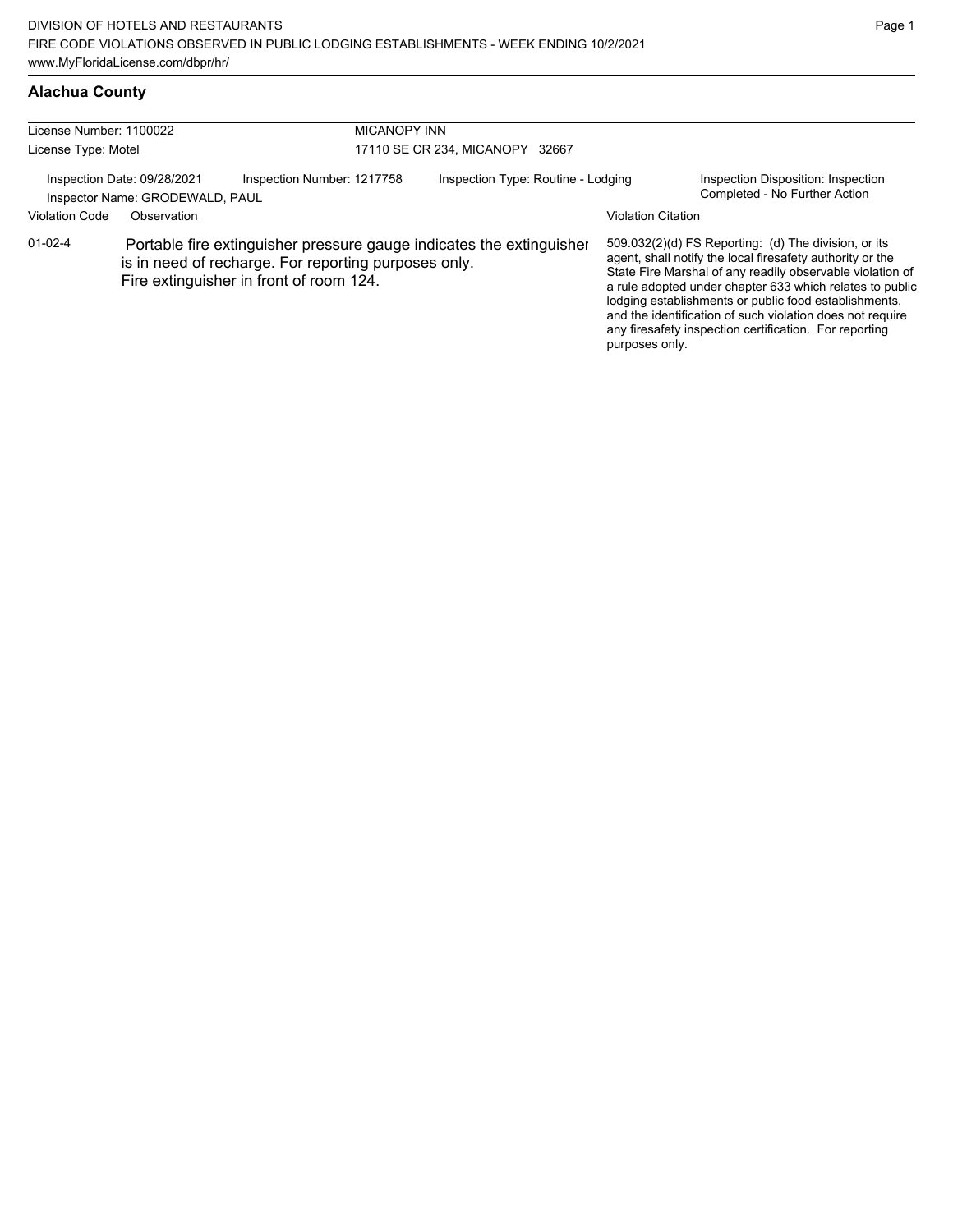| License Number: 1303872 |                                                               |                                                               | <b>TWIN OAKS APTS</b>              |                                                                                                                                                                                                     |                           |                                                                                                                                                                                                                                                                                                                                                                  |
|-------------------------|---------------------------------------------------------------|---------------------------------------------------------------|------------------------------------|-----------------------------------------------------------------------------------------------------------------------------------------------------------------------------------------------------|---------------------------|------------------------------------------------------------------------------------------------------------------------------------------------------------------------------------------------------------------------------------------------------------------------------------------------------------------------------------------------------------------|
| License Type: Apartment |                                                               |                                                               | 6201 CHERRY STREET, CALLAWAY 32404 |                                                                                                                                                                                                     |                           |                                                                                                                                                                                                                                                                                                                                                                  |
|                         | Inspection Date: 09/29/2021<br>Inspector Name: LYNN, NICKOLAS | Inspection Number: 1533069                                    |                                    | Inspection Type: Complaint Full                                                                                                                                                                     |                           | Inspection Disposition: Warning<br>Issued                                                                                                                                                                                                                                                                                                                        |
| <b>Violation Code</b>   | Observation                                                   |                                                               |                                    |                                                                                                                                                                                                     | <b>Violation Citation</b> |                                                                                                                                                                                                                                                                                                                                                                  |
| $07-01-4$               |                                                               | heater has interrupted electricity. Appliances off at time of |                                    | Partial electricity, complainant states refrigerator and AC and<br>inspection. Complainant flipped breakers on and off. Appliances<br>came back on. Complainant states appliances will not stay on. |                           | 509.032(2)(d) FS Reporting: (d) The division, or its<br>agent, shall notify the local firesafety authority or the<br>State Fire Marshal of any readily observable violation of<br>a rule adopted under chapter 633 which relates to public<br>lodging establishments or public food establishments,<br>and the identification of such violation does not require |

any firesafety inspection certification. For reporting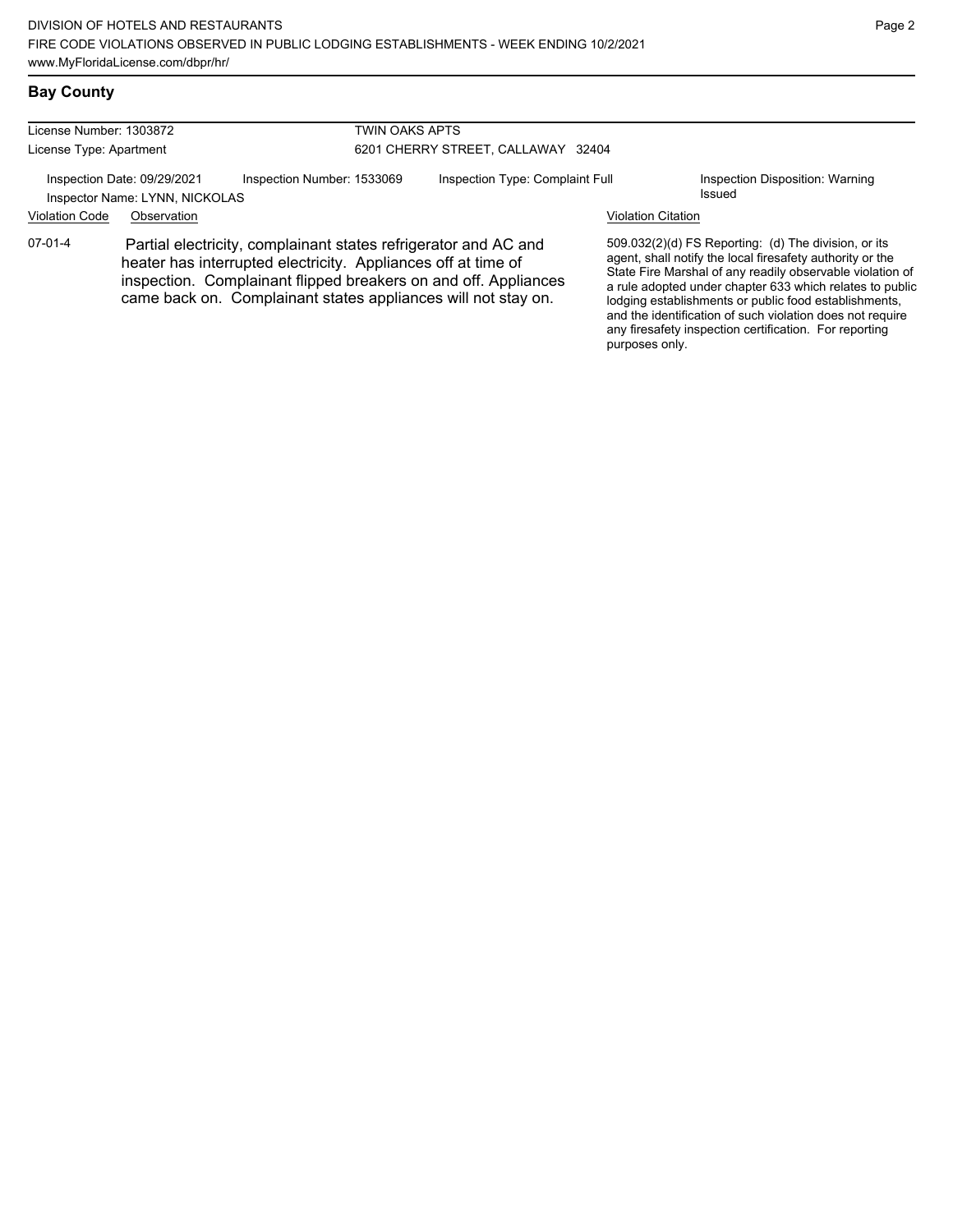# **Brevard County**

| License Number: 1505702<br>License Type: Hotel |                                                                                 |                            | <b>HOTEL MELBY</b> | 801 E STRAWBRIDGE AVE, MELBOURNE 32901                               |                           |                                                                                                                                                                                                                                                                                                                                                                                                                        |
|------------------------------------------------|---------------------------------------------------------------------------------|----------------------------|--------------------|----------------------------------------------------------------------|---------------------------|------------------------------------------------------------------------------------------------------------------------------------------------------------------------------------------------------------------------------------------------------------------------------------------------------------------------------------------------------------------------------------------------------------------------|
| <b>Violation Code</b>                          | Inspection Date: 09/29/2021<br>Inspector Name: VAUGHAN, COURTNEY<br>Observation | Inspection Number: 1161220 |                    | Inspection Type: Routine - Lodging                                   | <b>Violation Citation</b> | Inspection Disposition: Inspection<br>Completed - No Further Action                                                                                                                                                                                                                                                                                                                                                    |
| $04 - 01 - 4$                                  | reporting purposes only.                                                        |                            |                    | Trouble/alarm light illuminated on the fire alarm control panel. For | purposes only.            | 509.032(2)(d) FS Reporting: The division, or its agent,<br>shall notify the local firesafety authority or the State Fire<br>Marshal of any readily observable violation of a rule<br>adopted under chapter 633 which relates to public<br>lodging establishments or public food establishments,<br>and the identification of such violation does not require<br>any firesafety inspection certification. For reporting |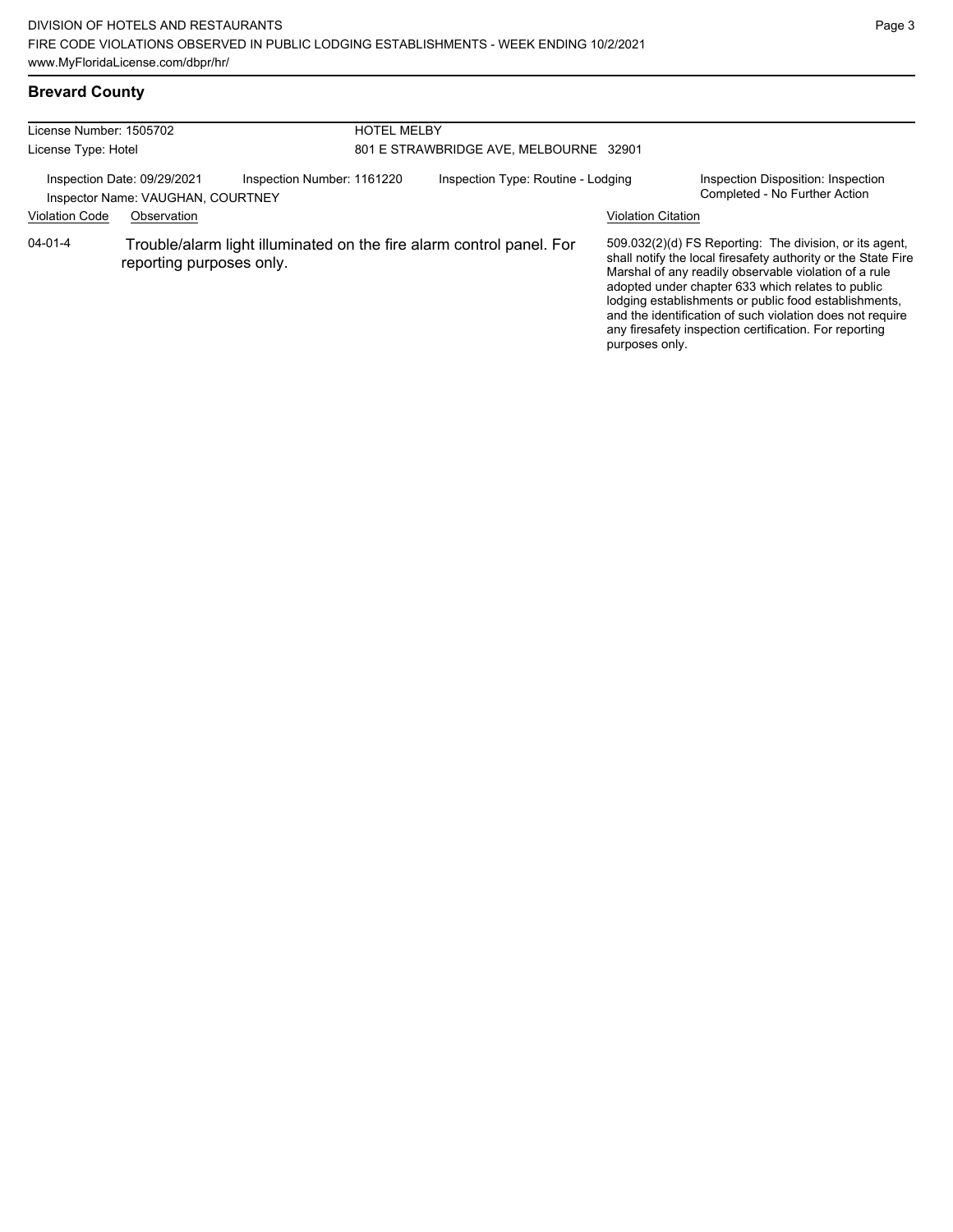| License Number: 1612878 |                                                                                                                                                                                                                                                                                                           |                            | HOTOLOS HOLLYWOOD                                |                           |                                                                                                                                                                                                                                                                                                                                                                                                                                                                                                                                                                                                                                                                                                  |
|-------------------------|-----------------------------------------------------------------------------------------------------------------------------------------------------------------------------------------------------------------------------------------------------------------------------------------------------------|----------------------------|--------------------------------------------------|---------------------------|--------------------------------------------------------------------------------------------------------------------------------------------------------------------------------------------------------------------------------------------------------------------------------------------------------------------------------------------------------------------------------------------------------------------------------------------------------------------------------------------------------------------------------------------------------------------------------------------------------------------------------------------------------------------------------------------------|
| License Type: Motel     |                                                                                                                                                                                                                                                                                                           |                            | 2520 STIRLING RD, HOLLYWOOD 33019                |                           |                                                                                                                                                                                                                                                                                                                                                                                                                                                                                                                                                                                                                                                                                                  |
| <b>Violation Code</b>   | Inspection Date: 09/30/2021<br>Inspector Name: MARTINEZ, RHEANNE<br>Observation                                                                                                                                                                                                                           | Inspection Number: 1220701 | Inspection Type: Complaint Full                  | <b>Violation Citation</b> | Inspection Disposition: Warning<br>Issued                                                                                                                                                                                                                                                                                                                                                                                                                                                                                                                                                                                                                                                        |
| $01-02-4$               | Portable fire extinguisher pressure gauge indicates the extinguisher<br>is in need of recharge. Observed between rooms #235 and #237<br>and rooms #335 and #337. For reporting purposes only. **Repeat<br>Violation**                                                                                     |                            |                                                  | purposes only.            | 509.032(2)(d) FS Reporting: (d) The division, or its<br>agent, shall notify the local firesafety authority or the<br>State Fire Marshal of any readily observable violation of<br>a rule adopted under chapter 633 which relates to public<br>lodging establishments or public food establishments,<br>and the identification of such violation does not require<br>any firesafety inspection certification. For reporting                                                                                                                                                                                                                                                                       |
| License Number: 1620887 |                                                                                                                                                                                                                                                                                                           |                            | MARGARITAVILLE BEACH RESORT                      |                           |                                                                                                                                                                                                                                                                                                                                                                                                                                                                                                                                                                                                                                                                                                  |
| License Type: Hotel     |                                                                                                                                                                                                                                                                                                           |                            | 1111 N OCEAN DR, HOLLYWOOD 33019                 |                           |                                                                                                                                                                                                                                                                                                                                                                                                                                                                                                                                                                                                                                                                                                  |
|                         | Inspection Date: 09/29/2021<br>Inspector Name: MARTINEZ, RHEANNE                                                                                                                                                                                                                                          | Inspection Number: 1160564 | Inspection Type: Routine - Lodging               |                           | Inspection Disposition: Inspection<br>Completed - No Further Action                                                                                                                                                                                                                                                                                                                                                                                                                                                                                                                                                                                                                              |
| <b>Violation Code</b>   | Observation                                                                                                                                                                                                                                                                                               |                            |                                                  | <b>Violation Citation</b> |                                                                                                                                                                                                                                                                                                                                                                                                                                                                                                                                                                                                                                                                                                  |
| $08 - 01 - 4$           | Boiler certificate or insurance inspector's boiler report expired. For<br>reporting purposes only. Observed boiler certifications expired on<br>9/27/2021.                                                                                                                                                |                            |                                                  |                           | 61C-1.004(10) FAC and 509.032(2)(d) FS Reporting:<br>61C-1.004(10) The insurance inspector's boiler report is<br>required annually for power boilers and high<br>pressure/high temperature boilers and biannually for low<br>pressure steam or vapor heating boilers. 509.032(2)(d)<br>The division, or its agent, shall notify the local firesafety<br>authority or the State Fire Marshal of any readily<br>observable violation of a rule adopted under chapter 633<br>which relates to public lodging establishments or public<br>food establishments, and the identification of such<br>violation does not require any firesafety inspection<br>certification. For reporting purposes only. |
| License Number: 1621701 |                                                                                                                                                                                                                                                                                                           |                            | <b>REGATTA AT NEW RIVER</b>                      |                           |                                                                                                                                                                                                                                                                                                                                                                                                                                                                                                                                                                                                                                                                                                  |
| License Type: Apartment |                                                                                                                                                                                                                                                                                                           |                            | 416 SW 1 AVE, FORT LAUDERDALE 33301              |                           |                                                                                                                                                                                                                                                                                                                                                                                                                                                                                                                                                                                                                                                                                                  |
|                         | Inspection Date: 09/29/2021<br>Inspector Name: BRANN, JUSTIN                                                                                                                                                                                                                                              | Inspection Number: 1532982 | Inspection Type: Lodging-Licensing<br>Inspection |                           | Inspection Disposition: Call Back -<br>Complied                                                                                                                                                                                                                                                                                                                                                                                                                                                                                                                                                                                                                                                  |
| <b>Violation Code</b>   | Observation                                                                                                                                                                                                                                                                                               |                            |                                                  | <b>Violation Citation</b> |                                                                                                                                                                                                                                                                                                                                                                                                                                                                                                                                                                                                                                                                                                  |
| 08-03-4                 | - From initial inspection : No boiler certificate or insurance<br>inspector's boiler report available. For reporting purposes only.<br>From follow-up inspection 2021-09-29: No boiler certificate or<br>insurance inspector's boiler report available. For reporting purposes<br>only. **Time Extended** |                            |                                                  |                           | 61C-1.004(10) FAC and 509.032(2)(d) FS Reporting:<br>61C-1.004(10) The insurance inspector's boiler report is<br>required annually for power boilers and high<br>pressure/high temperature boilers and biannually for low<br>pressure steam or vapor heating boilers. 509.032(2)(d)<br>The division, or its agent, shall notify the local firesafety<br>authority or the State Fire Marshal of any readily<br>observable violation of a rule adopted under chapter 633<br>which relates to public lodging establishments or public                                                                                                                                                               |

food establishments, and the identification of such violation does not require any firesafety inspection certification. For reporting purposes only.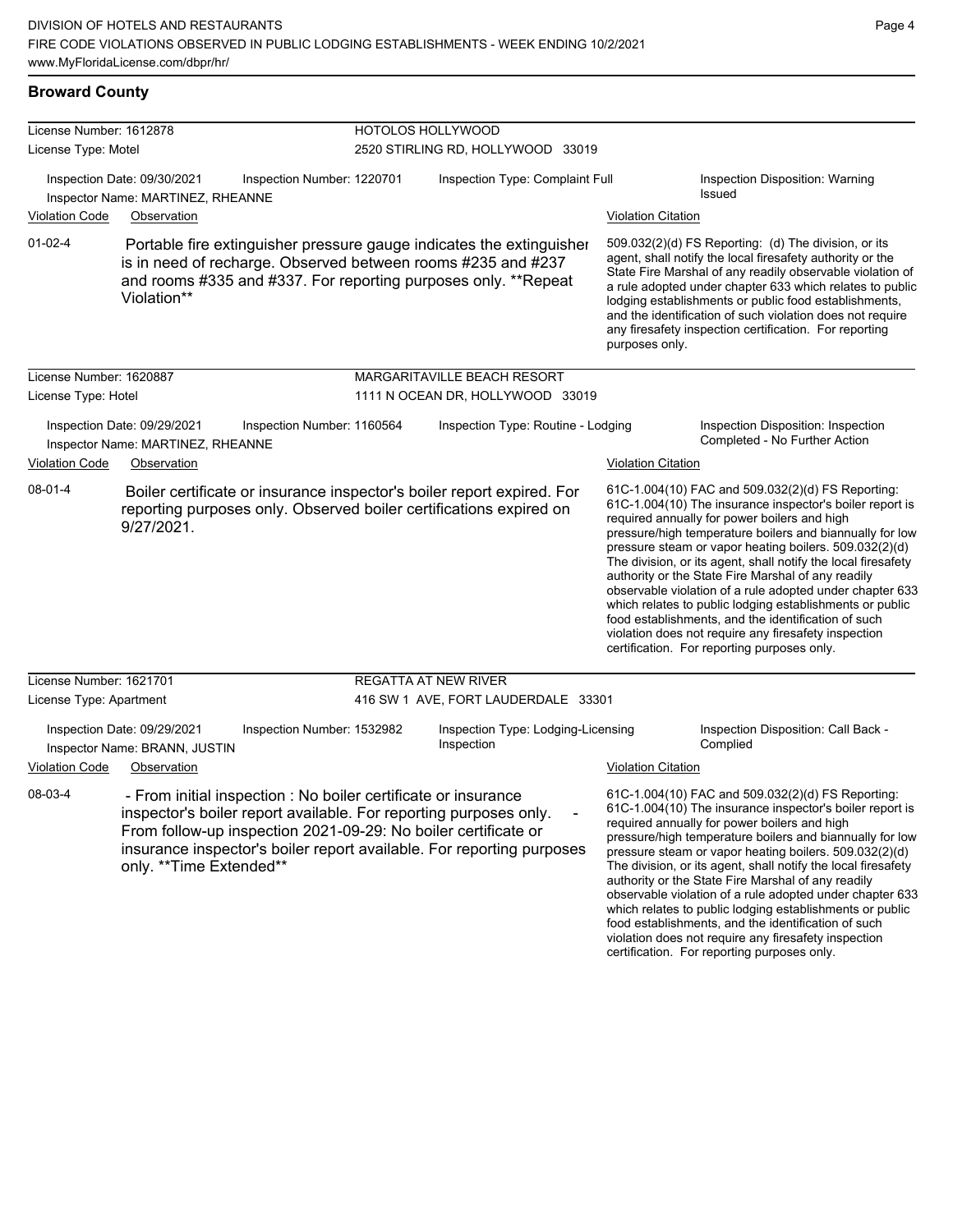## **Broward County**

| License Number: 1613418                        |                                                                                                                                                                                                                   |                            | GALLERYONE - A DOUBLETREE SUITES BY HILTON HOTELS                      |                           |                                                                                                                                                                                                                                                                                                                                                                                                                                                                                                                                                                                                                                                                                                  |
|------------------------------------------------|-------------------------------------------------------------------------------------------------------------------------------------------------------------------------------------------------------------------|----------------------------|------------------------------------------------------------------------|---------------------------|--------------------------------------------------------------------------------------------------------------------------------------------------------------------------------------------------------------------------------------------------------------------------------------------------------------------------------------------------------------------------------------------------------------------------------------------------------------------------------------------------------------------------------------------------------------------------------------------------------------------------------------------------------------------------------------------------|
| License Type: Hotel                            |                                                                                                                                                                                                                   |                            | 2670 E SUNRISE BLVD, FORT LAUDERDALE 33304                             |                           |                                                                                                                                                                                                                                                                                                                                                                                                                                                                                                                                                                                                                                                                                                  |
|                                                | Inspection Date: 10/01/2021<br>Inspector Name: BRANN, JUSTIN                                                                                                                                                      | Inspection Number: 1161315 | Inspection Type: Routine - Lodging                                     |                           | Inspection Disposition: Inspection<br>Completed - No Further Action                                                                                                                                                                                                                                                                                                                                                                                                                                                                                                                                                                                                                              |
| <b>Violation Code</b>                          | Observation                                                                                                                                                                                                       |                            |                                                                        | <b>Violation Citation</b> |                                                                                                                                                                                                                                                                                                                                                                                                                                                                                                                                                                                                                                                                                                  |
| $04 - 01 - 4$                                  | Trouble/alarm light illuminated on the fire alarm control panel. For<br>reporting purposes only.<br>Per operator alarm company is present. Inspector will email<br>inspection report to Fire Marshall for review. |                            |                                                                        | purposes only.            | 509.032(2)(d) FS Reporting: The division, or its agent,<br>shall notify the local firesafety authority or the State Fire<br>Marshal of any readily observable violation of a rule<br>adopted under chapter 633 which relates to public<br>lodging establishments or public food establishments,<br>and the identification of such violation does not require<br>any firesafety inspection certification. For reporting                                                                                                                                                                                                                                                                           |
| 08-01-4                                        | reporting purposes only.                                                                                                                                                                                          |                            | Boiler certificate or insurance inspector's boiler report expired. For |                           | 61C-1.004(10) FAC and 509.032(2)(d) FS Reporting:<br>61C-1.004(10) The insurance inspector's boiler report is<br>required annually for power boilers and high<br>pressure/high temperature boilers and biannually for low<br>pressure steam or vapor heating boilers. 509.032(2)(d)<br>The division, or its agent, shall notify the local firesafety<br>authority or the State Fire Marshal of any readily<br>observable violation of a rule adopted under chapter 633<br>which relates to public lodging establishments or public<br>food establishments, and the identification of such<br>violation does not require any firesafety inspection<br>certification. For reporting purposes only. |
| License Number: 1620859                        |                                                                                                                                                                                                                   |                            | <b>W FORT LAUDERDALE</b>                                               |                           |                                                                                                                                                                                                                                                                                                                                                                                                                                                                                                                                                                                                                                                                                                  |
| License Type: Hotel                            |                                                                                                                                                                                                                   |                            | 401 N FT LAUDERDALE BEACH BLVD, FORT LAUDERDALE 33304                  |                           |                                                                                                                                                                                                                                                                                                                                                                                                                                                                                                                                                                                                                                                                                                  |
|                                                | Inspection Date: 09/29/2021<br>Inspector Name: BRANN, JUSTIN                                                                                                                                                      | Inspection Number: 1159605 | Inspection Type: Routine - Lodging                                     |                           | Inspection Disposition: Inspection<br>Completed - No Further Action                                                                                                                                                                                                                                                                                                                                                                                                                                                                                                                                                                                                                              |
| <b>Violation Code</b>                          | Observation                                                                                                                                                                                                       |                            |                                                                        | <b>Violation Citation</b> |                                                                                                                                                                                                                                                                                                                                                                                                                                                                                                                                                                                                                                                                                                  |
| $04 - 01 - 4$                                  | Trouble/alarm light illuminated on the fire alarm control panel. For<br>reporting purposes only.<br>Inspector will email inspection report to Fire Marshall for review.                                           |                            |                                                                        | purposes only.            | 509.032(2)(d) FS Reporting: The division, or its agent,<br>shall notify the local firesafety authority or the State Fire<br>Marshal of any readily observable violation of a rule<br>adopted under chapter 633 which relates to public<br>lodging establishments or public food establishments,<br>and the identification of such violation does not require<br>any firesafety inspection certification. For reporting                                                                                                                                                                                                                                                                           |
| License Number: 1618200<br>License Type: Hotel |                                                                                                                                                                                                                   |                            | ROYAL BEACH PALACE HOTEL<br>3711 N OCEAN BLVD, FORT LAUDERDALE 33308   |                           |                                                                                                                                                                                                                                                                                                                                                                                                                                                                                                                                                                                                                                                                                                  |
|                                                | Inspection Date: 09/30/2021<br>Inspector Name: DEJONG, STEVEN                                                                                                                                                     | Inspection Number: 1162659 | Inspection Type: Complaint Full                                        |                           | Inspection Disposition: Warning<br><b>Issued</b>                                                                                                                                                                                                                                                                                                                                                                                                                                                                                                                                                                                                                                                 |
| <b>Violation Code</b>                          | Observation                                                                                                                                                                                                       |                            |                                                                        | <b>Violation Citation</b> |                                                                                                                                                                                                                                                                                                                                                                                                                                                                                                                                                                                                                                                                                                  |
| 05-02-5                                        | Hearing-impaired smoke detector is not functioning when tested.<br>Second unit tested and functioned properly.<br>For reporting purposes only.                                                                    |                            |                                                                        | purposes only.            | 509.032(2)(d) FS Reporting: The division, or its agent,<br>shall notify the local firesafety authority or the State Fire<br>Marshal of any readily observable violation of a rule<br>adopted under chapter 633 which relates to public<br>lodging establishments or public food establishments,<br>and the identification of such violation does not require<br>any firesafety inspection certification. For reporting                                                                                                                                                                                                                                                                           |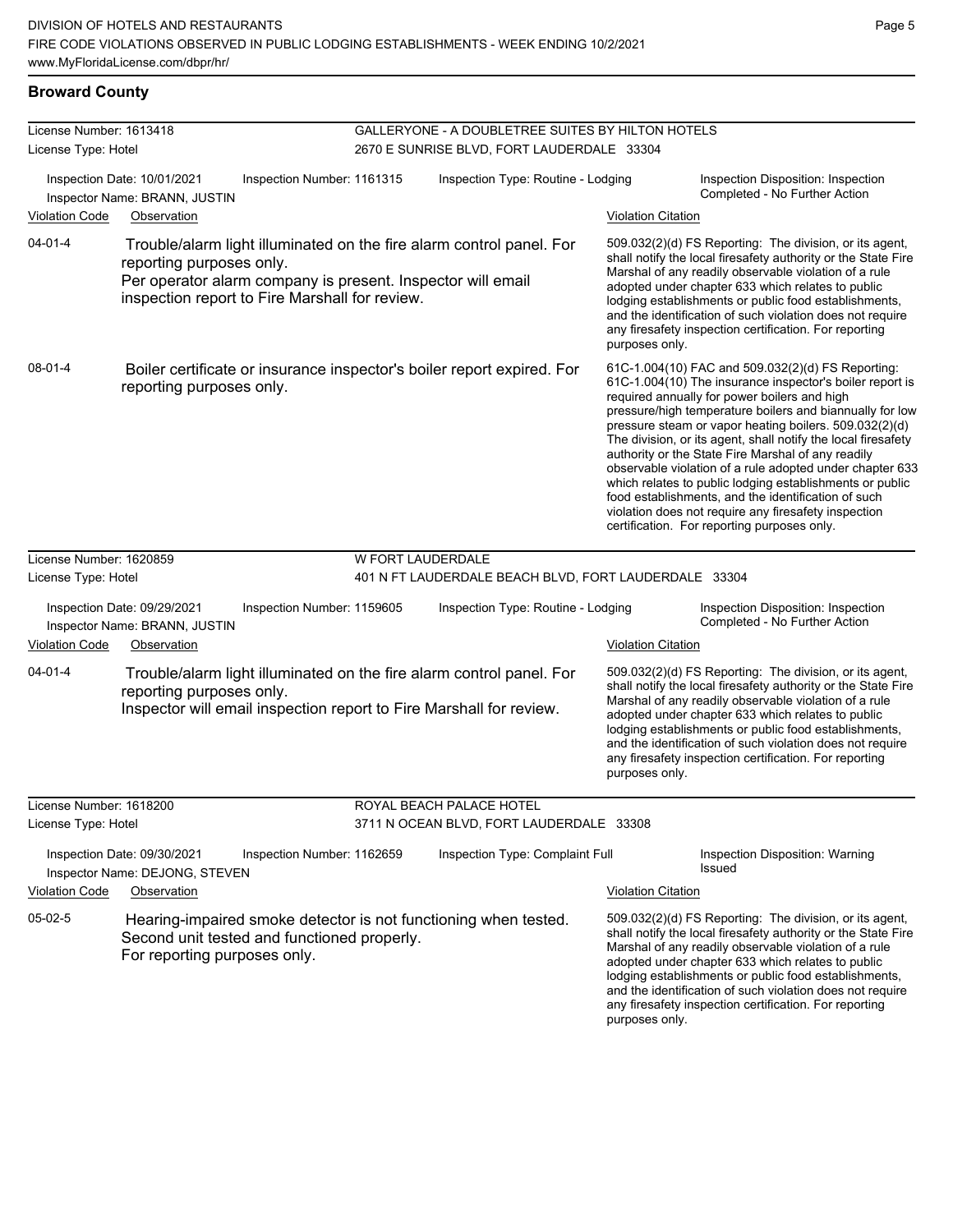## **Broward County**

| License Number: 1619409 |                                                                 |                                                                                                                        | <b>NEW RIVER COVE</b> |                                                                      |                           |                                                                                                                                                                                                                                                                                                                                                                                                                            |
|-------------------------|-----------------------------------------------------------------|------------------------------------------------------------------------------------------------------------------------|-----------------------|----------------------------------------------------------------------|---------------------------|----------------------------------------------------------------------------------------------------------------------------------------------------------------------------------------------------------------------------------------------------------------------------------------------------------------------------------------------------------------------------------------------------------------------------|
| License Type: Apartment |                                                                 |                                                                                                                        |                       | 3711 SR 84, DAVIE 33312                                              |                           |                                                                                                                                                                                                                                                                                                                                                                                                                            |
|                         | Inspection Date: 10/01/2021<br>Inspector Name: BARTON, GEOFFREY | Inspection Number: 1521979                                                                                             |                       | Inspection Type: Routine - Lodging                                   |                           | Inspection Disposition: Inspection<br>Completed - No Further Action                                                                                                                                                                                                                                                                                                                                                        |
| <b>Violation Code</b>   | Observation                                                     |                                                                                                                        |                       |                                                                      | <b>Violation Citation</b> |                                                                                                                                                                                                                                                                                                                                                                                                                            |
| $01 - 01 - 4$           |                                                                 | is overcharged. For reporting purposes only.<br>1) between unit 203 & 202 bldg 3911<br>2) by units 101 & 102 bldg 3771 |                       | Portable fire extinguisher pressure gauge indicates the extinguisher | purposes only.            | 509.032(2)(d) FS Reporting: (d) The division, or its<br>agent, shall notify the local firesafety authority or the<br>State Fire Marshal of any readily observable violation of<br>a rule adopted under chapter 633 which relates to public<br>lodging establishments or public food establishments,<br>and the identification of such violation does not require<br>any firesafety inspection certification. For reporting |
| License Number: 1605421 |                                                                 |                                                                                                                        |                       | PALM TERRACE APARTMENTS                                              |                           |                                                                                                                                                                                                                                                                                                                                                                                                                            |
| License Type: Apartment |                                                                 |                                                                                                                        |                       | 220 SW 38 AVE, FORT LAUDERDALE 33312                                 |                           |                                                                                                                                                                                                                                                                                                                                                                                                                            |
|                         | Inspection Date: 09/28/2021<br>Inspector Name: BARTON, GEOFFREY | Inspection Number: 1518937                                                                                             |                       | Inspection Type: Routine - Lodging                                   |                           | Inspection Disposition: Inspection<br>Completed - No Further Action                                                                                                                                                                                                                                                                                                                                                        |
| <b>Violation Code</b>   | Observation                                                     |                                                                                                                        |                       |                                                                      | <b>Violation Citation</b> |                                                                                                                                                                                                                                                                                                                                                                                                                            |
| $04 - 01 - 4$           | reporting purposes only.<br>stairwell.                          | Trouble light indication on annunciator lower level opposite north                                                     |                       | Trouble/alarm light illuminated on the fire alarm control panel. For | purposes only.            | 509.032(2)(d) FS Reporting: The division, or its agent,<br>shall notify the local firesafety authority or the State Fire<br>Marshal of any readily observable violation of a rule<br>adopted under chapter 633 which relates to public<br>lodging establishments or public food establishments,<br>and the identification of such violation does not require<br>any firesafety inspection certification. For reporting     |
| License Number: 1606641 |                                                                 |                                                                                                                        |                       | APARTMENTS 4581 SW 32 AVE                                            |                           |                                                                                                                                                                                                                                                                                                                                                                                                                            |
| License Type: Apartment |                                                                 |                                                                                                                        |                       | 4581 SW 32 AVE, FORT LAUDERDALE 33312-6959                           |                           |                                                                                                                                                                                                                                                                                                                                                                                                                            |
|                         | Inspection Date: 09/29/2021<br>Inspector Name: BARTON, GEOFFREY | Inspection Number: 1530440                                                                                             |                       | Inspection Type: Routine - Lodging                                   |                           | Inspection Disposition: Inspection<br>Completed - No Further Action                                                                                                                                                                                                                                                                                                                                                        |
| <b>Violation Code</b>   | Observation                                                     |                                                                                                                        |                       |                                                                      | <b>Violation Citation</b> |                                                                                                                                                                                                                                                                                                                                                                                                                            |
| $01 - 02 - 4$           | Beside unit D1 bldg 4601                                        | is in need of recharge. For reporting purposes only.                                                                   |                       | Portable fire extinguisher pressure gauge indicates the extinguisher |                           | 509.032(2)(d) FS Reporting: (d) The division, or its<br>agent, shall notify the local firesafety authority or the<br>State Fire Marshal of any readily observable violation of<br>a rule adopted under chapter 633 which relates to public<br>lodging establishments or public food establishments,<br>and the identification of such violation does not require<br>any firesafety inspection certification. For reporting |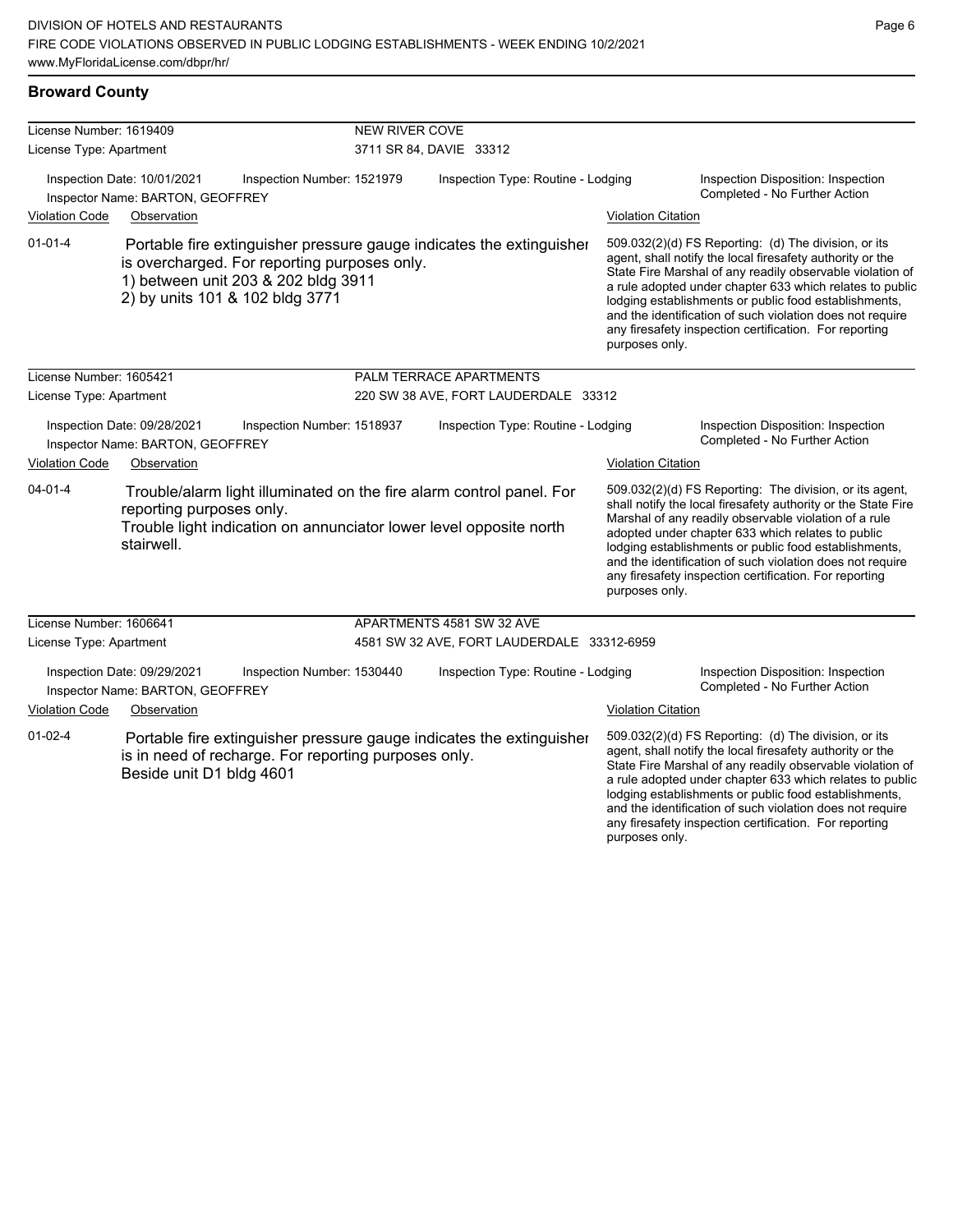#### **Broward County**

| License Number: 1605221 |                                                                                                                                                      | <b>COMMUNITY ACRE APT</b>                                                                                                                  |                                                                                                                                                                                                                                                                                                                                                                                                                                              |
|-------------------------|------------------------------------------------------------------------------------------------------------------------------------------------------|--------------------------------------------------------------------------------------------------------------------------------------------|----------------------------------------------------------------------------------------------------------------------------------------------------------------------------------------------------------------------------------------------------------------------------------------------------------------------------------------------------------------------------------------------------------------------------------------------|
| License Type: Apartment |                                                                                                                                                      | 1920 SW 5 ST, FORT LAUDERDALE 33312-7695                                                                                                   |                                                                                                                                                                                                                                                                                                                                                                                                                                              |
|                         | Inspection Date: 09/27/2021<br>Inspection Number: 1525824<br>Inspector Name: BARTON, GEOFFREY                                                        | Inspection Type: Routine - Lodging                                                                                                         | Inspection Disposition: Administrative<br>complaint recommended                                                                                                                                                                                                                                                                                                                                                                              |
| <b>Violation Code</b>   | Observation                                                                                                                                          |                                                                                                                                            | <b>Violation Citation</b>                                                                                                                                                                                                                                                                                                                                                                                                                    |
| $01 - 01 - 4$           | is overcharged. For reporting purposes only.<br>By door to unit 402 facing SW 20 Ave.                                                                | Portable fire extinguisher pressure gauge indicates the extinguisher                                                                       | 509.032(2)(d) FS Reporting: (d) The division, or its<br>agent, shall notify the local firesafety authority or the<br>State Fire Marshal of any readily observable violation of<br>a rule adopted under chapter 633 which relates to public<br>lodging establishments or public food establishments,<br>and the identification of such violation does not require<br>any firesafety inspection certification. For reporting<br>purposes only. |
| $01 - 01 - 4$           | only.<br>By door to unit 402 facing SW 20 Ave. - From follow-up<br>inspection 2021-09-28: Observed at callback inspection same.<br>**Time Extended** | - From initial inspection : Portable fire extinguisher pressure gauge<br>indicates the extinguisher is overcharged. For reporting purposes | 509.032(2)(d) FS Reporting: (d) The division, or its<br>agent, shall notify the local firesafety authority or the<br>State Fire Marshal of any readily observable violation of<br>a rule adopted under chapter 633 which relates to public<br>lodging establishments or public food establishments,<br>and the identification of such violation does not require<br>any firesafety inspection certification. For reporting<br>purposes only. |
| License Number: 1620883 |                                                                                                                                                      | WOODSPRING SUITES FORT LAUDERDALE                                                                                                          |                                                                                                                                                                                                                                                                                                                                                                                                                                              |
| License Type: Hotel     |                                                                                                                                                      | 5700 REESE RD, DAVIE 33314                                                                                                                 |                                                                                                                                                                                                                                                                                                                                                                                                                                              |
|                         | Inspection Date: 09/29/2021<br>Inspection Number: 1160121<br>Inspector Name: BARTON, GEOFFREY                                                        | Inspection Type: Routine - Lodging                                                                                                         | Inspection Disposition: Inspection<br>Completed - No Further Action                                                                                                                                                                                                                                                                                                                                                                          |
| <b>Violation Code</b>   | Observation                                                                                                                                          |                                                                                                                                            | <b>Violation Citation</b>                                                                                                                                                                                                                                                                                                                                                                                                                    |
| 04-07-4                 | Trouble/alarm light illuminated on the smoke detector panel<br>Trouble light indicator for smoke detector room 106.<br>**Repeat Violation**          | connected to the fire alarm system. For reporting purposes only.<br>Servicing company has been called. ** Corrective Action Taken**        | 509.032(2)(d) FS Reporting: The division, or its agent,<br>shall notify the local firesafety authority or the State Fire<br>Marshal of any readily observable violation of a rule<br>adopted under chapter 633 which relates to public<br>lodging establishments or public food establishments,<br>and the identification of such violation does not require<br>any firesafety inspection certification. For reporting<br>purposes only.     |
| License Number: 1617319 |                                                                                                                                                      | <b>COURTYARD MARRIOTT</b>                                                                                                                  |                                                                                                                                                                                                                                                                                                                                                                                                                                              |
| License Type: Hotel     |                                                                                                                                                      | 440 S SEABREEZE BLVD, FORT LAUDERDALE 33316                                                                                                |                                                                                                                                                                                                                                                                                                                                                                                                                                              |
| <b>Violation Code</b>   | Inspection Date: 09/28/2021<br>Inspection Number: 1159681<br>Inspector Name: EVANS, EUGENE<br>Observation                                            | Inspection Type: Routine - Lodging                                                                                                         | Inspection Disposition: Inspection<br>Completed - No Further Action<br><b>Violation Citation</b>                                                                                                                                                                                                                                                                                                                                             |
| $08-01-4$               | reporting purposes only.                                                                                                                             | Boiler certificate or insurance inspector's boiler report expired. For                                                                     | 61C-1.004(10) FAC and 509.032(2)(d) FS Reporting:<br>61C-1.004(10) The insurance inspector's boiler report is<br>required annually for power boilers and high                                                                                                                                                                                                                                                                                |
|                         | 059086 059163, 059083. Exp 8/4/2019 ** Repeat Violation**                                                                                            |                                                                                                                                            | pressure/high temperature boilers and biannually for low<br>pressure steam or vapor heating boilers. 509.032(2)(d)<br>The division, or its agent, shall notify the local firesafety<br>authority or the State Fire Marshal of any readily<br>observable violation of a rule adopted under chapter 633                                                                                                                                        |

which relates to public lodging establishments or public food establishments, and the identification of such violation does not require any firesafety inspection certification. For reporting purposes only.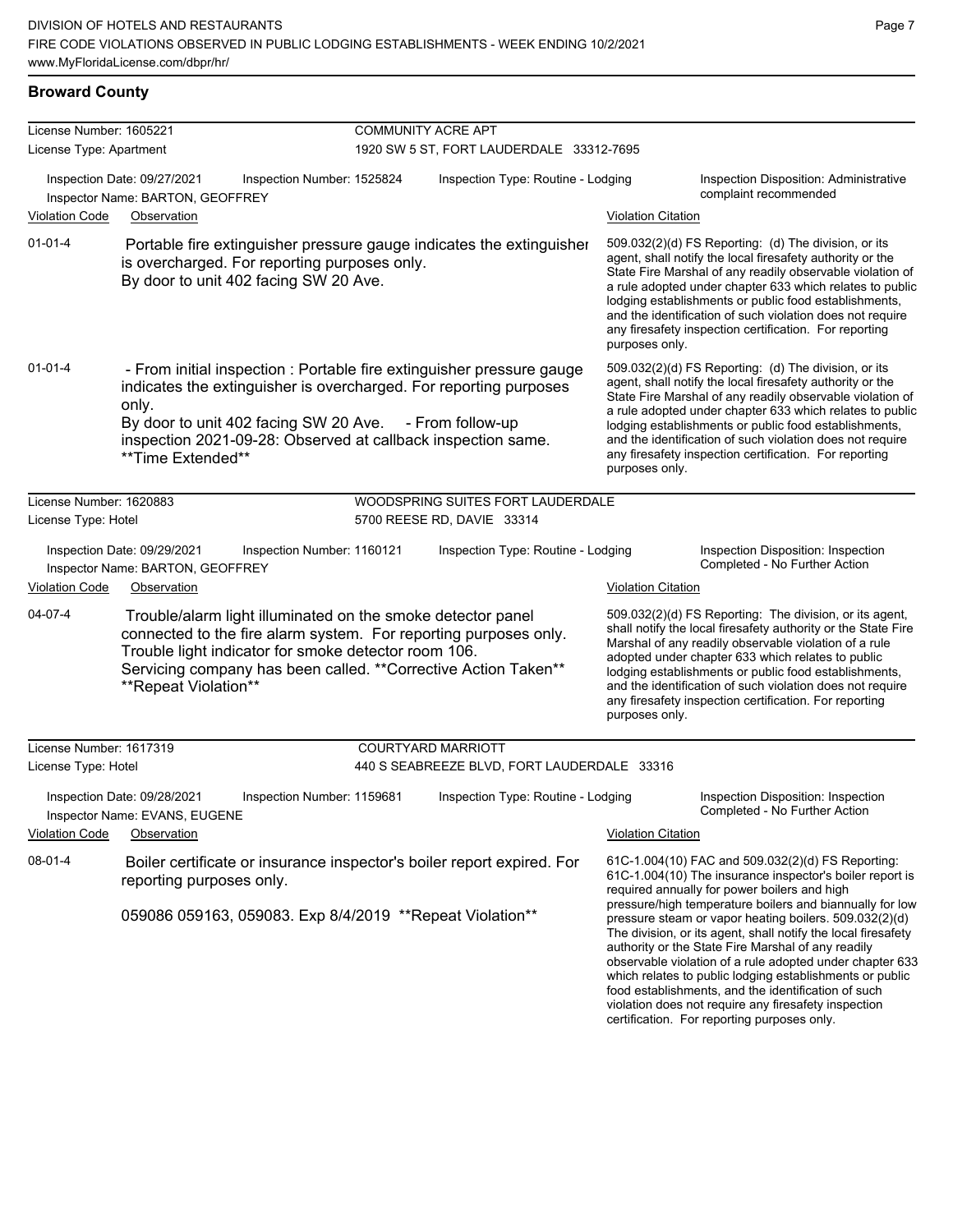| License Number: 1621293                                       |                                                              |                                                                                                                      | <b>HIDDEN PONDS LLC</b>            |                                                                        |                           |                                                                                                                                                                                                                                                                                                                                                                                                                                                                                                                                    |
|---------------------------------------------------------------|--------------------------------------------------------------|----------------------------------------------------------------------------------------------------------------------|------------------------------------|------------------------------------------------------------------------|---------------------------|------------------------------------------------------------------------------------------------------------------------------------------------------------------------------------------------------------------------------------------------------------------------------------------------------------------------------------------------------------------------------------------------------------------------------------------------------------------------------------------------------------------------------------|
|                                                               |                                                              |                                                                                                                      |                                    |                                                                        |                           |                                                                                                                                                                                                                                                                                                                                                                                                                                                                                                                                    |
| License Type: Apartment                                       |                                                              |                                                                                                                      |                                    | 3611 - 3635 N DIXIE HWY, OAKLAND PARK 33334                            |                           |                                                                                                                                                                                                                                                                                                                                                                                                                                                                                                                                    |
| Inspection Date: 09/28/2021<br>Inspector Name: SMITH, CORETTA |                                                              | Inspection Number: 1528710                                                                                           | Inspection Type: Routine - Lodging |                                                                        |                           | Inspection Disposition: Inspection<br>Completed - No Further Action                                                                                                                                                                                                                                                                                                                                                                                                                                                                |
| <b>Violation Code</b>                                         | Observation                                                  |                                                                                                                      |                                    |                                                                        | <b>Violation Citation</b> |                                                                                                                                                                                                                                                                                                                                                                                                                                                                                                                                    |
| $01 - 02 - 4$                                                 | recharge zone on first floor.                                | is in need of recharge. For reporting purposes only.<br>Observed pressure gauge on portable fire extinguisher in the |                                    | Portable fire extinguisher pressure gauge indicates the extinguisher   | purposes only.            | 509.032(2)(d) FS Reporting: (d) The division, or its<br>agent, shall notify the local firesafety authority or the<br>State Fire Marshal of any readily observable violation of<br>a rule adopted under chapter 633 which relates to public<br>lodging establishments or public food establishments,<br>and the identification of such violation does not require<br>any firesafety inspection certification. For reporting                                                                                                         |
| License Number: 1611978                                       |                                                              |                                                                                                                      |                                    | DOUBLETREE BY HILTON DEERFIELD BEACH - BOCA RATON                      |                           |                                                                                                                                                                                                                                                                                                                                                                                                                                                                                                                                    |
| License Type: Hotel                                           |                                                              |                                                                                                                      |                                    | 100 FAIRWAY DR, DEERFIELD BEACH 33441                                  |                           |                                                                                                                                                                                                                                                                                                                                                                                                                                                                                                                                    |
|                                                               | Inspection Date: 09/29/2021<br>Inspector Name: STEUBER, RYAN | Inspection Number: 1159997                                                                                           |                                    | Inspection Type: Routine - Lodging                                     |                           | Inspection Disposition: Inspection<br>Completed - No Further Action                                                                                                                                                                                                                                                                                                                                                                                                                                                                |
| <b>Violation Code</b>                                         | Observation                                                  |                                                                                                                      |                                    |                                                                        | <b>Violation Citation</b> |                                                                                                                                                                                                                                                                                                                                                                                                                                                                                                                                    |
| $08 - 01 - 4$                                                 | reporting purposes only.                                     |                                                                                                                      |                                    | Boiler certificate or insurance inspector's boiler report expired. For |                           | 61C-1.004(10) FAC and 509.032(2)(d) FS Reporting:<br>61C-1.004(10) The insurance inspector's boiler report is<br>required annually for power boilers and high<br>pressure/high temperature boilers and biannually for low<br>pressure steam or vapor heating boilers. 509.032(2)(d)<br>The division, or its agent, shall notify the local firesafety<br>authority or the State Fire Marshal of any readily<br>observable violation of a rule adopted under chapter 633<br>which relates to public lodging establishments or public |

food establishments, and the identification of such violation does not require any firesafety inspection certification. For reporting purposes only.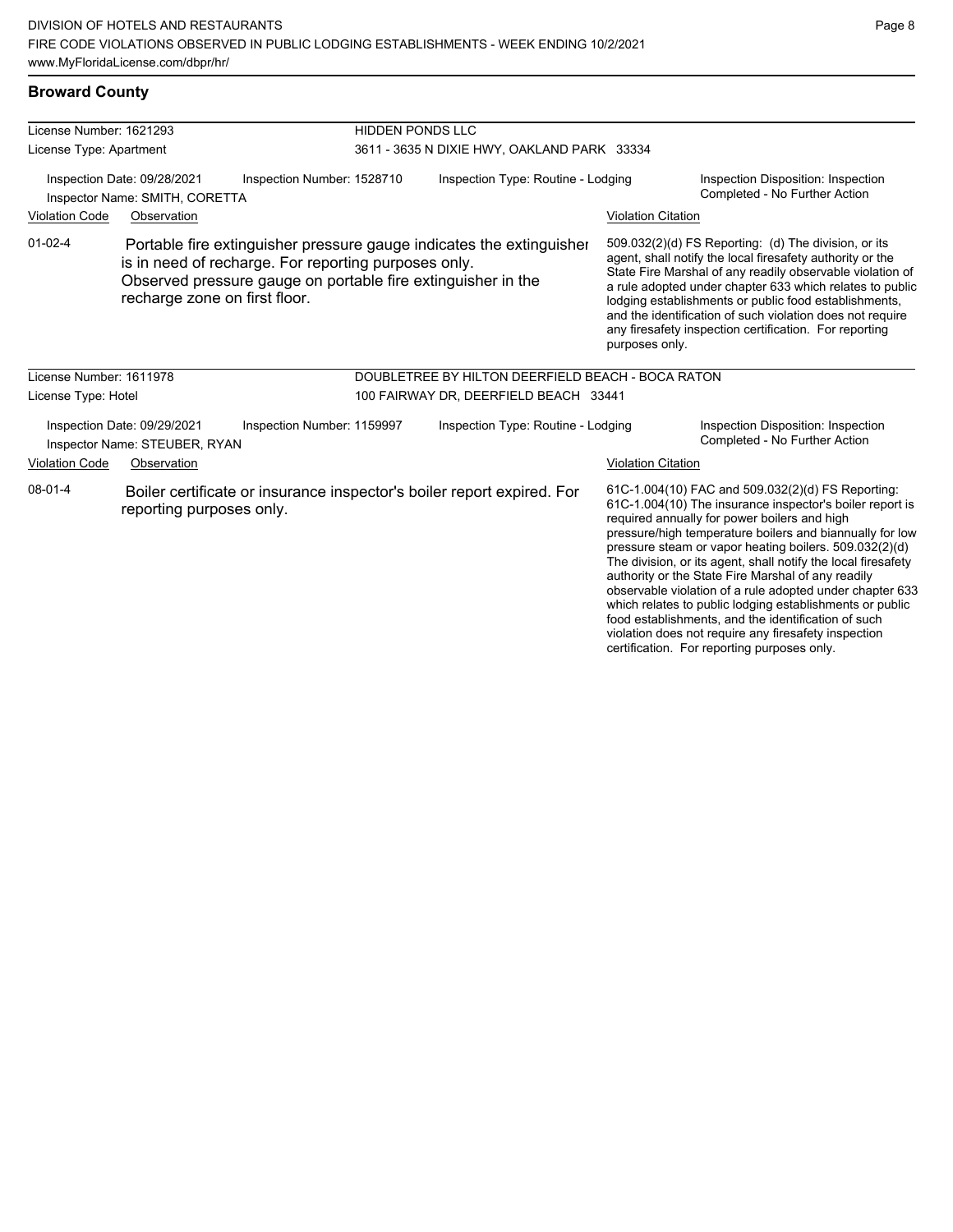| License Number: 2000959 |                                                             |                            | HOLIDAY INN HOTEL & SUITES ORANGE PARK                                                                                                         |                           |                                                                                                                                                                                                                                                                                                                                                              |
|-------------------------|-------------------------------------------------------------|----------------------------|------------------------------------------------------------------------------------------------------------------------------------------------|---------------------------|--------------------------------------------------------------------------------------------------------------------------------------------------------------------------------------------------------------------------------------------------------------------------------------------------------------------------------------------------------------|
| License Type: Hotel     |                                                             |                            | 620 WELLS RD, ORANGE PARK 32073                                                                                                                |                           |                                                                                                                                                                                                                                                                                                                                                              |
|                         | Inspection Date: 10/01/2021<br>Inspector Name: BIAVA, GRANT | Inspection Number: 1160699 | Inspection Type: Routine - Lodging                                                                                                             |                           | Inspection Disposition: Inspection<br>Completed - No Further Action                                                                                                                                                                                                                                                                                          |
| <b>Violation Code</b>   | Observation                                                 |                            |                                                                                                                                                | <b>Violation Citation</b> |                                                                                                                                                                                                                                                                                                                                                              |
| $04 - 01 - 4$           | reporting purposes only.                                    |                            | Trouble/alarm light illuminated on the fire alarm control panel. For<br>Fire panel in office behind front desk reading a ground fault trouble. |                           | 509.032(2)(d) FS Reporting: The division, or its agent,<br>shall notify the local firesafety authority or the State Fire<br>Marshal of any readily observable violation of a rule<br>adopted under chapter 633 which relates to public<br>lodging establishments or public food establishments,<br>and the identification of such violation does not require |

any firesafety inspection certification. For reporting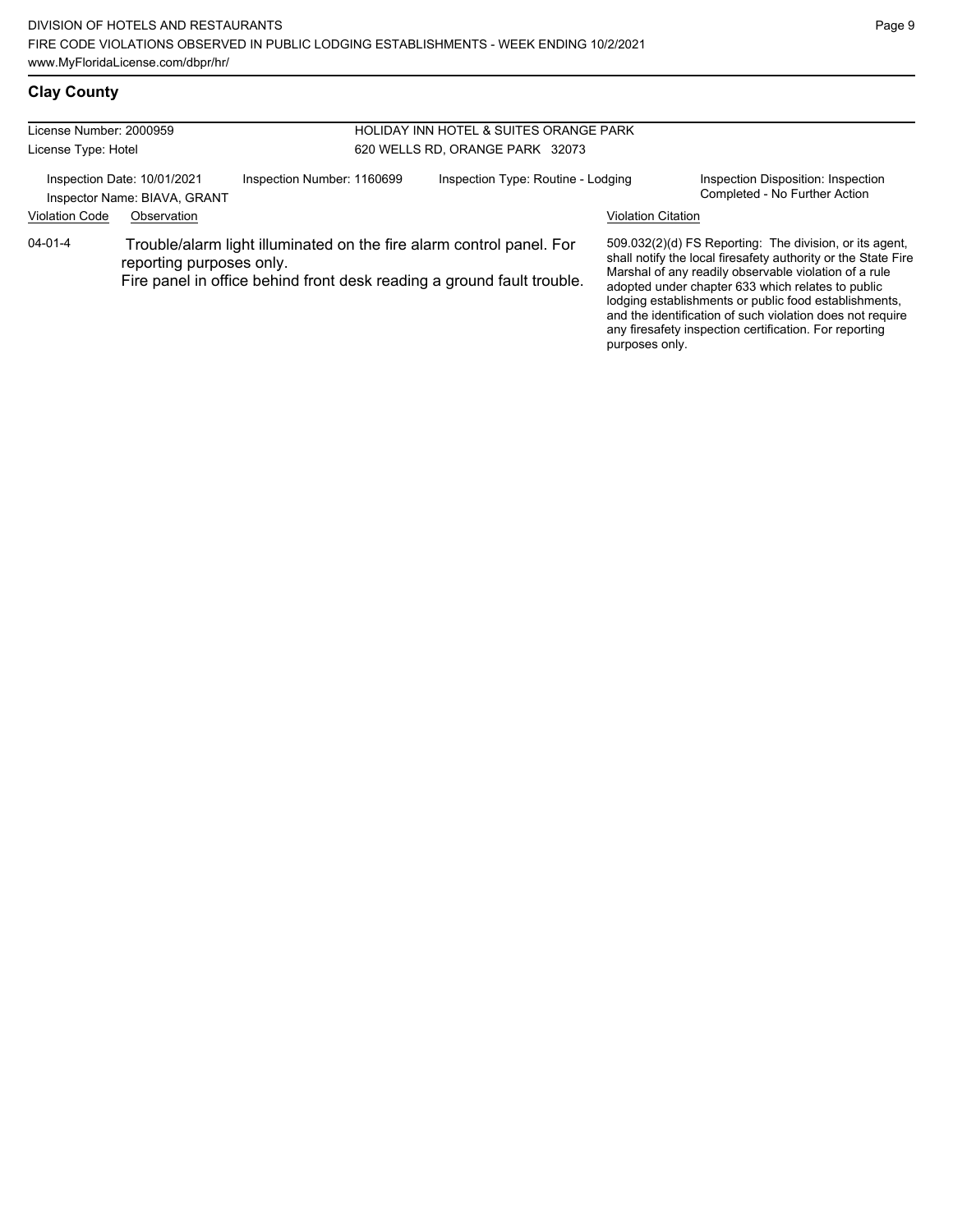01-02-4 Portable fire extinguisher pressure gauge indicates the extinguisher is in need of recharge. For reporting purposes only. By room #15.

509.032(2)(d) FS Reporting: (d) The division, or its agent, shall notify the local firesafety authority or the State Fire Marshal of any readily observable violation of a rule adopted under chapter 633 which relates to public lodging establishments or public food establishments, and the identification of such violation does not require any firesafety inspection certification. For reporting purposes only.

any firesafety inspection certification. For reporting

| License Number: 2315588 |                                                                  |                                                                                                                                                                                 | PECON LLC                |                                                                                                                                             |                           |                                                                                                                                                                                                                                                                                                                                                                                                                            |
|-------------------------|------------------------------------------------------------------|---------------------------------------------------------------------------------------------------------------------------------------------------------------------------------|--------------------------|---------------------------------------------------------------------------------------------------------------------------------------------|---------------------------|----------------------------------------------------------------------------------------------------------------------------------------------------------------------------------------------------------------------------------------------------------------------------------------------------------------------------------------------------------------------------------------------------------------------------|
| License Type: Apartment |                                                                  |                                                                                                                                                                                 |                          | 1141 W 28 ST, HIALEAH 33010                                                                                                                 |                           |                                                                                                                                                                                                                                                                                                                                                                                                                            |
|                         | Inspection Date: 02/10/2021<br>Inspector Name: PRIETO, EDGAR     | Inspection Number: 1495629                                                                                                                                                      |                          | Inspection Type: Routine - Lodging                                                                                                          |                           | Inspection Disposition: Warning<br>Issued                                                                                                                                                                                                                                                                                                                                                                                  |
| <b>Violation Code</b>   | Observation                                                      |                                                                                                                                                                                 |                          |                                                                                                                                             | <b>Violation Citation</b> |                                                                                                                                                                                                                                                                                                                                                                                                                            |
| $01 - 06 - 4$           | front of the apartment #6.                                       |                                                                                                                                                                                 |                          | Portable fire extinguisher locked in a box with no means of access<br>to the fire extinguisher. For reporting purposes only. Observed in    | purposes only.            | 509.032(2)(d) FS Reporting: (d) The division, or its<br>agent, shall notify the local firesafety authority or the<br>State Fire Marshal of any readily observable violation of<br>a rule adopted under chapter 633 which relates to public<br>lodging establishments or public food establishments,<br>and the identification of such violation does not require<br>any firesafety inspection certification. For reporting |
|                         | Inspection Date: 09/30/2021<br>Inspector Name: PRIETO, EDGAR     | Inspection Number: 1495629                                                                                                                                                      |                          | Inspection Type: Routine - Lodging                                                                                                          |                           | Inspection Disposition: Call Back -<br>Admin. complaint recommended                                                                                                                                                                                                                                                                                                                                                        |
| <b>Violation Code</b>   | Observation                                                      |                                                                                                                                                                                 |                          |                                                                                                                                             | <b>Violation Citation</b> |                                                                                                                                                                                                                                                                                                                                                                                                                            |
| $01 - 06 - 4$           |                                                                  | with no means of access to the fire extinguisher. For reporting<br>purposes only. Observed in front of the apartment #6.<br>follow-up inspection 2021-09-15: ** Time Extended** |                          | - From initial inspection : Portable fire extinguisher locked in a box<br>- From                                                            | purposes only.            | 509.032(2)(d) FS Reporting: (d) The division, or its<br>agent, shall notify the local firesafety authority or the<br>State Fire Marshal of any readily observable violation of<br>a rule adopted under chapter 633 which relates to public<br>lodging establishments or public food establishments,<br>and the identification of such violation does not require<br>any firesafety inspection certification. For reporting |
| License Number: 2328471 |                                                                  |                                                                                                                                                                                 | <b>CAMERON CREEK LTD</b> |                                                                                                                                             |                           |                                                                                                                                                                                                                                                                                                                                                                                                                            |
| License Type: Apartment |                                                                  |                                                                                                                                                                                 |                          | 1720 NW 3 TERR, FLORIDA CITY 33034                                                                                                          |                           |                                                                                                                                                                                                                                                                                                                                                                                                                            |
|                         | Inspection Date: 09/30/2021<br>Inspector Name: LEIDECKER, EDILMA | Inspection Number: 1527587                                                                                                                                                      |                          | Inspection Type: Routine - Lodging                                                                                                          |                           | Inspection Disposition: Inspection<br>Completed - No Further Action                                                                                                                                                                                                                                                                                                                                                        |
| <b>Violation Code</b>   | Observation                                                      |                                                                                                                                                                                 |                          |                                                                                                                                             | <b>Violation Citation</b> |                                                                                                                                                                                                                                                                                                                                                                                                                            |
| $01 - 06 - 4$           | front of the playground.                                         | to the fire extinguisher. For reporting purposes only. Observed                                                                                                                 |                          | Portable fire extinguisher locked in a box with no means of access<br>portable fire extinguisher locked in a box at laundry room located in |                           | 509.032(2)(d) FS Reporting: (d) The division, or its<br>agent, shall notify the local firesafety authority or the<br>State Fire Marshal of any readily observable violation of<br>a rule adopted under chapter 633 which relates to public<br>lodging establishments or public food establishments,<br>and the identification of such violation does not require                                                           |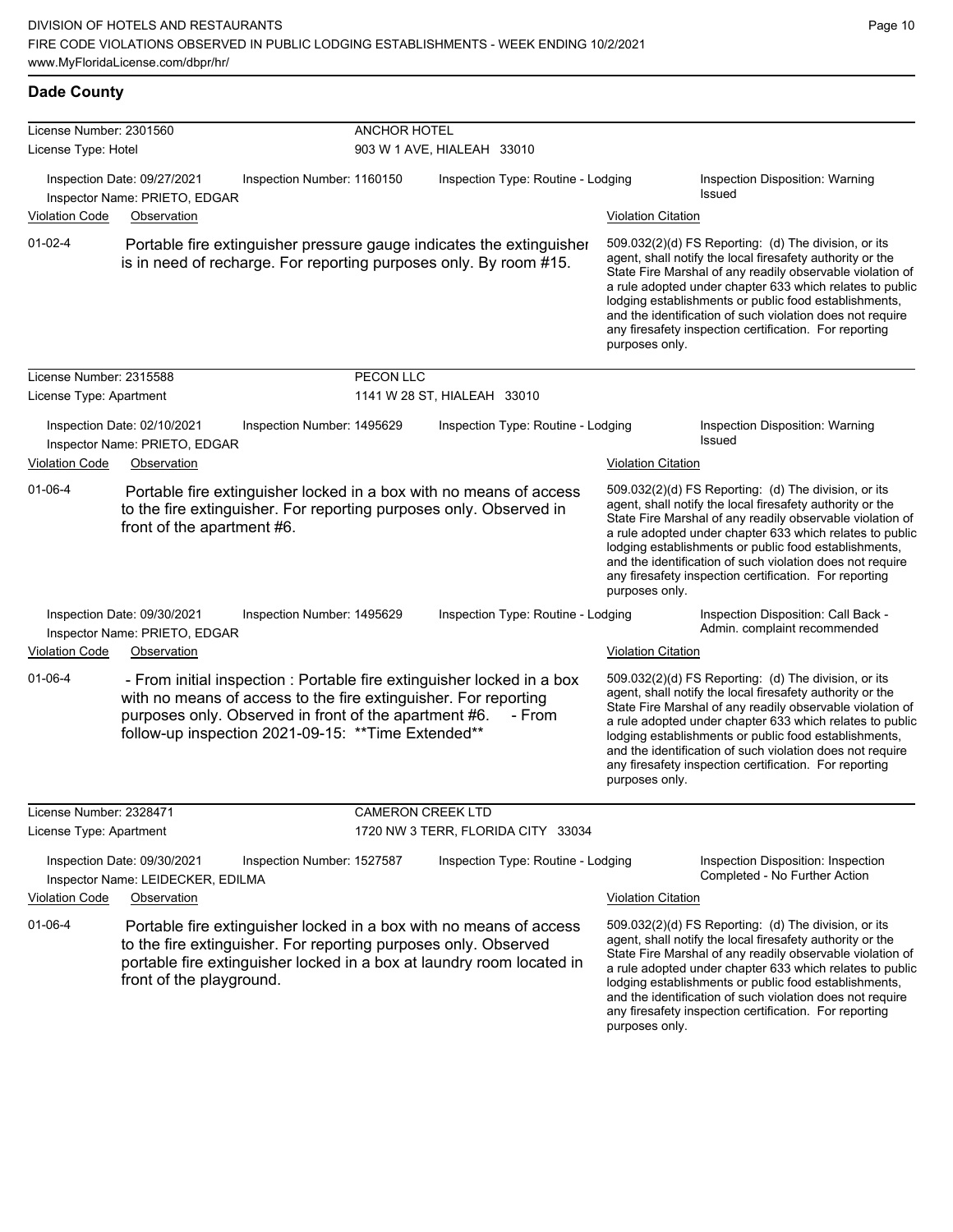**Dade County**

| License Number: 2314871 |                                                                                                                 |                            | 1443 GOLD             |                                                                                                                                           |                           |                                                                                                                                                                                                                                                                                                                                                                                                                                                                                                                                                                                                                                                                                                  |
|-------------------------|-----------------------------------------------------------------------------------------------------------------|----------------------------|-----------------------|-------------------------------------------------------------------------------------------------------------------------------------------|---------------------------|--------------------------------------------------------------------------------------------------------------------------------------------------------------------------------------------------------------------------------------------------------------------------------------------------------------------------------------------------------------------------------------------------------------------------------------------------------------------------------------------------------------------------------------------------------------------------------------------------------------------------------------------------------------------------------------------------|
| License Type: Apartment |                                                                                                                 |                            |                       | 1443 NW 1 ST, MIAMI 33125                                                                                                                 |                           |                                                                                                                                                                                                                                                                                                                                                                                                                                                                                                                                                                                                                                                                                                  |
|                         | Inspection Date: 09/28/2021<br>Inspector Name: ALVAREZ, MARGARET                                                | Inspection Number: 1526388 |                       | Inspection Type: Routine - Lodging                                                                                                        |                           | Inspection Disposition: Inspection<br>Completed - No Further Action                                                                                                                                                                                                                                                                                                                                                                                                                                                                                                                                                                                                                              |
| <b>Violation Code</b>   | Observation                                                                                                     |                            |                       |                                                                                                                                           | <b>Violation Citation</b> |                                                                                                                                                                                                                                                                                                                                                                                                                                                                                                                                                                                                                                                                                                  |
| 01-06-4                 | fire extinguisher box on second floor of building **Repeat<br>Violation**                                       |                            |                       | Portable fire extinguisher locked in a box with no means of access<br>to the fire extinguisher. For reporting purposes only. Observed at  | purposes only.            | 509.032(2)(d) FS Reporting: (d) The division, or its<br>agent, shall notify the local firesafety authority or the<br>State Fire Marshal of any readily observable violation of<br>a rule adopted under chapter 633 which relates to public<br>lodging establishments or public food establishments,<br>and the identification of such violation does not require<br>any firesafety inspection certification. For reporting                                                                                                                                                                                                                                                                       |
| License Number: 2328409 |                                                                                                                 |                            | 750 APARTMENTS        |                                                                                                                                           |                           |                                                                                                                                                                                                                                                                                                                                                                                                                                                                                                                                                                                                                                                                                                  |
| License Type: Apartment |                                                                                                                 |                            |                       | 750 SW 7 ST, MIAMI 33130                                                                                                                  |                           |                                                                                                                                                                                                                                                                                                                                                                                                                                                                                                                                                                                                                                                                                                  |
| Violation Code          | Inspection Date: 09/28/2021<br>Inspector Name: CABANAS, NATALIE<br>Observation                                  | Inspection Number: 1520572 |                       | Inspection Type: Routine - Lodging                                                                                                        | <b>Violation Citation</b> | Inspection Disposition: Inspection<br>Completed - No Further Action                                                                                                                                                                                                                                                                                                                                                                                                                                                                                                                                                                                                                              |
| 01-06-4                 | fire extinguisher next to unit 2.                                                                               |                            |                       | Portable fire extinguisher locked in a box with no means of access<br>to the fire extinguisher. For reporting purposes only. Observed at  | purposes only.            | 509.032(2)(d) FS Reporting: (d) The division, or its<br>agent, shall notify the local firesafety authority or the<br>State Fire Marshal of any readily observable violation of<br>a rule adopted under chapter 633 which relates to public<br>lodging establishments or public food establishments,<br>and the identification of such violation does not require<br>any firesafety inspection certification. For reporting                                                                                                                                                                                                                                                                       |
| License Number: 2317199 |                                                                                                                 |                            |                       | INTERCONTINENTAL HOTEL MIAMI                                                                                                              |                           |                                                                                                                                                                                                                                                                                                                                                                                                                                                                                                                                                                                                                                                                                                  |
| License Type: Hotel     |                                                                                                                 |                            |                       | 100 CHOPIN PLAZA, MIAMI 33131                                                                                                             |                           |                                                                                                                                                                                                                                                                                                                                                                                                                                                                                                                                                                                                                                                                                                  |
|                         | Inspection Date: 10/01/2021<br>Inspector Name: HENLEY, LATONYA                                                  | Inspection Number: 1161103 |                       | Inspection Type: Routine - Lodging                                                                                                        |                           | Inspection Disposition: Inspection<br>Completed - No Further Action                                                                                                                                                                                                                                                                                                                                                                                                                                                                                                                                                                                                                              |
| <b>Violation Code</b>   | Observation                                                                                                     |                            |                       |                                                                                                                                           | <b>Violation Citation</b> |                                                                                                                                                                                                                                                                                                                                                                                                                                                                                                                                                                                                                                                                                                  |
| 08-01-4                 | reporting purposes only. FL 007532, Expires on 12/12/20; FL<br>007532 expires on 12/12/20, **Repeat Violation** |                            |                       | Boiler certificate or insurance inspector's boiler report expired. For                                                                    |                           | 61C-1.004(10) FAC and 509.032(2)(d) FS Reporting:<br>61C-1.004(10) The insurance inspector's boiler report is<br>required annually for power boilers and high<br>pressure/high temperature boilers and biannually for low<br>pressure steam or vapor heating boilers. 509.032(2)(d)<br>The division, or its agent, shall notify the local firesafety<br>authority or the State Fire Marshal of any readily<br>observable violation of a rule adopted under chapter 633<br>which relates to public lodging establishments or public<br>food establishments, and the identification of such<br>violation does not require any firesafety inspection<br>certification. For reporting purposes only. |
| License Number: 2314946 |                                                                                                                 |                            | <b>SHALIMAR MOTEL</b> |                                                                                                                                           |                           |                                                                                                                                                                                                                                                                                                                                                                                                                                                                                                                                                                                                                                                                                                  |
| License Type: Motel     |                                                                                                                 |                            |                       | 6200 BISCAYNE BLVD, MIAMI 33138                                                                                                           |                           |                                                                                                                                                                                                                                                                                                                                                                                                                                                                                                                                                                                                                                                                                                  |
|                         | Inspection Date: 09/27/2021<br>Inspector Name: SEYBA, JAMES                                                     | Inspection Number: 1217404 |                       | Inspection Type: Routine - Lodging                                                                                                        |                           | Inspection Disposition: Inspection<br>Completed - No Further Action                                                                                                                                                                                                                                                                                                                                                                                                                                                                                                                                                                                                                              |
| Violation Code          | Observation                                                                                                     |                            |                       |                                                                                                                                           | <b>Violation Citation</b> |                                                                                                                                                                                                                                                                                                                                                                                                                                                                                                                                                                                                                                                                                                  |
| 01-02-4                 |                                                                                                                 |                            |                       | Portable fire extinguisher pressure gauge indicates the extinguisher<br>is in need of recharge. For reporting purposes only. By room 219. | purposes only.            | 509.032(2)(d) FS Reporting: (d) The division, or its<br>agent, shall notify the local firesafety authority or the<br>State Fire Marshal of any readily observable violation of<br>a rule adopted under chapter 633 which relates to public<br>lodging establishments or public food establishments,<br>and the identification of such violation does not require<br>any firesafety inspection certification. For reporting                                                                                                                                                                                                                                                                       |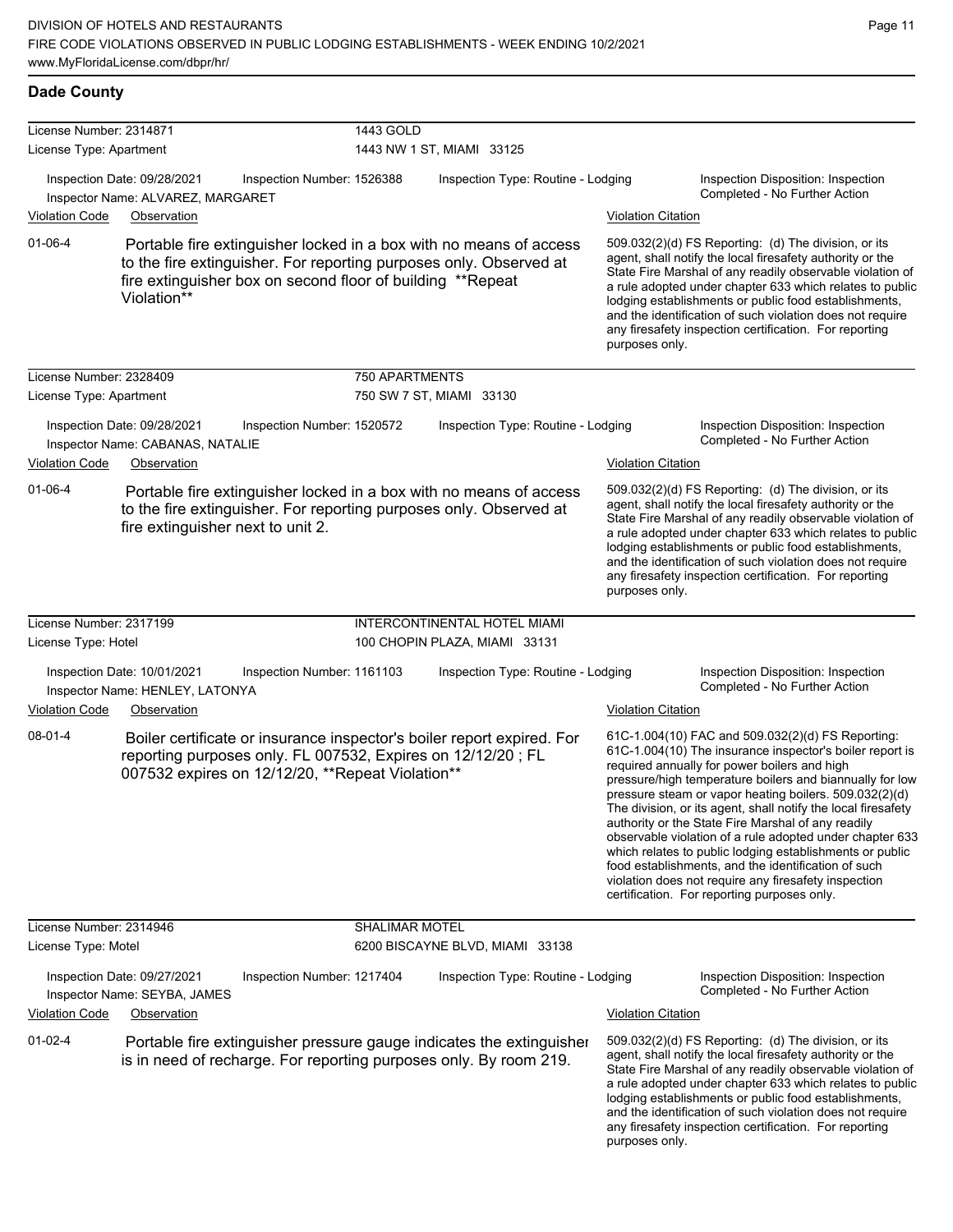| <b>Dade County</b> |
|--------------------|
|--------------------|

| License Number: 2328949<br>License Type: Motel |                                                                                                          |                            | <b>RIVERSIDE HOTEL</b><br>498 NE 78 ST, MIAMI 33138 |                                                                                                                                         |                           |                                                                                                                                                                                                                                                                                                                                                                                                                            |  |
|------------------------------------------------|----------------------------------------------------------------------------------------------------------|----------------------------|-----------------------------------------------------|-----------------------------------------------------------------------------------------------------------------------------------------|---------------------------|----------------------------------------------------------------------------------------------------------------------------------------------------------------------------------------------------------------------------------------------------------------------------------------------------------------------------------------------------------------------------------------------------------------------------|--|
|                                                | Inspection Date: 09/27/2021                                                                              | Inspection Number: 1219584 |                                                     | Inspection Type: Routine - Lodging                                                                                                      |                           | Inspection Disposition: Warning                                                                                                                                                                                                                                                                                                                                                                                            |  |
|                                                | Inspector Name: SEYBA, JAMES                                                                             |                            |                                                     |                                                                                                                                         |                           | Issued                                                                                                                                                                                                                                                                                                                                                                                                                     |  |
| <b>Violation Code</b>                          | Observation                                                                                              |                            |                                                     |                                                                                                                                         | <b>Violation Citation</b> |                                                                                                                                                                                                                                                                                                                                                                                                                            |  |
| $01 - 02 - 4$                                  |                                                                                                          |                            |                                                     | Portable fire extinguisher pressure gauge indicates the extinguisher<br>is in need of recharge. For reporting purposes only. By room 6. | purposes only.            | 509.032(2)(d) FS Reporting: (d) The division, or its<br>agent, shall notify the local firesafety authority or the<br>State Fire Marshal of any readily observable violation of<br>a rule adopted under chapter 633 which relates to public<br>lodging establishments or public food establishments,<br>and the identification of such violation does not require<br>any firesafety inspection certification. For reporting |  |
| License Number: 2305255                        |                                                                                                          |                            | <b>OCEAN FIVE HOTEL</b>                             |                                                                                                                                         |                           |                                                                                                                                                                                                                                                                                                                                                                                                                            |  |
| License Type: Hotel                            |                                                                                                          |                            |                                                     | 436 OCEAN DR (436-444), MIAMI BEACH 33139                                                                                               |                           |                                                                                                                                                                                                                                                                                                                                                                                                                            |  |
|                                                | Inspection Date: 10/01/2021<br>Inspector Name: WILLIAMS, ALFREDA                                         | Inspection Number: 1159567 |                                                     | Inspection Type: Routine - Lodging                                                                                                      |                           | Inspection Disposition: Inspection<br>Completed - No Further Action                                                                                                                                                                                                                                                                                                                                                        |  |
| <b>Violation Code</b>                          | Observation                                                                                              |                            |                                                     |                                                                                                                                         | <b>Violation Citation</b> |                                                                                                                                                                                                                                                                                                                                                                                                                            |  |
| $01 - 02 - 4$                                  | is in need of recharge. For reporting purposes only.<br>Located In basement.                             |                            |                                                     | Portable fire extinguisher pressure gauge indicates the extinguisher                                                                    | purposes only.            | 509.032(2)(d) FS Reporting: (d) The division, or its<br>agent, shall notify the local firesafety authority or the<br>State Fire Marshal of any readily observable violation of<br>a rule adopted under chapter 633 which relates to public<br>lodging establishments or public food establishments,<br>and the identification of such violation does not require<br>any firesafety inspection certification. For reporting |  |
| License Number: 2305336                        |                                                                                                          |                            | <b>ESSEX HOUSE HOTEL</b>                            |                                                                                                                                         |                           |                                                                                                                                                                                                                                                                                                                                                                                                                            |  |
| License Type: Hotel                            |                                                                                                          |                            |                                                     | 1001 COLLINS AVE, MIAMI BEACH 33139                                                                                                     |                           |                                                                                                                                                                                                                                                                                                                                                                                                                            |  |
|                                                | Inspection Date: 09/29/2021<br>Inspector Name: WILLIAMS, ALFREDA                                         | Inspection Number: 1162677 | Inspection Type: Routine - Lodging                  |                                                                                                                                         |                           | Inspection Disposition: Inspection<br>Completed - No Further Action                                                                                                                                                                                                                                                                                                                                                        |  |
| <b>Violation Code</b>                          | Observation                                                                                              |                            |                                                     |                                                                                                                                         | <b>Violation Citation</b> |                                                                                                                                                                                                                                                                                                                                                                                                                            |  |
| $04 - 01 - 4$                                  | reporting purposes only.                                                                                 |                            |                                                     | Trouble/alarm light illuminated on the fire alarm control panel. For                                                                    | purposes only.            | 509.032(2)(d) FS Reporting: The division, or its agent,<br>shall notify the local firesafety authority or the State Fire<br>Marshal of any readily observable violation of a rule<br>adopted under chapter 633 which relates to public<br>lodging establishments or public food establishments,<br>and the identification of such violation does not require<br>any firesafety inspection certification. For reporting     |  |
| License Number: 2329266                        |                                                                                                          |                            |                                                     | THE REDBURY SOUTH BEACH                                                                                                                 |                           |                                                                                                                                                                                                                                                                                                                                                                                                                            |  |
| License Type: Hotel                            |                                                                                                          |                            |                                                     | 1776 COLLINS AVE, MIAMI BEACH 33139                                                                                                     |                           |                                                                                                                                                                                                                                                                                                                                                                                                                            |  |
|                                                | Inspection Date: 09/29/2021<br>Inspector Name: HODGE, KRISTEN                                            | Inspection Number: 1160269 |                                                     | Inspection Type: Routine - Lodging                                                                                                      |                           | Inspection Disposition: Call Back -<br>Complied                                                                                                                                                                                                                                                                                                                                                                            |  |
| <b>Violation Code</b>                          | Observation                                                                                              |                            |                                                     |                                                                                                                                         | <b>Violation Citation</b> |                                                                                                                                                                                                                                                                                                                                                                                                                            |  |
| $04 - 01 - 4$                                  | alarm control panel. For reporting purposes only.<br>follow-up inspection 2021-09-29: ** Time Extended** |                            |                                                     | - From initial inspection : Trouble/alarm light illuminated on the fire<br>- From                                                       | purposes only.            | 509.032(2)(d) FS Reporting: The division, or its agent,<br>shall notify the local firesafety authority or the State Fire<br>Marshal of any readily observable violation of a rule<br>adopted under chapter 633 which relates to public<br>lodging establishments or public food establishments,<br>and the identification of such violation does not require<br>any firesafety inspection certification. For reporting     |  |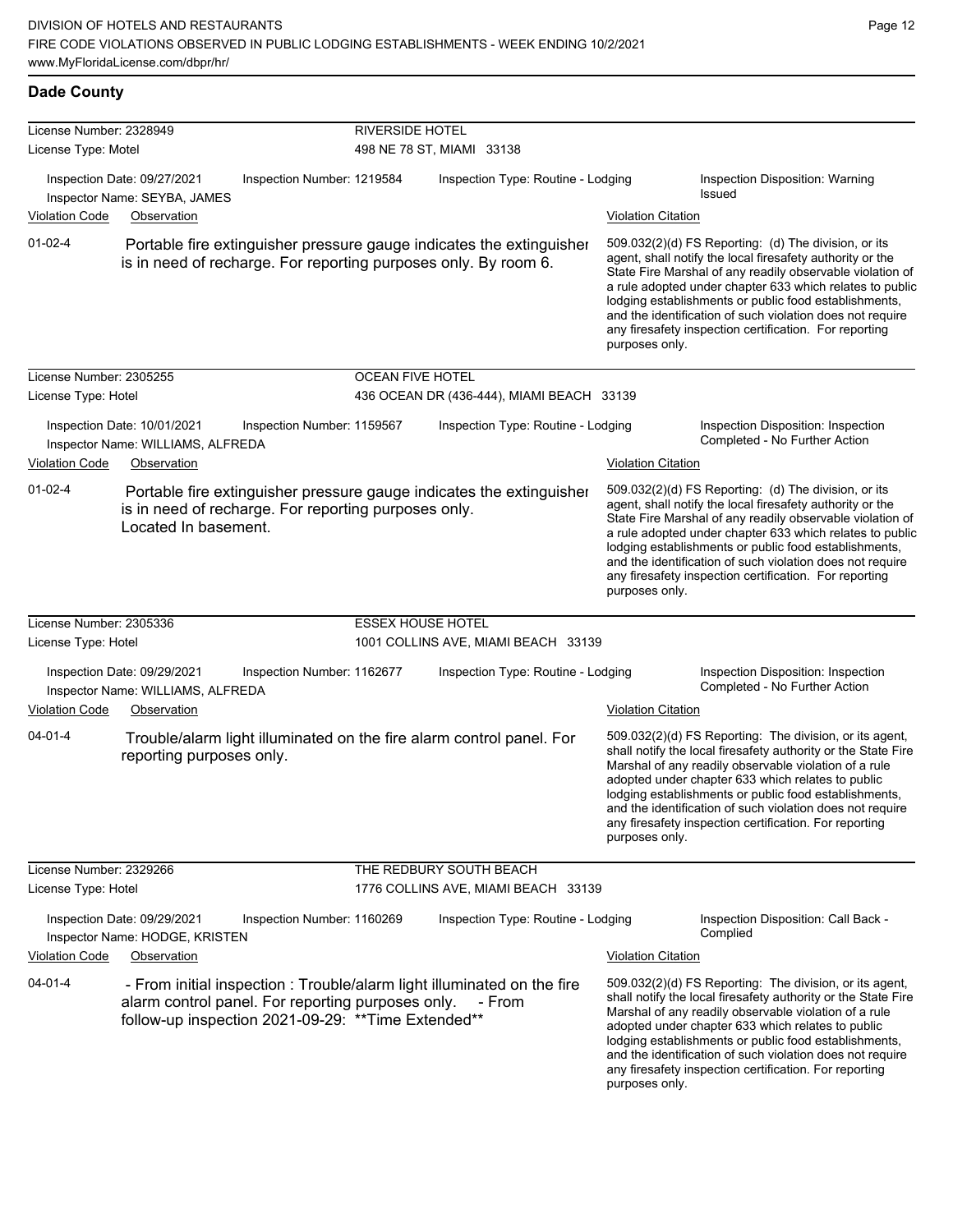## **Dade County**

| License Number: 2328969<br>License Type: Hotel                                                                            |                                                                                   |                                                                                   | CADILLAC HOTEL & BEACH CLUB, AUTOGRAPH COLLECTION<br>3925 COLLINS AVE, MIAMI BEACH 33140 |                                                                                                                                                                                                                                                                                                                                                                                                                                          |                                                                                                                                                                                                                                                                                                                                                                                                                                          |                                                                                                                                                                                                                                                                                                                                                                                                                                                                                                                                                                                                                                                                                                  |  |
|---------------------------------------------------------------------------------------------------------------------------|-----------------------------------------------------------------------------------|-----------------------------------------------------------------------------------|------------------------------------------------------------------------------------------|------------------------------------------------------------------------------------------------------------------------------------------------------------------------------------------------------------------------------------------------------------------------------------------------------------------------------------------------------------------------------------------------------------------------------------------|------------------------------------------------------------------------------------------------------------------------------------------------------------------------------------------------------------------------------------------------------------------------------------------------------------------------------------------------------------------------------------------------------------------------------------------|--------------------------------------------------------------------------------------------------------------------------------------------------------------------------------------------------------------------------------------------------------------------------------------------------------------------------------------------------------------------------------------------------------------------------------------------------------------------------------------------------------------------------------------------------------------------------------------------------------------------------------------------------------------------------------------------------|--|
| <b>Violation Code</b>                                                                                                     | Inspection Date: 09/27/2021<br>Inspector Name: UNZAGA, MILADYS<br>Observation     | Inspection Number: 1159880                                                        | Inspection Type: Routine - Lodging                                                       |                                                                                                                                                                                                                                                                                                                                                                                                                                          | <b>Violation Citation</b>                                                                                                                                                                                                                                                                                                                                                                                                                | Inspection Disposition: Call Back -<br>Complied                                                                                                                                                                                                                                                                                                                                                                                                                                                                                                                                                                                                                                                  |  |
| $04 - 01 - 4$<br>alarm control panel. For reporting purposes only.<br>follow-up inspection 2021-09-27: ** Time Extended** |                                                                                   | - From initial inspection : Trouble/alarm light illuminated on the fire<br>- From |                                                                                          | 509.032(2)(d) FS Reporting: The division, or its agent,<br>shall notify the local firesafety authority or the State Fire<br>Marshal of any readily observable violation of a rule<br>adopted under chapter 633 which relates to public<br>lodging establishments or public food establishments,<br>and the identification of such violation does not require<br>any firesafety inspection certification. For reporting<br>purposes only. |                                                                                                                                                                                                                                                                                                                                                                                                                                          |                                                                                                                                                                                                                                                                                                                                                                                                                                                                                                                                                                                                                                                                                                  |  |
| License Number: 2329326<br>License Type: Hotel                                                                            |                                                                                   |                                                                                   |                                                                                          | HOLIDAY INN EXPRESS AND SUITES MIAMI ARPT AND INTERMODAL AREA<br>2601 NW 42 AVE, MIAMI 33142                                                                                                                                                                                                                                                                                                                                             |                                                                                                                                                                                                                                                                                                                                                                                                                                          |                                                                                                                                                                                                                                                                                                                                                                                                                                                                                                                                                                                                                                                                                                  |  |
| <b>Violation Code</b>                                                                                                     | Inspection Date: 10/01/2021<br>Inspector Name: MASKASEM, SUPPACHAI<br>Observation | Inspection Number: 1161076                                                        |                                                                                          | Inspection Type: Routine - Lodging                                                                                                                                                                                                                                                                                                                                                                                                       | <b>Violation Citation</b>                                                                                                                                                                                                                                                                                                                                                                                                                | Inspection Disposition: Inspection<br>Completed - No Further Action                                                                                                                                                                                                                                                                                                                                                                                                                                                                                                                                                                                                                              |  |
| $04 - 01 - 4$                                                                                                             | reporting purposes only.                                                          |                                                                                   |                                                                                          | Trouble/alarm light illuminated on the fire alarm control panel. For                                                                                                                                                                                                                                                                                                                                                                     | 509.032(2)(d) FS Reporting: The division, or its agent,<br>shall notify the local firesafety authority or the State Fire<br>Marshal of any readily observable violation of a rule<br>adopted under chapter 633 which relates to public<br>lodging establishments or public food establishments,<br>and the identification of such violation does not require<br>any firesafety inspection certification. For reporting<br>purposes only. |                                                                                                                                                                                                                                                                                                                                                                                                                                                                                                                                                                                                                                                                                                  |  |
| License Number: 2329481                                                                                                   |                                                                                   |                                                                                   |                                                                                          | RADISSON RED MIAMI AIRPORT                                                                                                                                                                                                                                                                                                                                                                                                               |                                                                                                                                                                                                                                                                                                                                                                                                                                          |                                                                                                                                                                                                                                                                                                                                                                                                                                                                                                                                                                                                                                                                                                  |  |
| License Type: Hotel                                                                                                       |                                                                                   |                                                                                   | 3401 NW 25 ST, MIAMI 33142                                                               |                                                                                                                                                                                                                                                                                                                                                                                                                                          |                                                                                                                                                                                                                                                                                                                                                                                                                                          |                                                                                                                                                                                                                                                                                                                                                                                                                                                                                                                                                                                                                                                                                                  |  |
|                                                                                                                           | Inspection Date: 09/30/2021<br>Inspector Name: JOSEPH, VANRIE                     | Inspection Number: 1160596                                                        |                                                                                          | Inspection Type: Routine - Lodging                                                                                                                                                                                                                                                                                                                                                                                                       |                                                                                                                                                                                                                                                                                                                                                                                                                                          | Inspection Disposition: Inspection<br>Completed - No Further Action                                                                                                                                                                                                                                                                                                                                                                                                                                                                                                                                                                                                                              |  |
| <b>Violation Code</b><br>08-03-4                                                                                          | Observation<br>For reporting purposes only.                                       |                                                                                   |                                                                                          | No boiler certificate or insurance inspector's boiler report available.                                                                                                                                                                                                                                                                                                                                                                  | <b>Violation Citation</b>                                                                                                                                                                                                                                                                                                                                                                                                                | 61C-1.004(10) FAC and 509.032(2)(d) FS Reporting:<br>61C-1.004(10) The insurance inspector's boiler report is<br>required annually for power boilers and high<br>pressure/high temperature boilers and biannually for low<br>pressure steam or vapor heating boilers. 509.032(2)(d)<br>The division, or its agent, shall notify the local firesafety<br>authority or the State Fire Marshal of any readily<br>observable violation of a rule adopted under chapter 633<br>which relates to public lodging establishments or public<br>food establishments, and the identification of such<br>violation does not require any firesafety inspection<br>certification. For reporting purposes only. |  |
| License Number: 2328246                                                                                                   |                                                                                   |                                                                                   |                                                                                          | DOUBLETREE BY HILTON OCEAN POINT RESORT & SPA                                                                                                                                                                                                                                                                                                                                                                                            |                                                                                                                                                                                                                                                                                                                                                                                                                                          |                                                                                                                                                                                                                                                                                                                                                                                                                                                                                                                                                                                                                                                                                                  |  |
| License Type: Hotel                                                                                                       |                                                                                   |                                                                                   |                                                                                          | 17375 COLLINS AVE, SUNNY ISLES BEACH 33160                                                                                                                                                                                                                                                                                                                                                                                               |                                                                                                                                                                                                                                                                                                                                                                                                                                          |                                                                                                                                                                                                                                                                                                                                                                                                                                                                                                                                                                                                                                                                                                  |  |
|                                                                                                                           | Inspection Date: 09/29/2021<br>Inspector Name: TAYLOR, JOHN                       | Inspection Number: 1160073                                                        |                                                                                          | Inspection Type: Routine - Lodging                                                                                                                                                                                                                                                                                                                                                                                                       |                                                                                                                                                                                                                                                                                                                                                                                                                                          | Inspection Disposition: Inspection<br>Completed - No Further Action                                                                                                                                                                                                                                                                                                                                                                                                                                                                                                                                                                                                                              |  |
| <b>Violation Code</b>                                                                                                     | Observation                                                                       |                                                                                   |                                                                                          |                                                                                                                                                                                                                                                                                                                                                                                                                                          | <b>Violation Citation</b>                                                                                                                                                                                                                                                                                                                                                                                                                |                                                                                                                                                                                                                                                                                                                                                                                                                                                                                                                                                                                                                                                                                                  |  |
| $04 - 01 - 4$                                                                                                             | reporting purposes only.                                                          |                                                                                   |                                                                                          | Trouble/alarm light illuminated on the fire alarm control panel. For                                                                                                                                                                                                                                                                                                                                                                     | purposes only.                                                                                                                                                                                                                                                                                                                                                                                                                           | 509.032(2)(d) FS Reporting: The division, or its agent,<br>shall notify the local firesafety authority or the State Fire<br>Marshal of any readily observable violation of a rule<br>adopted under chapter 633 which relates to public<br>lodging establishments or public food establishments,<br>and the identification of such violation does not require<br>any firesafety inspection certification. For reporting                                                                                                                                                                                                                                                                           |  |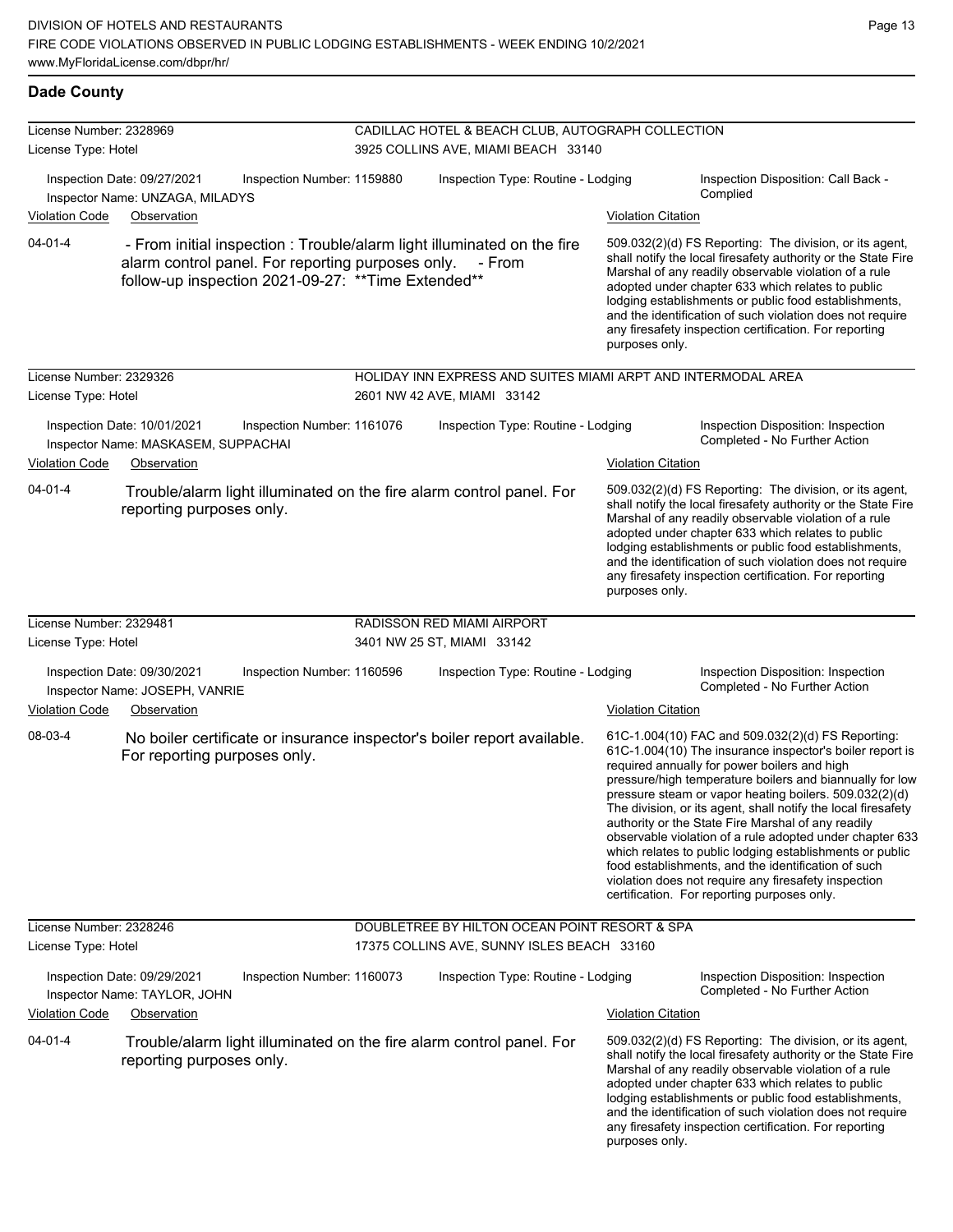**Dade County**

| License Number: 2329446                                       | PROVIDENT GRAND                                                                                                                                                                                               |                                                                                                                                                                                                                                                                                                                                                                                                                                                                                                                                                                                                                                                                                                  |
|---------------------------------------------------------------|---------------------------------------------------------------------------------------------------------------------------------------------------------------------------------------------------------------|--------------------------------------------------------------------------------------------------------------------------------------------------------------------------------------------------------------------------------------------------------------------------------------------------------------------------------------------------------------------------------------------------------------------------------------------------------------------------------------------------------------------------------------------------------------------------------------------------------------------------------------------------------------------------------------------------|
| License Type: Hotel                                           | 5350 NW 84 AVE, DORAL 33166                                                                                                                                                                                   |                                                                                                                                                                                                                                                                                                                                                                                                                                                                                                                                                                                                                                                                                                  |
| Inspection Date: 09/27/2021<br>Inspector Name: GONZALEZ, ERIK | Inspection Number: 1160905<br>Inspection Type: Routine - Lodging                                                                                                                                              | Inspection Disposition: Inspection<br>Completed - No Further Action                                                                                                                                                                                                                                                                                                                                                                                                                                                                                                                                                                                                                              |
| <b>Violation Code</b><br>Observation                          |                                                                                                                                                                                                               | <b>Violation Citation</b>                                                                                                                                                                                                                                                                                                                                                                                                                                                                                                                                                                                                                                                                        |
| 08-03-4<br>For reporting purposes only.                       | No boiler certificate or insurance inspector's boiler report available.                                                                                                                                       | 61C-1.004(10) FAC and 509.032(2)(d) FS Reporting:<br>61C-1.004(10) The insurance inspector's boiler report is<br>required annually for power boilers and high<br>pressure/high temperature boilers and biannually for low<br>pressure steam or vapor heating boilers. 509.032(2)(d)<br>The division, or its agent, shall notify the local firesafety<br>authority or the State Fire Marshal of any readily<br>observable violation of a rule adopted under chapter 633<br>which relates to public lodging establishments or public<br>food establishments, and the identification of such<br>violation does not require any firesafety inspection<br>certification. For reporting purposes only. |
| License Number: 2327610                                       | <b>SLEEP INN</b>                                                                                                                                                                                              |                                                                                                                                                                                                                                                                                                                                                                                                                                                                                                                                                                                                                                                                                                  |
| License Type: Hotel                                           | 105 FAIRWAY DR, MIAMI SPRINGS 33166                                                                                                                                                                           |                                                                                                                                                                                                                                                                                                                                                                                                                                                                                                                                                                                                                                                                                                  |
| Inspection Date: 10/01/2021<br>Inspector Name: GONZALEZ, ERIK | Inspection Number: 1160058<br>Inspection Type: Routine - Lodging                                                                                                                                              | Inspection Disposition: Inspection<br>Completed - No Further Action                                                                                                                                                                                                                                                                                                                                                                                                                                                                                                                                                                                                                              |
| <b>Violation Code</b><br>Observation                          |                                                                                                                                                                                                               | <b>Violation Citation</b>                                                                                                                                                                                                                                                                                                                                                                                                                                                                                                                                                                                                                                                                        |
| 01-03-4<br>Breakfast.                                         | Portable fire extinguisher missing from it's designated location (sign<br>present indicating designated location). For reporting purposes only.<br>Observed on first floor under sign that says Complimentary | 509.032(2)(d) FS Reporting: (d) The division, or its<br>agent, shall notify the local firesafety authority or the<br>State Fire Marshal of any readily observable violation of<br>a rule adopted under chapter 633 which relates to public<br>lodging establishments or public food establishments,<br>and the identification of such violation does not require<br>any firesafety inspection certification. For reporting                                                                                                                                                                                                                                                                       |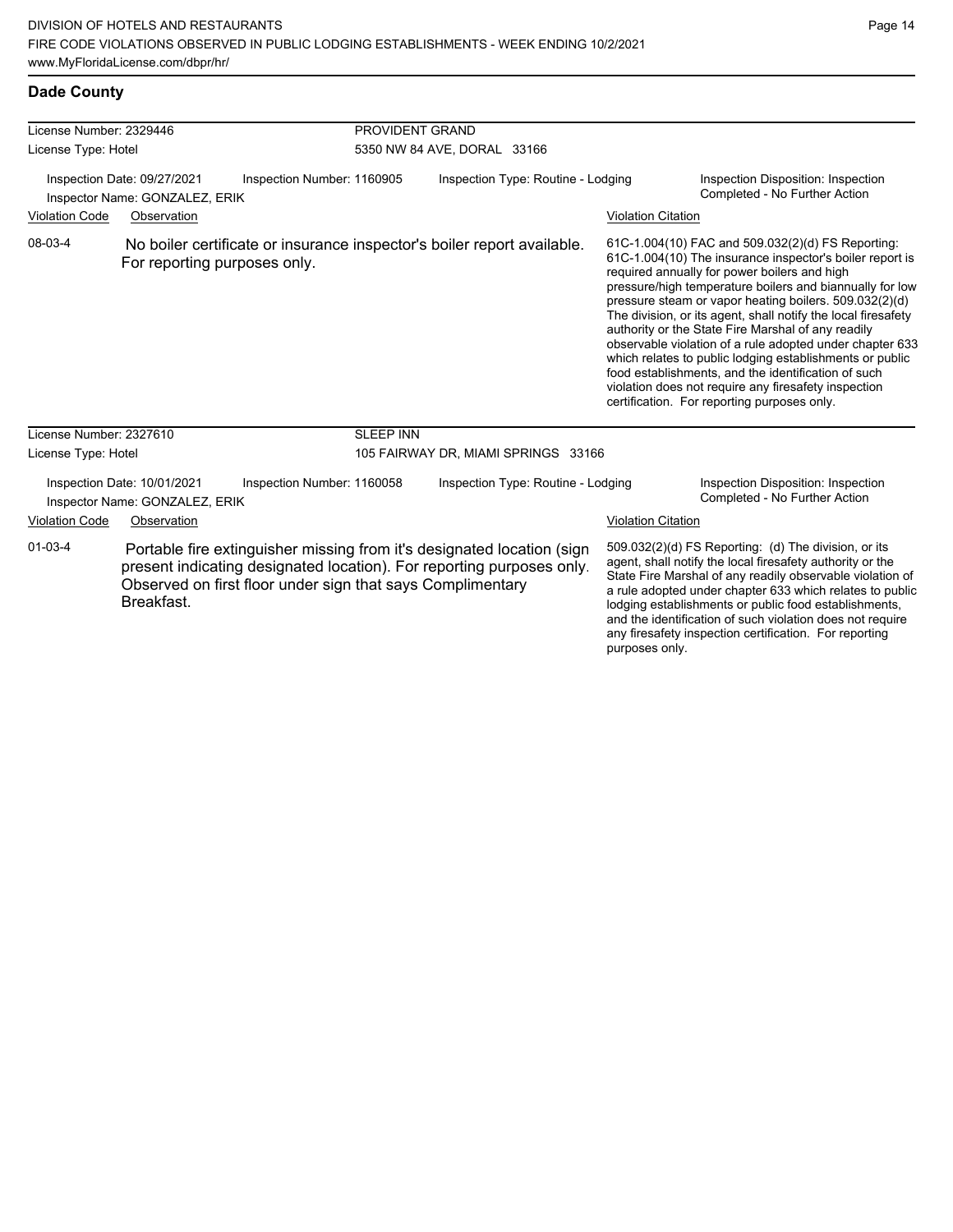# **Dixie County**

| License Number: 2500003 |                                                                                                                                                                           |                            | SUWANNEE GABLES MOTEL AND MARINA       |                           |                                                                                                                                                                                                                                                                                                                                                                                                                            |  |  |
|-------------------------|---------------------------------------------------------------------------------------------------------------------------------------------------------------------------|----------------------------|----------------------------------------|---------------------------|----------------------------------------------------------------------------------------------------------------------------------------------------------------------------------------------------------------------------------------------------------------------------------------------------------------------------------------------------------------------------------------------------------------------------|--|--|
| License Type: Motel     |                                                                                                                                                                           |                            | 27659 SE HWY 19 ALT 27, OLD TOWN 32680 |                           |                                                                                                                                                                                                                                                                                                                                                                                                                            |  |  |
| <b>Violation Code</b>   | Inspection Date: 09/28/2021<br>Inspector Name: TORRES, WILLIAM<br>Observation                                                                                             | Inspection Number: 1217318 | Inspection Type: Routine - Lodging     | <b>Violation Citation</b> | Inspection Disposition: Warning<br>Issued                                                                                                                                                                                                                                                                                                                                                                                  |  |  |
|                         |                                                                                                                                                                           |                            |                                        |                           |                                                                                                                                                                                                                                                                                                                                                                                                                            |  |  |
| $01 - 01 - 4$           | Portable fire extinguisher pressure gauge indicates the extinguisher<br>is overcharged. For reporting purposes only.<br>Observed overcharge fire extinguisher by room 108 |                            |                                        | purposes only.            | 509.032(2)(d) FS Reporting: (d) The division, or its<br>agent, shall notify the local firesafety authority or the<br>State Fire Marshal of any readily observable violation of<br>a rule adopted under chapter 633 which relates to public<br>lodging establishments or public food establishments,<br>and the identification of such violation does not require<br>any firesafety inspection certification. For reporting |  |  |
| 07-04-4                 | Electrical outlet damaged to indicate a malfunction. For reporting<br>purposes only.<br>Observed missing outlet cover behind nightstand in room 105                       |                            |                                        | purposes only.            | 509.032(2)(d) FS Reporting: (d) The division, or its<br>agent, shall notify the local firesafety authority or the<br>State Fire Marshal of any readily observable violation of<br>a rule adopted under chapter 633 which relates to public<br>lodging establishments or public food establishments,<br>and the identification of such violation does not require<br>any firesafety inspection certification. For reporting |  |  |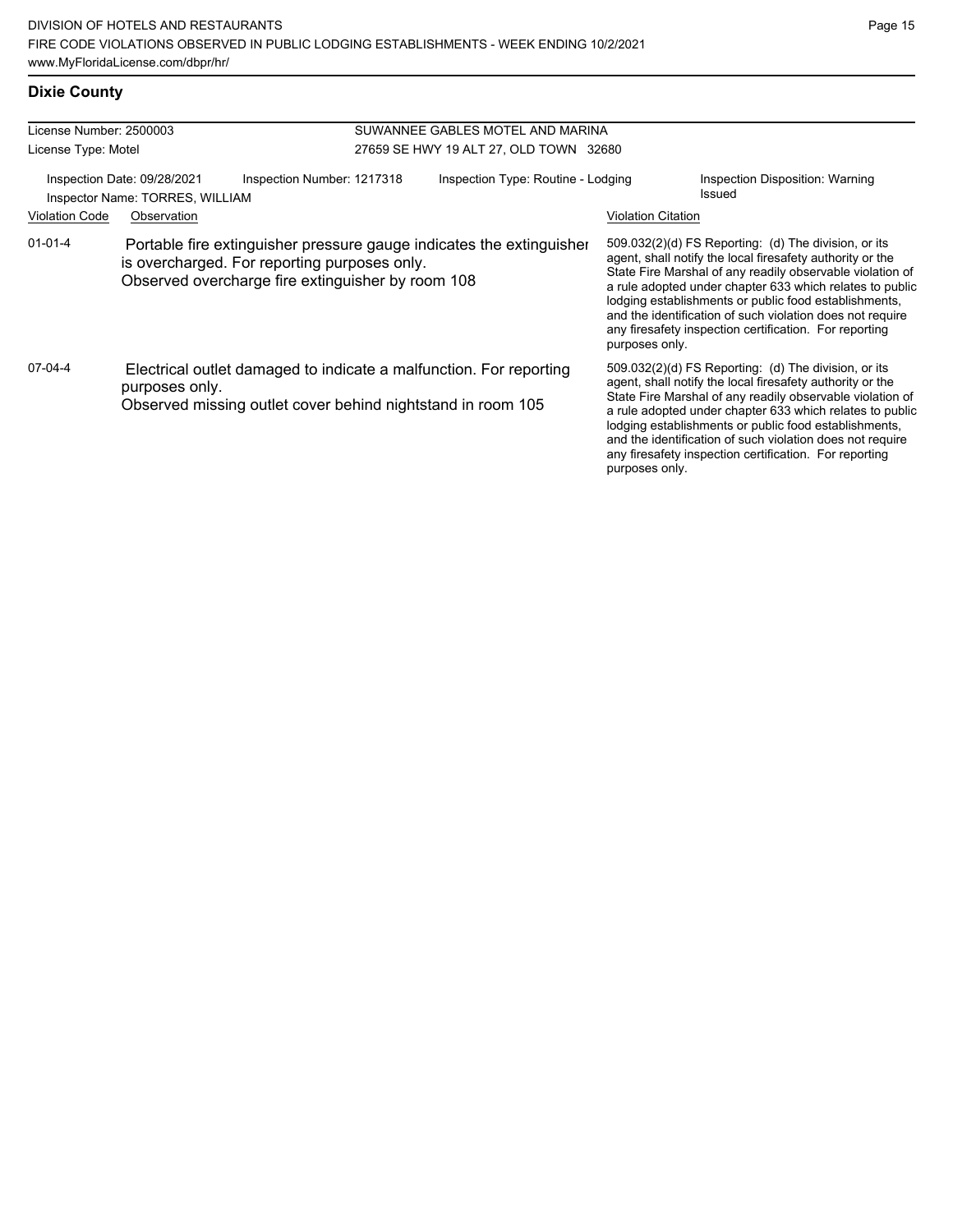## **Duval County**

| License Number: 2612763                                        |                |                                                                                                                                         | <b>HAMPTON INN PONTE VEDRA</b>                    |                           |                                                                                                                                                                                                                                                                                                                                                                                                                                                                                                                               |  |  |
|----------------------------------------------------------------|----------------|-----------------------------------------------------------------------------------------------------------------------------------------|---------------------------------------------------|---------------------------|-------------------------------------------------------------------------------------------------------------------------------------------------------------------------------------------------------------------------------------------------------------------------------------------------------------------------------------------------------------------------------------------------------------------------------------------------------------------------------------------------------------------------------|--|--|
| License Type: Hotel                                            |                |                                                                                                                                         | 1220 MARSH LANDING PKWY, JACKSONVILLE BEACH 32250 |                           |                                                                                                                                                                                                                                                                                                                                                                                                                                                                                                                               |  |  |
| Inspection Date: 09/27/2021<br>Inspector Name: GONZALEZ, MAYRA |                | Inspection Number: 1159707                                                                                                              | Inspection Type: Routine - Lodging                |                           | Inspection Disposition: Inspection<br>Completed - No Further Action                                                                                                                                                                                                                                                                                                                                                                                                                                                           |  |  |
| <b>Violation Code</b>                                          | Observation    |                                                                                                                                         |                                                   | <b>Violation Citation</b> |                                                                                                                                                                                                                                                                                                                                                                                                                                                                                                                               |  |  |
| 08-04-4                                                        | purposes only. | Boiler certificate not posted in the boiler room. For reporting<br>Boiler certificate posted in managers office and not in boiler room. |                                                   |                           | 61C-1.004(10) FAC and 509.032(2)(d) FS Reporting:<br>61C-1.004(10) The insurance inspector's boiler report<br>shall be posted in the boiler room. 509.032(2)(d) The<br>division, or its agent, shall notify the local firesafety<br>authority or the State Fire Marshal of any readily<br>observable violation of a rule adopted under chapter 633<br>which relates to public lodging establishments or public<br>food establishments, and the identification of such<br>violation does not require any firesafety inspection |  |  |

certification. For reporting purposes only.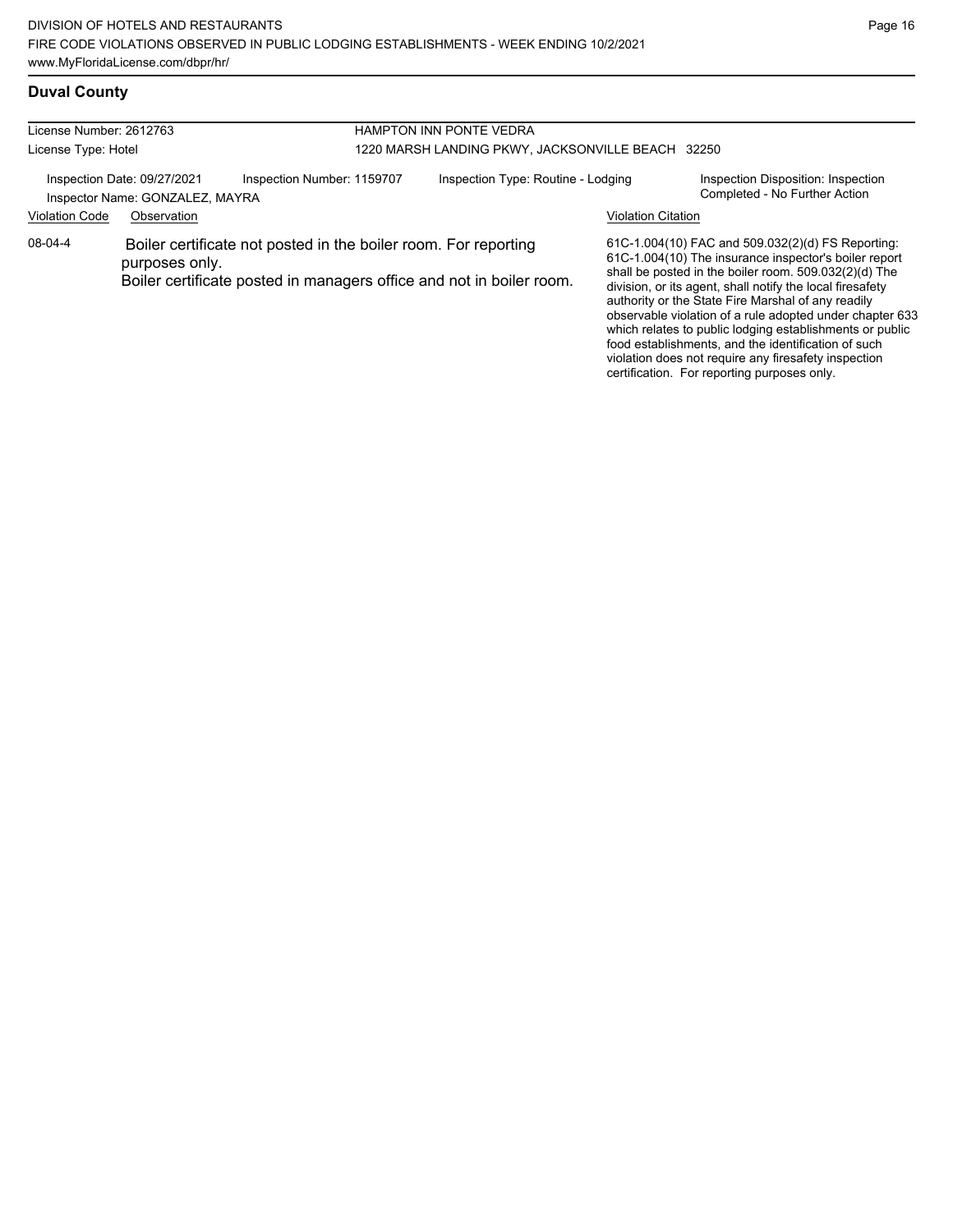## **Hillsborough County**

| License Number: 3902679                                                                                                                                                                                                                   |                                                                                                                                                                                                                                                                                                                                                                              | <b>BUDGET INN EAST</b> |                                                                      |                           |                                                                                                                                                                                                                                                                                                                                                                                                                                                                                                                                                                                                                                                                                                  |
|-------------------------------------------------------------------------------------------------------------------------------------------------------------------------------------------------------------------------------------------|------------------------------------------------------------------------------------------------------------------------------------------------------------------------------------------------------------------------------------------------------------------------------------------------------------------------------------------------------------------------------|------------------------|----------------------------------------------------------------------|---------------------------|--------------------------------------------------------------------------------------------------------------------------------------------------------------------------------------------------------------------------------------------------------------------------------------------------------------------------------------------------------------------------------------------------------------------------------------------------------------------------------------------------------------------------------------------------------------------------------------------------------------------------------------------------------------------------------------------------|
| License Type: Motel                                                                                                                                                                                                                       |                                                                                                                                                                                                                                                                                                                                                                              |                        | 4011 E COLUMBUS DR, TAMPA 33605                                      |                           |                                                                                                                                                                                                                                                                                                                                                                                                                                                                                                                                                                                                                                                                                                  |
|                                                                                                                                                                                                                                           | Inspection Date: 09/27/2021<br>Inspection Number: 1220568<br>Inspector Name: EHLERS, MICHAEL                                                                                                                                                                                                                                                                                 |                        | Inspection Type: Complaint Full                                      |                           | Inspection Disposition: Call Back -<br>Admin. complaint recommended                                                                                                                                                                                                                                                                                                                                                                                                                                                                                                                                                                                                                              |
| <b>Violation Code</b>                                                                                                                                                                                                                     | Observation                                                                                                                                                                                                                                                                                                                                                                  |                        |                                                                      | <b>Violation Citation</b> |                                                                                                                                                                                                                                                                                                                                                                                                                                                                                                                                                                                                                                                                                                  |
| $01 - 01 - 4$<br>- From initial inspection : Portable fire extinguisher pressure gauge<br>indicates the extinguisher is overcharged. For reporting purposes<br>only.<br>-unit 108<br>is in need of recharge. For reporting purposes only. |                                                                                                                                                                                                                                                                                                                                                                              |                        | Portable fire extinguisher pressure gauge indicates the extinguisher |                           | 509.032(2)(d) FS Reporting: (d) The division, or its<br>agent, shall notify the local firesafety authority or the<br>State Fire Marshal of any readily observable violation of<br>a rule adopted under chapter 633 which relates to public<br>lodging establishments or public food establishments,<br>and the identification of such violation does not require<br>any firesafety inspection certification. For reporting                                                                                                                                                                                                                                                                       |
|                                                                                                                                                                                                                                           | - From follow-up inspection 2021-09-27: ** Time<br>-unit 165<br>Extended**                                                                                                                                                                                                                                                                                                   |                        |                                                                      |                           |                                                                                                                                                                                                                                                                                                                                                                                                                                                                                                                                                                                                                                                                                                  |
| 07-01-4                                                                                                                                                                                                                                   | - From initial inspection : Damaged electrical wire(s). For reporting<br>purposes only.<br>-wiring hanging/exposed above unit 269, where exit sign used to be.<br>-wiring exposed above unit 241<br>-wiring exposed by unit 219<br>-wiring exposed by Laundry - From follow-up inspection<br>2021-09-27: Wiring exposed by all units previously cited. ** Time<br>Extended** |                        |                                                                      | purposes only.            | 509.032(2)(d) FS Reporting (d) The division, or its<br>agent, shall notify the local firesafety authority or the<br>State Fire Marshal of any readily observable violation of<br>a rule adopted under chapter 633 which relates to public<br>lodging establishments or public food establishments,<br>and the identification of such violation does not require<br>any firesafety inspection certification. For reporting                                                                                                                                                                                                                                                                        |
| License Number: 3913671                                                                                                                                                                                                                   |                                                                                                                                                                                                                                                                                                                                                                              |                        | CONCORD HOSPITALITY ENTERPRISES                                      |                           |                                                                                                                                                                                                                                                                                                                                                                                                                                                                                                                                                                                                                                                                                                  |
| License Type: Hotel                                                                                                                                                                                                                       |                                                                                                                                                                                                                                                                                                                                                                              |                        | 3650 MIDTOWN DR, TAMPA 33607                                         |                           |                                                                                                                                                                                                                                                                                                                                                                                                                                                                                                                                                                                                                                                                                                  |
| <b>Violation Code</b>                                                                                                                                                                                                                     | Inspection Date: 10/01/2021<br>Inspection Number: 1161426<br>Inspector Name: CANNELLA, MARK<br>Observation                                                                                                                                                                                                                                                                   |                        | Inspection Type: Routine - Lodging                                   | <b>Violation Citation</b> | Inspection Disposition: Warning<br>Issued                                                                                                                                                                                                                                                                                                                                                                                                                                                                                                                                                                                                                                                        |
|                                                                                                                                                                                                                                           |                                                                                                                                                                                                                                                                                                                                                                              |                        |                                                                      |                           |                                                                                                                                                                                                                                                                                                                                                                                                                                                                                                                                                                                                                                                                                                  |
| 08-03-4                                                                                                                                                                                                                                   | No boiler certificate or insurance inspector's boiler report available.<br>For reporting purposes only. Unable to determine if boilers.<br>**Repeat Violation**                                                                                                                                                                                                              |                        |                                                                      |                           | 61C-1.004(10) FAC and 509.032(2)(d) FS Reporting:<br>61C-1.004(10) The insurance inspector's boiler report is<br>required annually for power boilers and high<br>pressure/high temperature boilers and biannually for low<br>pressure steam or vapor heating boilers. 509.032(2)(d)<br>The division, or its agent, shall notify the local firesafety<br>authority or the State Fire Marshal of any readily<br>observable violation of a rule adopted under chapter 633<br>which relates to public lodging establishments or public<br>food establishments, and the identification of such<br>violation does not require any firesafety inspection<br>certification. For reporting purposes only. |
| License Number: 3902452                                                                                                                                                                                                                   |                                                                                                                                                                                                                                                                                                                                                                              |                        | TIMBERFALLS APARTMENTS                                               |                           |                                                                                                                                                                                                                                                                                                                                                                                                                                                                                                                                                                                                                                                                                                  |
| License Type: Apartment                                                                                                                                                                                                                   |                                                                                                                                                                                                                                                                                                                                                                              |                        | 2600 113 E AVE, TAMPA 33612                                          |                           |                                                                                                                                                                                                                                                                                                                                                                                                                                                                                                                                                                                                                                                                                                  |
|                                                                                                                                                                                                                                           | Inspection Date: 09/29/2021<br>Inspection Number: 1532778<br>Inspector Name: EHLERS, MICHAEL                                                                                                                                                                                                                                                                                 |                        | Inspection Type: Complaint Full                                      |                           | Inspection Disposition: Call Back -<br>Admin. complaint recommended                                                                                                                                                                                                                                                                                                                                                                                                                                                                                                                                                                                                                              |
| <b>Violation Code</b>                                                                                                                                                                                                                     | Observation                                                                                                                                                                                                                                                                                                                                                                  |                        |                                                                      | <b>Violation Citation</b> |                                                                                                                                                                                                                                                                                                                                                                                                                                                                                                                                                                                                                                                                                                  |
| $01 - 04 - 4$                                                                                                                                                                                                                             | - From initial inspection : No portable fire extinguisher present on<br>the premises. For reporting purposes only.<br>Missing in East laundry room.<br>2021-09-01: ** Time Extended**<br>2021-09-29: No fire extinguisher present in East Laundry room<br>** Admin Complaint**                                                                                               |                        | - From follow-up inspection<br>- From follow-up inspection           | purposes only.            | 509.032(2)(d) FS Reporting: (d) The division, or its<br>agent, shall notify the local firesafety authority or the<br>State Fire Marshal of any readily observable violation of<br>a rule adopted under chapter 633 which relates to public<br>lodging establishments or public food establishments,<br>and the identification of such violation does not require<br>any firesafety inspection certification. For reporting                                                                                                                                                                                                                                                                       |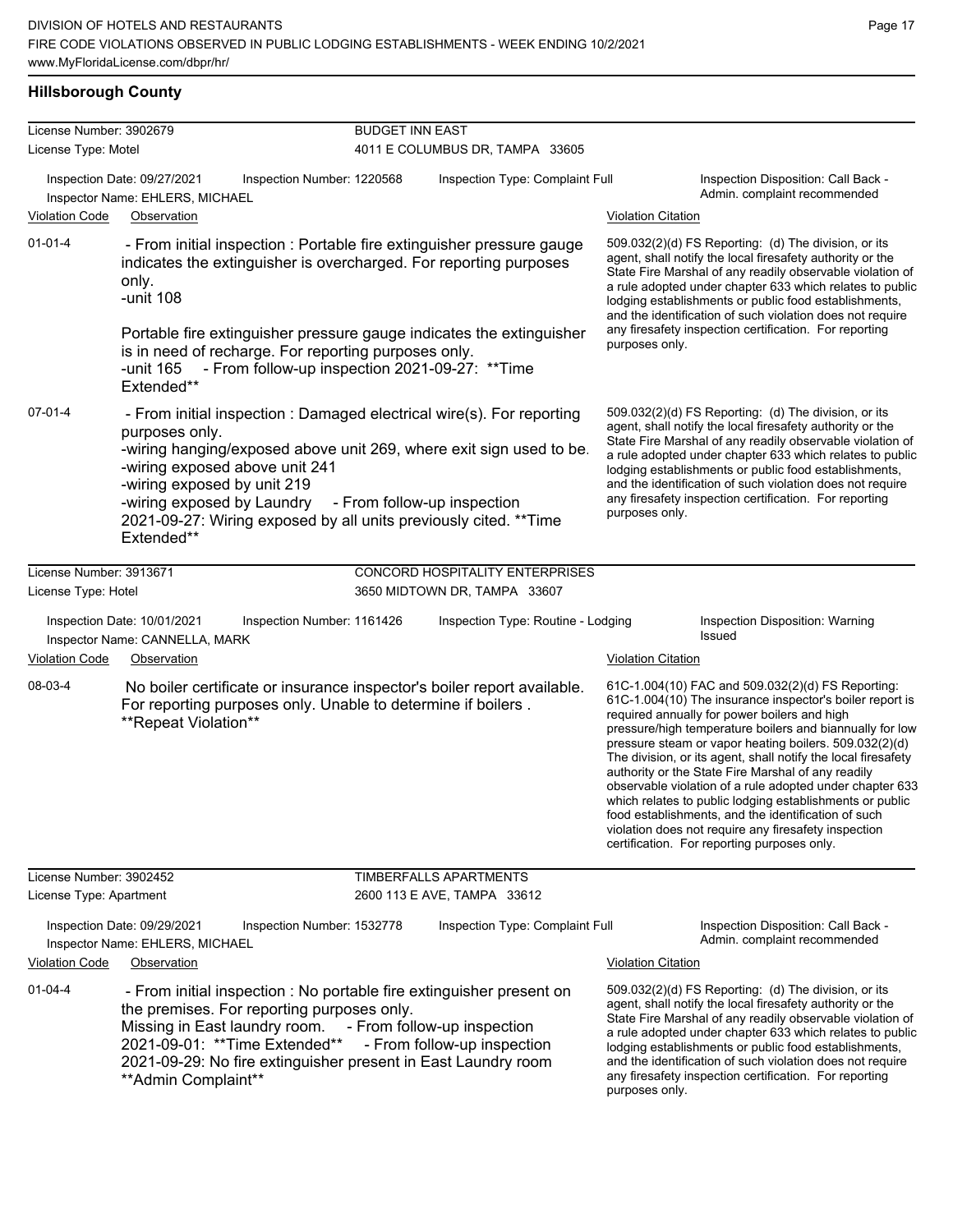## **Indian River County**

| License Number: 4100926                                                                                                                                                                                                                                                                                    |                                                                                                                                                           | DAVIS HOUSE INN   |                                    |                           |                                                                                                                                                                                                                                                                                                                                                                                                                                                                                                                                                                                                                                                                                                  |  |  |
|------------------------------------------------------------------------------------------------------------------------------------------------------------------------------------------------------------------------------------------------------------------------------------------------------------|-----------------------------------------------------------------------------------------------------------------------------------------------------------|-------------------|------------------------------------|---------------------------|--------------------------------------------------------------------------------------------------------------------------------------------------------------------------------------------------------------------------------------------------------------------------------------------------------------------------------------------------------------------------------------------------------------------------------------------------------------------------------------------------------------------------------------------------------------------------------------------------------------------------------------------------------------------------------------------------|--|--|
| License Type: Motel                                                                                                                                                                                                                                                                                        |                                                                                                                                                           |                   | 607 DAVIS ST, SEBASTIAN 32958      |                           |                                                                                                                                                                                                                                                                                                                                                                                                                                                                                                                                                                                                                                                                                                  |  |  |
| <b>Violation Code</b>                                                                                                                                                                                                                                                                                      | Inspection Date: 09/30/2021<br>Inspection Number: 1218631<br>Inspector Name: SCHUCK, GREGORY<br>Observation                                               |                   | Inspection Type: Routine - Lodging | <b>Violation Citation</b> | Inspection Disposition: Warning<br>Issued                                                                                                                                                                                                                                                                                                                                                                                                                                                                                                                                                                                                                                                        |  |  |
|                                                                                                                                                                                                                                                                                                            |                                                                                                                                                           |                   |                                    |                           |                                                                                                                                                                                                                                                                                                                                                                                                                                                                                                                                                                                                                                                                                                  |  |  |
| $04 - 01 - 4$                                                                                                                                                                                                                                                                                              | Trouble/alarm light illuminated on the fire alarm control panel. For<br>reporting purposes only.                                                          |                   |                                    | purposes only.            | 509.032(2)(d) FS Reporting: The division, or its agent,<br>shall notify the local firesafety authority or the State Fire<br>Marshal of any readily observable violation of a rule<br>adopted under chapter 633 which relates to public<br>lodging establishments or public food establishments,<br>and the identification of such violation does not require<br>any firesafety inspection certification. For reporting                                                                                                                                                                                                                                                                           |  |  |
| License Number: 4100985                                                                                                                                                                                                                                                                                    |                                                                                                                                                           | <b>ECONOLODGE</b> |                                    |                           |                                                                                                                                                                                                                                                                                                                                                                                                                                                                                                                                                                                                                                                                                                  |  |  |
| License Type: Motel                                                                                                                                                                                                                                                                                        |                                                                                                                                                           |                   | 950 US 1, VERO BCH 32960           |                           |                                                                                                                                                                                                                                                                                                                                                                                                                                                                                                                                                                                                                                                                                                  |  |  |
|                                                                                                                                                                                                                                                                                                            | Inspection Date: 09/27/2021<br>Inspection Number: 1218138<br>Inspector Name: HARROD, JESSICA                                                              |                   | Inspection Type: Routine - Lodging |                           | Inspection Disposition: Inspection<br>Completed - No Further Action                                                                                                                                                                                                                                                                                                                                                                                                                                                                                                                                                                                                                              |  |  |
| <b>Violation Code</b>                                                                                                                                                                                                                                                                                      | Observation                                                                                                                                               |                   |                                    | <b>Violation Citation</b> |                                                                                                                                                                                                                                                                                                                                                                                                                                                                                                                                                                                                                                                                                                  |  |  |
| 08-01-4<br>Boiler certificate or insurance inspector's boiler report expired. For<br>reporting purposes only. Expired 6-26-2021<br>Called the company to send new certificate they had it completed<br>but no certificate was able to be sent has to go through the owner.<br>Will update next inspection. |                                                                                                                                                           |                   |                                    |                           | 61C-1.004(10) FAC and 509.032(2)(d) FS Reporting:<br>61C-1.004(10) The insurance inspector's boiler report is<br>required annually for power boilers and high<br>pressure/high temperature boilers and biannually for low<br>pressure steam or vapor heating boilers. 509.032(2)(d)<br>The division, or its agent, shall notify the local firesafety<br>authority or the State Fire Marshal of any readily<br>observable violation of a rule adopted under chapter 633<br>which relates to public lodging establishments or public<br>food establishments, and the identification of such<br>violation does not require any firesafety inspection<br>certification. For reporting purposes only. |  |  |
| License Number: 4101175                                                                                                                                                                                                                                                                                    |                                                                                                                                                           |                   | <b>CANADA SUB APARTMENTS</b>       |                           |                                                                                                                                                                                                                                                                                                                                                                                                                                                                                                                                                                                                                                                                                                  |  |  |
| License Type: Apartment                                                                                                                                                                                                                                                                                    |                                                                                                                                                           |                   | 4415 28 AVE, VERO BEACH 32967      |                           |                                                                                                                                                                                                                                                                                                                                                                                                                                                                                                                                                                                                                                                                                                  |  |  |
|                                                                                                                                                                                                                                                                                                            | Inspection Date: 09/29/2021<br>Inspection Number: 1524876<br>Inspector Name: DAVIS, DIANNA                                                                |                   | Inspection Type: Routine - Lodging |                           | Inspection Disposition: Inspection<br>Completed - No Further Action                                                                                                                                                                                                                                                                                                                                                                                                                                                                                                                                                                                                                              |  |  |
| <b>Violation Code</b>                                                                                                                                                                                                                                                                                      | Observation                                                                                                                                               |                   |                                    | <b>Violation Citation</b> |                                                                                                                                                                                                                                                                                                                                                                                                                                                                                                                                                                                                                                                                                                  |  |  |
| $01-02-4$                                                                                                                                                                                                                                                                                                  | Portable fire extinguisher pressure gauge indicates the extinguisher<br>is in need of recharge. For reporting purposes only. Extinguisher by<br>apt 4436. |                   |                                    | purposes only.            | 509.032(2)(d) FS Reporting: (d) The division, or its<br>agent, shall notify the local firesafety authority or the<br>State Fire Marshal of any readily observable violation of<br>a rule adopted under chapter 633 which relates to public<br>lodging establishments or public food establishments,<br>and the identification of such violation does not require<br>any firesafety inspection certification. For reporting                                                                                                                                                                                                                                                                       |  |  |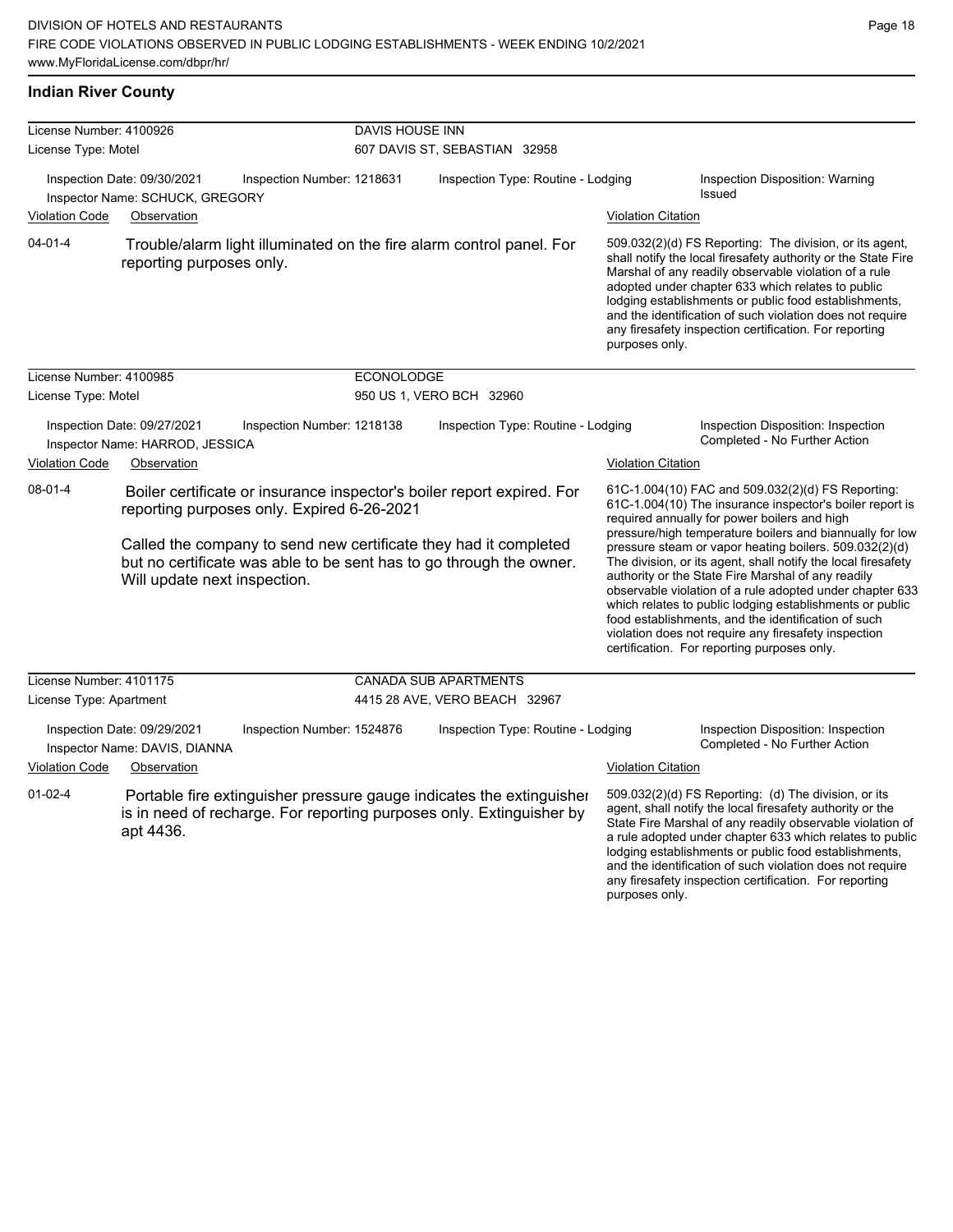# **Leon County**

| License Number: 4700295<br>License Type: Apartment             |                                                                                                                                          |                            | PENSACOLA ARMS<br>675 W PENSACOLA ST, TALLAHASSEE 32304 |                           |                                                                                                                                                                                                                                                                                                                                                                                                                            |  |  |
|----------------------------------------------------------------|------------------------------------------------------------------------------------------------------------------------------------------|----------------------------|---------------------------------------------------------|---------------------------|----------------------------------------------------------------------------------------------------------------------------------------------------------------------------------------------------------------------------------------------------------------------------------------------------------------------------------------------------------------------------------------------------------------------------|--|--|
| Inspection Date: 09/29/2021<br>Inspector Name: CHARLES, BRENDA |                                                                                                                                          | Inspection Number: 1533056 | Inspection Type: Lodging-Licensing<br>Inspection        |                           | Inspection Disposition: Inspection<br>Completed - No Further Action                                                                                                                                                                                                                                                                                                                                                        |  |  |
| <b>Violation Code</b>                                          | Observation                                                                                                                              |                            |                                                         | <b>Violation Citation</b> |                                                                                                                                                                                                                                                                                                                                                                                                                            |  |  |
| $01 - 02 - 4$                                                  | Portable fire extinguisher pressure gauge indicates the extinguisher<br>is in need of recharge near unit 6. For reporting purposes only. |                            |                                                         |                           | 509.032(2)(d) FS Reporting: (d) The division, or its<br>agent, shall notify the local firesafety authority or the<br>State Fire Marshal of any readily observable violation of<br>a rule adopted under chapter 633 which relates to public<br>lodging establishments or public food establishments,<br>and the identification of such violation does not require<br>any firesafety inspection certification. For reporting |  |  |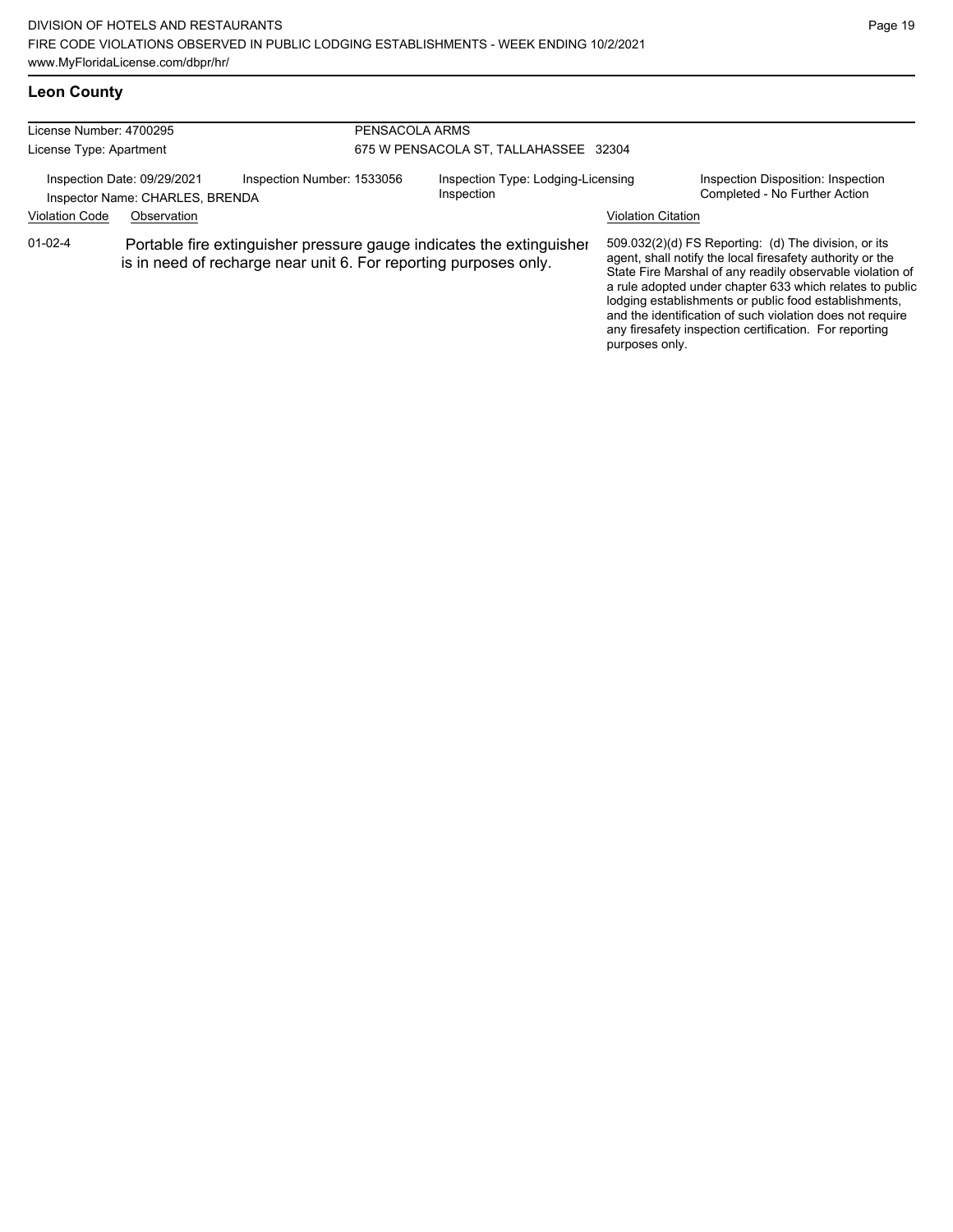violation does not require any firesafety inspection certification. For reporting purposes only.

## **Levy County**

| License Number: 4800481                                                                      |                |                                                                                                                           | SUWANNEE RIVER MOTEL |                                           |                    |                                                                                                                                                                                                                                                                                                                                                                                                                                                                                                                                                                                                                                                                                                                                                            |  |  |
|----------------------------------------------------------------------------------------------|----------------|---------------------------------------------------------------------------------------------------------------------------|----------------------|-------------------------------------------|--------------------|------------------------------------------------------------------------------------------------------------------------------------------------------------------------------------------------------------------------------------------------------------------------------------------------------------------------------------------------------------------------------------------------------------------------------------------------------------------------------------------------------------------------------------------------------------------------------------------------------------------------------------------------------------------------------------------------------------------------------------------------------------|--|--|
| License Type: Motel                                                                          |                |                                                                                                                           |                      | 17210 NW US HWY 19, FANNING SPRINGS 32693 |                    |                                                                                                                                                                                                                                                                                                                                                                                                                                                                                                                                                                                                                                                                                                                                                            |  |  |
| Inspection Number: 1218219<br>Inspection Date: 09/29/2021<br>Inspector Name: TORRES, WILLIAM |                | Inspection Type: Routine - Lodging                                                                                        |                      | Inspection Disposition: Warning<br>Issued |                    |                                                                                                                                                                                                                                                                                                                                                                                                                                                                                                                                                                                                                                                                                                                                                            |  |  |
| <b>Violation Code</b>                                                                        | Observation    |                                                                                                                           |                      |                                           | Violation Citation |                                                                                                                                                                                                                                                                                                                                                                                                                                                                                                                                                                                                                                                                                                                                                            |  |  |
| 04-02-4                                                                                      | purposes only. | No smoke detector provided in guest room/unit. For reporting<br>Observed lack of smoke detector in unit two and unit five |                      |                                           |                    | 509.215(1) and (2) and 509.032(2)(d) FS Reporting:<br>509.215(1) Each guest room shall be equipped with an<br>approved listed single-station smoke detector meeting<br>the minimum requirements of NFPA-74 Standards for<br>the Installation, Maintenance and Use of Household Fire<br>Warning Equipment. (2) The building has smoke<br>detectors in each quest room individually annunciating<br>to a panel at a supervised location. 509.032(2)(d) The<br>division, or its agent, shall notify the local firesafety<br>authority or the State Fire Marshal of any readily<br>observable violation of a rule adopted under chapter 633<br>which relates to public lodging establishments or public<br>food establishments, and the identification of such |  |  |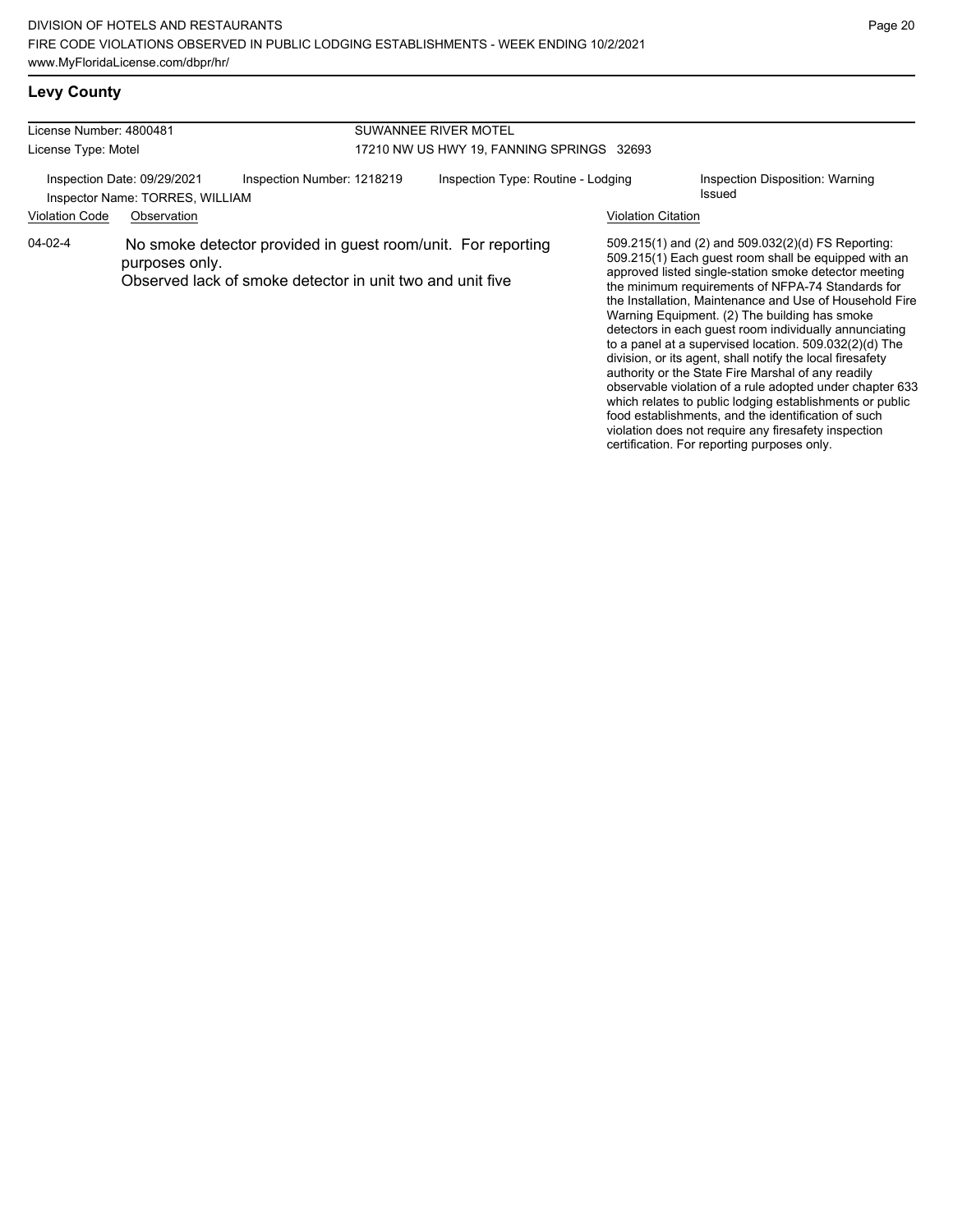## **Marion County**

| License Number: 5200031 |                                                                         |                                                                                                                 | LAKEVIEW APARTMENTS                    |                           |                                                                                                                                                                                                                                                                                                                                                                                                                            |
|-------------------------|-------------------------------------------------------------------------|-----------------------------------------------------------------------------------------------------------------|----------------------------------------|---------------------------|----------------------------------------------------------------------------------------------------------------------------------------------------------------------------------------------------------------------------------------------------------------------------------------------------------------------------------------------------------------------------------------------------------------------------|
|                         |                                                                         |                                                                                                                 |                                        |                           |                                                                                                                                                                                                                                                                                                                                                                                                                            |
| License Type: Apartment |                                                                         |                                                                                                                 | 5838 SE ROBINSON ROAD, BELLEVIEW 34420 |                           |                                                                                                                                                                                                                                                                                                                                                                                                                            |
|                         | Inspection Date: 09/28/2021<br>Inspector Name: FIGUEROA-ROBLES, TATIANA | Inspection Number: 1518448                                                                                      | Inspection Type: Routine - Lodging     |                           | Inspection Disposition: Warning<br>Issued                                                                                                                                                                                                                                                                                                                                                                                  |
| <b>Violation Code</b>   | Observation                                                             |                                                                                                                 |                                        | <b>Violation Citation</b> |                                                                                                                                                                                                                                                                                                                                                                                                                            |
| $01 - 05 - 4$           | purposes only.                                                          | Portable fire extinguisher obstructed/not accessible. For reporting<br>No breaking bar available next to unit A |                                        | purposes only.            | 509.032(2)(d) FS Reporting: (d) The division, or its<br>agent, shall notify the local firesafety authority or the<br>State Fire Marshal of any readily observable violation of<br>a rule adopted under chapter 633 which relates to public<br>lodging establishments or public food establishments,<br>and the identification of such violation does not require<br>any firesafety inspection certification. For reporting |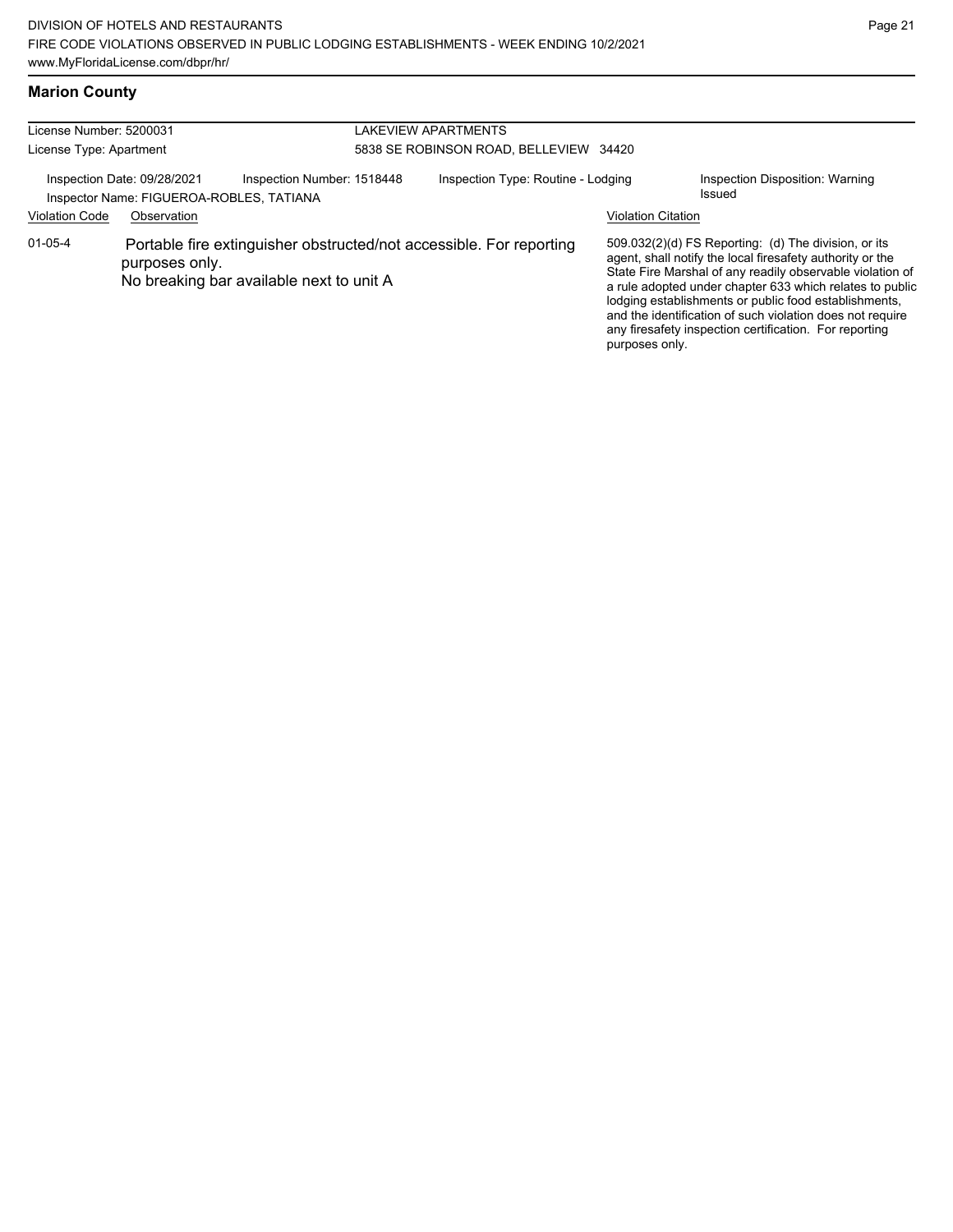## **Martin County**

| License Number: 5300176 |                                                                |                                                                                                    | THE PARK VIEW                         |                           |                                                                                                                                                                                                                                                                                                                                                                                                                                                                                                                                                                                                                                                                                                                                                                                                                                                                   |  |  |  |
|-------------------------|----------------------------------------------------------------|----------------------------------------------------------------------------------------------------|---------------------------------------|---------------------------|-------------------------------------------------------------------------------------------------------------------------------------------------------------------------------------------------------------------------------------------------------------------------------------------------------------------------------------------------------------------------------------------------------------------------------------------------------------------------------------------------------------------------------------------------------------------------------------------------------------------------------------------------------------------------------------------------------------------------------------------------------------------------------------------------------------------------------------------------------------------|--|--|--|
| License Type: Apartment |                                                                |                                                                                                    | 2211 NE DIXIE HWY, JENSEN BEACH 34957 |                           |                                                                                                                                                                                                                                                                                                                                                                                                                                                                                                                                                                                                                                                                                                                                                                                                                                                                   |  |  |  |
|                         | Inspection Date: 09/30/2021<br>Inspector Name: PETROW, MICHAEL | Inspection Number: 1530785                                                                         | Inspection Type: Routine - Lodging    |                           | Inspection Disposition: Warning<br>Issued                                                                                                                                                                                                                                                                                                                                                                                                                                                                                                                                                                                                                                                                                                                                                                                                                         |  |  |  |
| <b>Violation Code</b>   | Observation                                                    |                                                                                                    |                                       | <b>Violation Citation</b> |                                                                                                                                                                                                                                                                                                                                                                                                                                                                                                                                                                                                                                                                                                                                                                                                                                                                   |  |  |  |
| $04-02-4$               |                                                                | No smoke detector provided in guest room/unit. For reporting<br>purposes only. Missing in unit 17. |                                       |                           | 509.215(1) and (2) and 509.032(2)(d) FS Reporting:<br>509.215(1) Each guest room shall be equipped with an<br>approved listed single-station smoke detector meeting<br>the minimum requirements of NFPA-74 Standards for<br>the Installation, Maintenance and Use of Household Fire<br>Warning Equipment. (2) The building has smoke<br>detectors in each quest room individually annunciating<br>to a panel at a supervised location. 509.032(2)(d) The<br>division, or its agent, shall notify the local firesafety<br>authority or the State Fire Marshal of any readily<br>observable violation of a rule adopted under chapter 633<br>which relates to public lodging establishments or public<br>food establishments, and the identification of such<br>violation does not require any firesafety inspection<br>certification. For reporting purposes only. |  |  |  |
| $05-02-5$               | For reporting purposes only.                                   | Hearing-impaired smoke detector is not functioning when tested.                                    |                                       | purposes only.            | 509.032(2)(d) FS Reporting: The division, or its agent,<br>shall notify the local firesafety authority or the State Fire<br>Marshal of any readily observable violation of a rule<br>adopted under chapter 633 which relates to public<br>lodging establishments or public food establishments,<br>and the identification of such violation does not require<br>any firesafety inspection certification. For reporting                                                                                                                                                                                                                                                                                                                                                                                                                                            |  |  |  |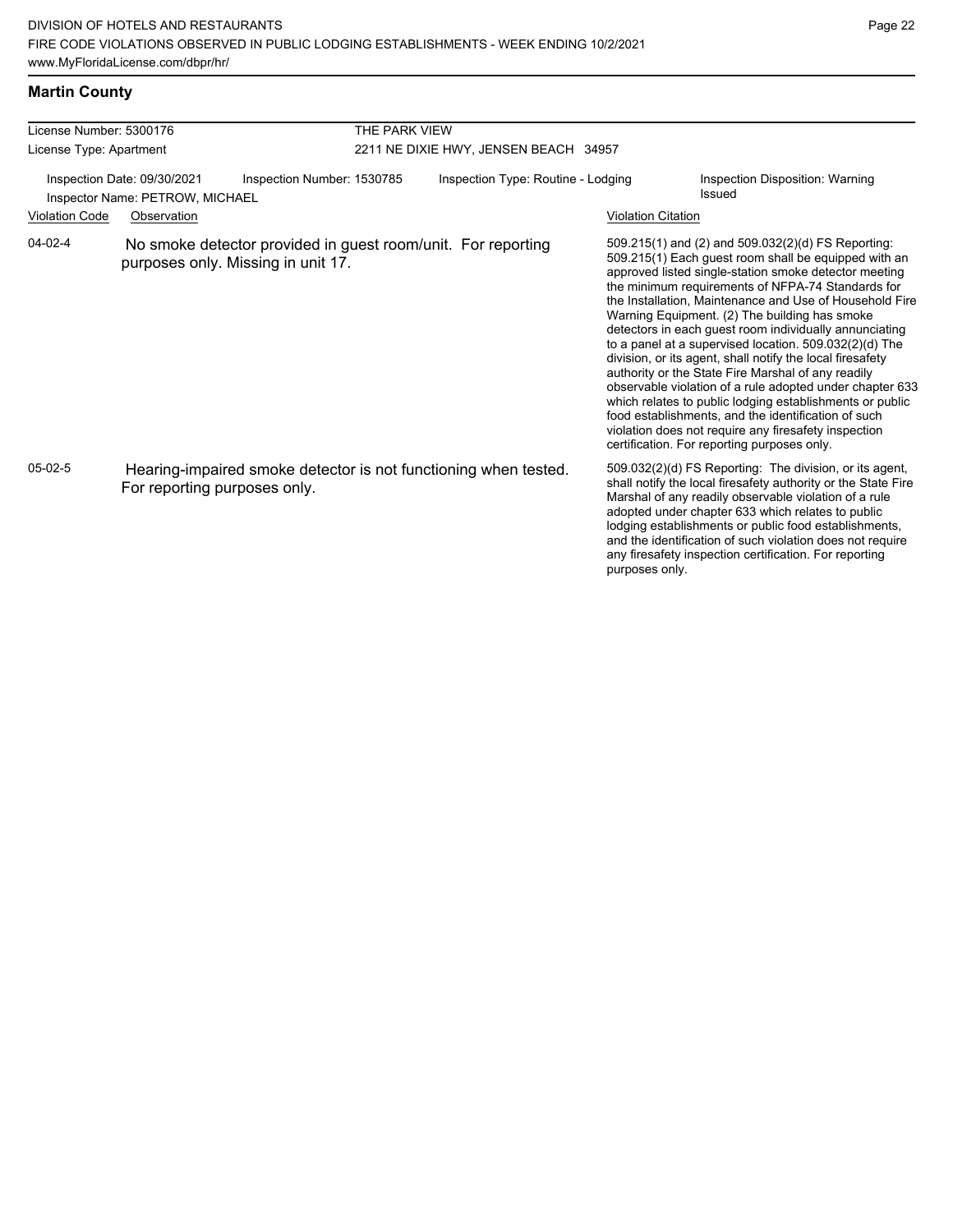# **Monroe County**

Extended\*\*

| License Number: 5400347 |                                                                  |                                                                                                                                                                                                                                                                                                                                                                                                                             | FISHER INN RESORTS & MARINA          |                           |                                                                                                                                                                                                                                                                                                                                                                                                                                                                                                                                                                                                                                                                                                                                                                                                                                                                                                       |  |  |
|-------------------------|------------------------------------------------------------------|-----------------------------------------------------------------------------------------------------------------------------------------------------------------------------------------------------------------------------------------------------------------------------------------------------------------------------------------------------------------------------------------------------------------------------|--------------------------------------|---------------------------|-------------------------------------------------------------------------------------------------------------------------------------------------------------------------------------------------------------------------------------------------------------------------------------------------------------------------------------------------------------------------------------------------------------------------------------------------------------------------------------------------------------------------------------------------------------------------------------------------------------------------------------------------------------------------------------------------------------------------------------------------------------------------------------------------------------------------------------------------------------------------------------------------------|--|--|
| License Type: Motel     |                                                                  |                                                                                                                                                                                                                                                                                                                                                                                                                             | 84951 OVERSEAS HWY, ISLAMORADA 33036 |                           |                                                                                                                                                                                                                                                                                                                                                                                                                                                                                                                                                                                                                                                                                                                                                                                                                                                                                                       |  |  |
|                         | Inspection Date: 09/28/2021<br>Inspector Name: WHITEHURST, SCOTT | Inspection Number: 1219211                                                                                                                                                                                                                                                                                                                                                                                                  | Inspection Type: Routine - Lodging   |                           | Inspection Disposition: Call Back -<br>Complied                                                                                                                                                                                                                                                                                                                                                                                                                                                                                                                                                                                                                                                                                                                                                                                                                                                       |  |  |
| <b>Violation Code</b>   | Observation                                                      |                                                                                                                                                                                                                                                                                                                                                                                                                             |                                      | <b>Violation Citation</b> |                                                                                                                                                                                                                                                                                                                                                                                                                                                                                                                                                                                                                                                                                                                                                                                                                                                                                                       |  |  |
| $03-01-4$               |                                                                  | - From initial inspection : No fire sprinkler system installed in a<br>transient lodging establishment three stories or more in height, or<br>over 75 feet in height. For reporting purposes only. - From<br>follow-up inspection 2021-09-28: No fire sprinkler system installed<br>in a transient lodging establishment three stories or more in height,<br>or over 75 feet in height. For reporting purposes only. **Time |                                      |                           | 509.215 and 509.032(2)(d) FS Reporting: 509.215 Any<br>public lodging establishment, as defined in this chapter,<br>which is of three stories or more, or over 75 feet in<br>height shall be equipped with an automatic sprinkler<br>system installed in compliance with the provisions<br>prescribed in the National Fire Protection Association<br>publication NFPA No. 13 "Standards for the Installation<br>$\mathsf{F} \circ \mathsf{S} \circ \mathsf{S} \circ \mathsf{S} \circ \mathsf{S} \circ \mathsf{S} \circ \mathsf{S} \circ \mathsf{S} \circ \mathsf{S} \circ \mathsf{S} \circ \mathsf{S} \circ \mathsf{S} \circ \mathsf{S} \circ \mathsf{S} \circ \mathsf{S} \circ \mathsf{S} \circ \mathsf{S} \circ \mathsf{S} \circ \mathsf{S} \circ \mathsf{S} \circ \mathsf{S} \circ \mathsf{S} \circ \mathsf{S} \circ \mathsf{S} \circ \mathsf{S} \circ \mathsf{S} \circ \mathsf{S} \circ \mathsf{$ |  |  |

publication NFPA No. 13 "Standards for the Installation of Sprinkler Systems. 509.032(2)(d) The division, or its agent, shall notify the local firesafety authority or the State Fire Marshal of any readily observable violation of a rule adopted under chapter 633 which relates to public lodging establishments or public food establishments, and the identification of such violation does not require any firesafety inspection certification. For reporting purposes only.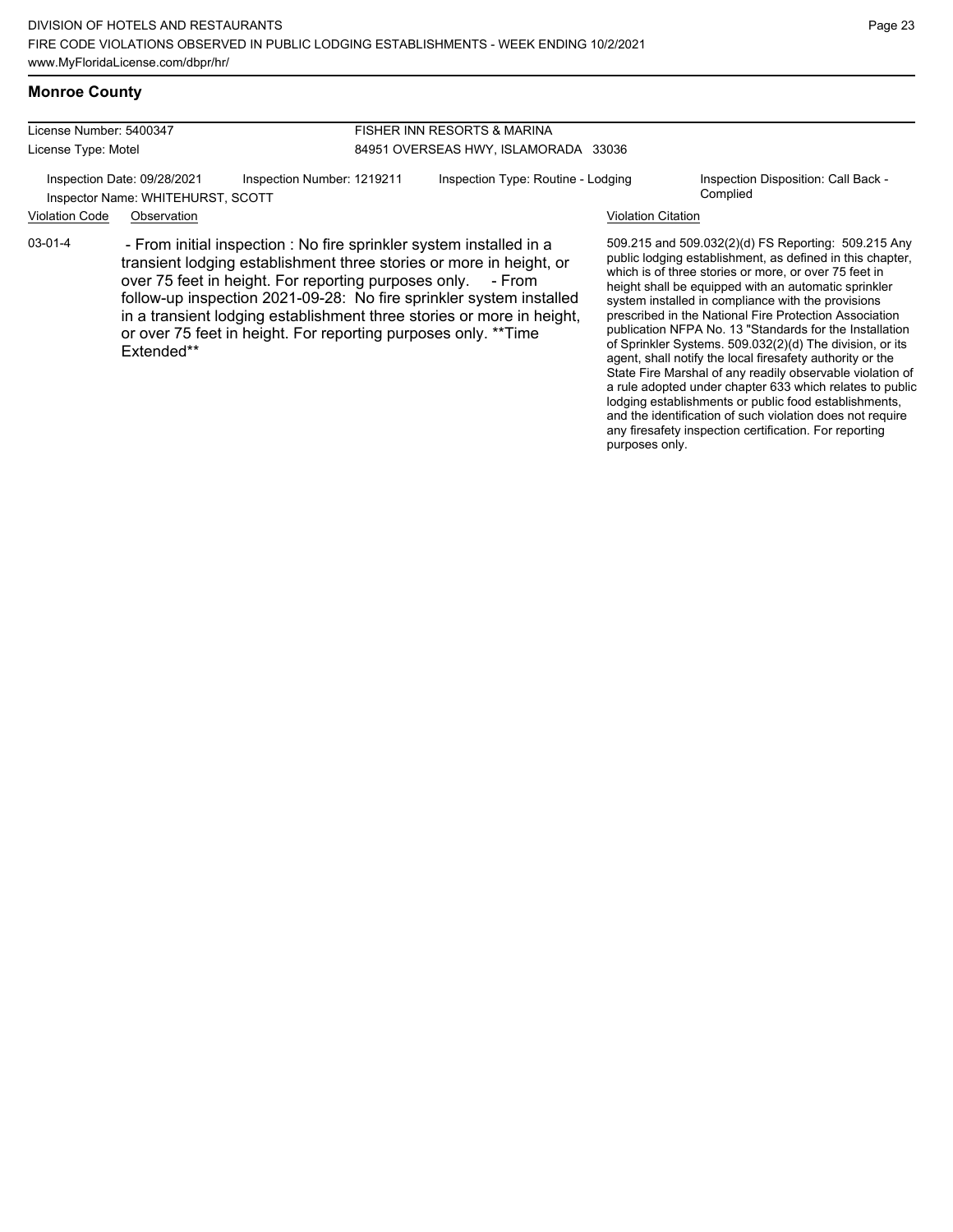#### **Okaloosa County**

License Number: 5603239 License Type: Hotel

#### BEST WESTERN SUGAR SANDS INN & SUITES 4415 E COMMONS DR, DESTIN 32541

Inspection Date: 09/28/2021 Inspection Number: 1160922 Inspection Type: Routine - Lodging Inspection Disposition: Inspection<br>Inspector Name: BURROUGHS, RICHARD Inspector Name: BURROUGHS, RICHARD

Violation Code Observation Violation Citation

08-01-4 Boiler certificate or insurance inspector's boiler report expired. For reporting purposes only.

> - one boiler certificate in room near boiler. However, there also appears to be a second boiler that is connected. It does not have a certificate nor is there an identifying plate displayed with the specs (green one on left).

61C-1.004(10) FAC and 509.032(2)(d) FS Reporting: 61C-1.004(10) The insurance inspector's boiler report is required annually for power boilers and high pressure/high temperature boilers and biannually for low pressure steam or vapor heating boilers. 509.032(2)(d) The division, or its agent, shall notify the local firesafety authority or the State Fire Marshal of any readily observable violation of a rule adopted under chapter 633 which relates to public lodging establishments or public food establishments, and the identification of such violation does not require any firesafety inspection certification. For reporting purposes only.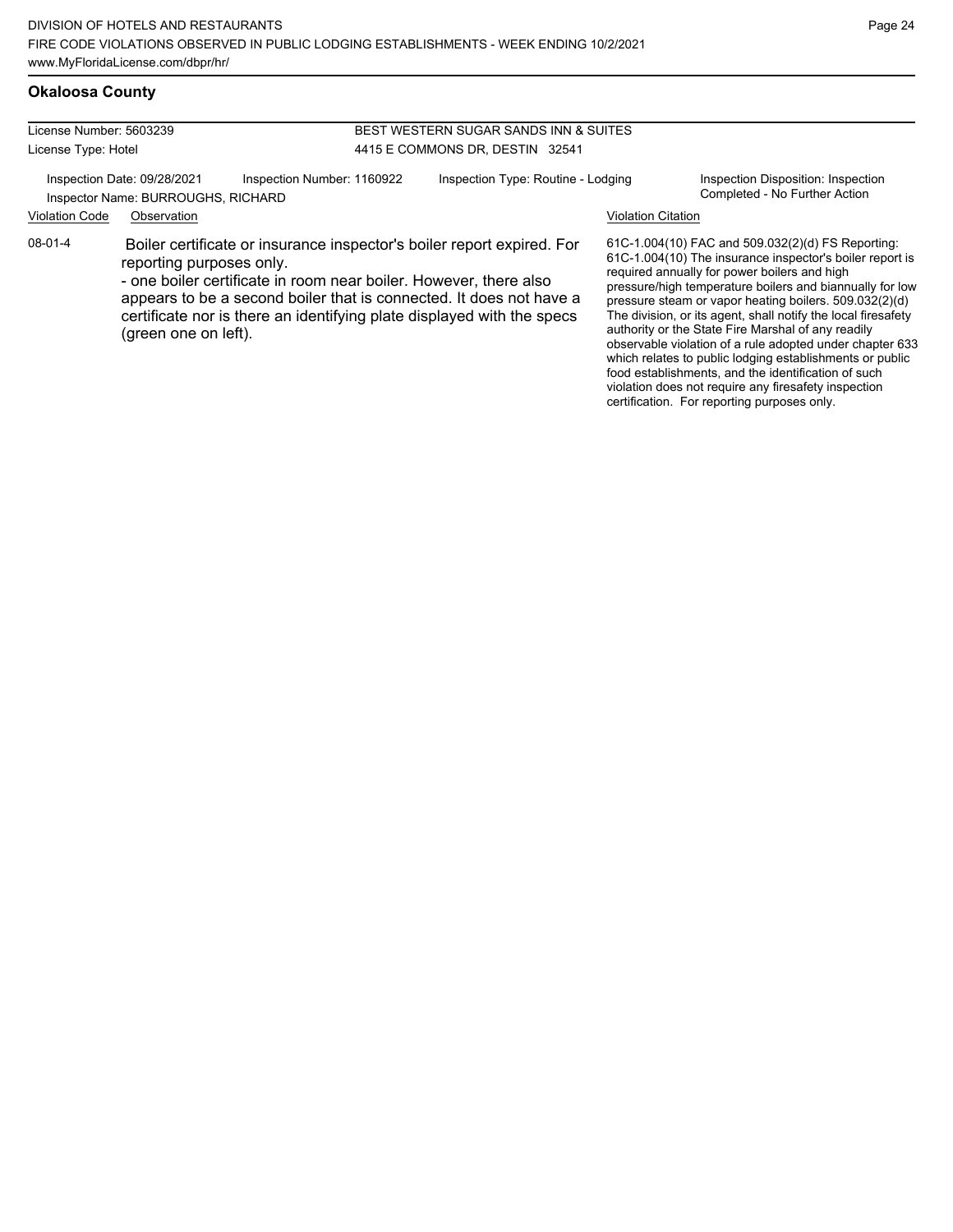| License Number: 5801661<br>License Type: Motel                                               |                                                               |                                                                                        | LA QUINTA INN<br>5825 INTERNATIONAL DR, ORLANDO 32819 |                                                                        |                                                                     |                                                                                                                                                                                                                                                                                                                                                                                                                                                                                                                                                                                                                                                                                                  |  |
|----------------------------------------------------------------------------------------------|---------------------------------------------------------------|----------------------------------------------------------------------------------------|-------------------------------------------------------|------------------------------------------------------------------------|---------------------------------------------------------------------|--------------------------------------------------------------------------------------------------------------------------------------------------------------------------------------------------------------------------------------------------------------------------------------------------------------------------------------------------------------------------------------------------------------------------------------------------------------------------------------------------------------------------------------------------------------------------------------------------------------------------------------------------------------------------------------------------|--|
| Inspection Date: 09/29/2021<br>Inspection Number: 1220217<br>Inspector Name: KOSTELNY, ROGER |                                                               | Inspection Type: Routine - Lodging                                                     |                                                       |                                                                        | Inspection Disposition: Inspection<br>Completed - No Further Action |                                                                                                                                                                                                                                                                                                                                                                                                                                                                                                                                                                                                                                                                                                  |  |
| <b>Violation Code</b>                                                                        | Observation                                                   |                                                                                        |                                                       |                                                                        | <b>Violation Citation</b>                                           |                                                                                                                                                                                                                                                                                                                                                                                                                                                                                                                                                                                                                                                                                                  |  |
| $08 - 01 - 4$                                                                                | reporting purposes only.<br>FL130055 exp 5/16/2020            |                                                                                        |                                                       | Boiler certificate or insurance inspector's boiler report expired. For |                                                                     | 61C-1.004(10) FAC and 509.032(2)(d) FS Reporting:<br>61C-1.004(10) The insurance inspector's boiler report is<br>required annually for power boilers and high<br>pressure/high temperature boilers and biannually for low<br>pressure steam or vapor heating boilers. 509.032(2)(d)<br>The division, or its agent, shall notify the local firesafety<br>authority or the State Fire Marshal of any readily<br>observable violation of a rule adopted under chapter 633<br>which relates to public lodging establishments or public<br>food establishments, and the identification of such<br>violation does not require any firesafety inspection<br>certification. For reporting purposes only. |  |
| License Number: 5811175                                                                      |                                                               |                                                                                        |                                                       | WOODSPRING SUITES ORLANDO INT DRIVE                                    |                                                                     |                                                                                                                                                                                                                                                                                                                                                                                                                                                                                                                                                                                                                                                                                                  |  |
| License Type: Hotel                                                                          |                                                               |                                                                                        |                                                       | 11781 INTERNATIONAL DR, ORLANDO 32821                                  |                                                                     |                                                                                                                                                                                                                                                                                                                                                                                                                                                                                                                                                                                                                                                                                                  |  |
|                                                                                              | Inspection Date: 09/27/2021<br>Inspector Name: NIEVES, RAFAEL | Inspection Number: 1160305                                                             |                                                       | Inspection Type: Routine - Lodging                                     |                                                                     | Inspection Disposition: Warning<br>Issued                                                                                                                                                                                                                                                                                                                                                                                                                                                                                                                                                                                                                                                        |  |
| <b>Violation Code</b>                                                                        | Observation                                                   |                                                                                        |                                                       |                                                                        | <b>Violation Citation</b>                                           |                                                                                                                                                                                                                                                                                                                                                                                                                                                                                                                                                                                                                                                                                                  |  |
| $05-02-5$                                                                                    | For reporting purposes only.                                  |                                                                                        |                                                       | Hearing-impaired smoke detector is not functioning when tested.        |                                                                     | 509.032(2)(d) FS Reporting: The division, or its agent,<br>shall notify the local firesafety authority or the State Fire<br>Marshal of any readily observable violation of a rule                                                                                                                                                                                                                                                                                                                                                                                                                                                                                                                |  |
|                                                                                              |                                                               | Push test bottom but it did not signal the alarm.<br>Observed in room 129. **Warning** |                                                       |                                                                        |                                                                     | adopted under chapter 633 which relates to public<br>lodging establishments or public food establishments,<br>and the identification of such violation does not require<br>any firesafety inspection certification. For reporting                                                                                                                                                                                                                                                                                                                                                                                                                                                                |  |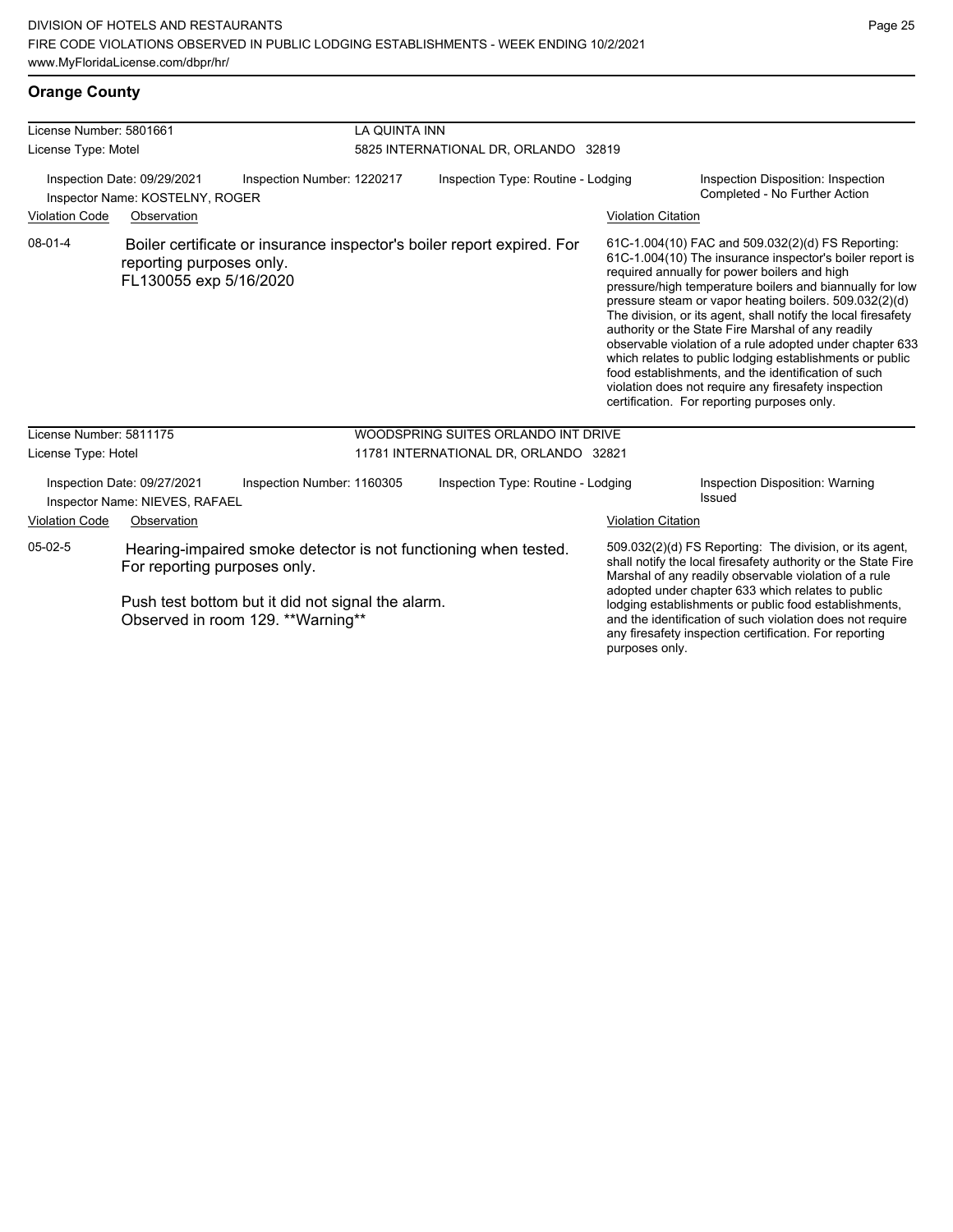# **Osceola County**

| License Number: 5900708 |                                                                 | <b>PARADISE INN</b>                                    |                                                        |                                                                                                                                     |                           |                                                                                                                                                                                                                                                                                                                                                                                                                        |
|-------------------------|-----------------------------------------------------------------|--------------------------------------------------------|--------------------------------------------------------|-------------------------------------------------------------------------------------------------------------------------------------|---------------------------|------------------------------------------------------------------------------------------------------------------------------------------------------------------------------------------------------------------------------------------------------------------------------------------------------------------------------------------------------------------------------------------------------------------------|
| License Type: Motel     |                                                                 |                                                        | 4501 W IRLO BRONSON MEMORIAL HWY, KISSIMMEE 34746-5416 |                                                                                                                                     |                           |                                                                                                                                                                                                                                                                                                                                                                                                                        |
|                         | Inspection Date: 09/27/2021<br>Inspector Name: FERTIL, SYLVERST | Inspection Number: 1220569                             |                                                        | Inspection Type: Complaint Full                                                                                                     |                           | Inspection Disposition: Warning<br>Issued                                                                                                                                                                                                                                                                                                                                                                              |
| <b>Violation Code</b>   | Observation                                                     |                                                        |                                                        |                                                                                                                                     | <b>Violation Citation</b> |                                                                                                                                                                                                                                                                                                                                                                                                                        |
| 04-03-4                 | as soon as possible.                                            | be inoperable. For reporting purposes only. Observed a |                                                        | Smoke detector/alarm in guest room/unit damaged as to appear to<br>disconnected smoke alarm in room 109. Advised operator to repair | purposes only.            | 509.032(2)(d) FS Reporting: The division, or its agent,<br>shall notify the local firesafety authority or the State Fire<br>Marshal of any readily observable violation of a rule<br>adopted under chapter 633 which relates to public<br>lodging establishments or public food establishments,<br>and the identification of such violation does not require<br>any firesafety inspection certification. For reporting |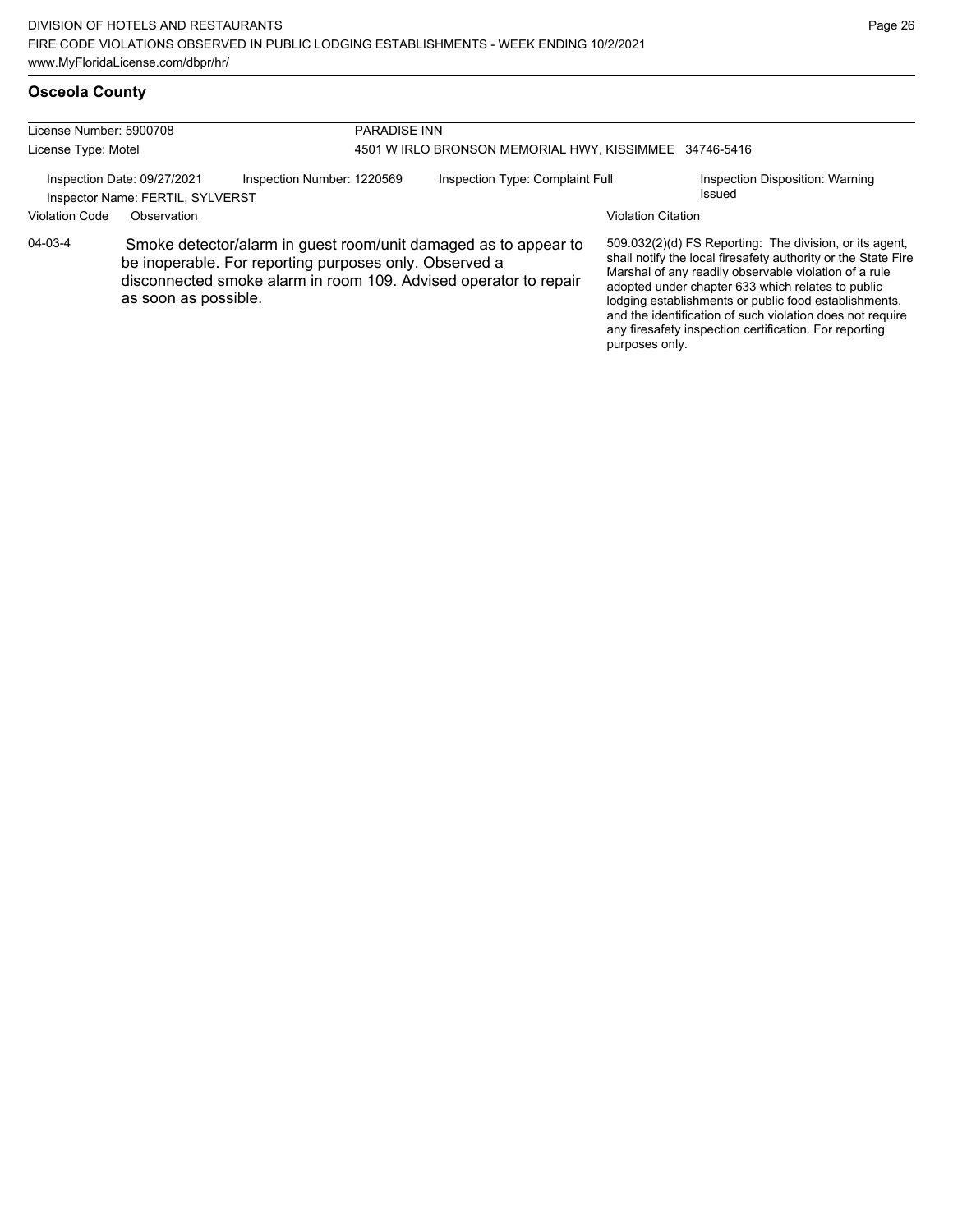| License Number: 6009516 |                                                                                                                                                                            | PALM BEACH SHORES RESORT                     |                           |                                                                                                                                                                                                                                                                                                                                                                                                                                                                                                                                                                                                                                                                                                  |  |
|-------------------------|----------------------------------------------------------------------------------------------------------------------------------------------------------------------------|----------------------------------------------|---------------------------|--------------------------------------------------------------------------------------------------------------------------------------------------------------------------------------------------------------------------------------------------------------------------------------------------------------------------------------------------------------------------------------------------------------------------------------------------------------------------------------------------------------------------------------------------------------------------------------------------------------------------------------------------------------------------------------------------|--|
| License Type: Hotel     |                                                                                                                                                                            | 181 OCEAN AVE, PALM BEACH SHORES 33404-5761  |                           |                                                                                                                                                                                                                                                                                                                                                                                                                                                                                                                                                                                                                                                                                                  |  |
|                         | Inspection Date: 09/28/2021<br>Inspection Number: 1159874<br>Inspector Name: MCCARTHY, RAMONA                                                                              | Inspection Type: Routine - Lodging           |                           | Inspection Disposition: Inspection<br>Completed - No Further Action                                                                                                                                                                                                                                                                                                                                                                                                                                                                                                                                                                                                                              |  |
| <b>Violation Code</b>   | Observation                                                                                                                                                                |                                              | <b>Violation Citation</b> |                                                                                                                                                                                                                                                                                                                                                                                                                                                                                                                                                                                                                                                                                                  |  |
| 08-01-4                 | Boiler certificate or insurance inspector's boiler report expired. For<br>reporting purposes only.                                                                         |                                              |                           | 61C-1.004(10) FAC and 509.032(2)(d) FS Reporting:<br>61C-1.004(10) The insurance inspector's boiler report is<br>required annually for power boilers and high<br>pressure/high temperature boilers and biannually for low<br>pressure steam or vapor heating boilers. 509.032(2)(d)<br>The division, or its agent, shall notify the local firesafety<br>authority or the State Fire Marshal of any readily<br>observable violation of a rule adopted under chapter 633<br>which relates to public lodging establishments or public<br>food establishments, and the identification of such<br>violation does not require any firesafety inspection<br>certification. For reporting purposes only. |  |
| License Number: 6007320 |                                                                                                                                                                            | HOLIDAY INN PALM BEACH- CONFERENCE CENTER    |                           |                                                                                                                                                                                                                                                                                                                                                                                                                                                                                                                                                                                                                                                                                                  |  |
| License Type: Hotel     |                                                                                                                                                                            | 1301 BELVEDERE RD, WEST PALM BEACH 33405     |                           |                                                                                                                                                                                                                                                                                                                                                                                                                                                                                                                                                                                                                                                                                                  |  |
|                         | Inspection Date: 09/27/2021<br>Inspection Number: 1161427<br>Inspector Name: SINGH, GAJENDRA                                                                               | Inspection Type: Routine - Lodging           |                           | Inspection Disposition: Inspection<br>Completed - No Further Action                                                                                                                                                                                                                                                                                                                                                                                                                                                                                                                                                                                                                              |  |
| <b>Violation Code</b>   | Observation                                                                                                                                                                |                                              | Violation Citation        |                                                                                                                                                                                                                                                                                                                                                                                                                                                                                                                                                                                                                                                                                                  |  |
| 08-01-4                 | Boiler certificate or insurance inspector's boiler report expired. For<br>reporting purposes only. 131865, 138721, expired on 05/09/2021                                   |                                              |                           | 61C-1.004(10) FAC and 509.032(2)(d) FS Reporting:<br>61C-1.004(10) The insurance inspector's boiler report is<br>required annually for power boilers and high<br>pressure/high temperature boilers and biannually for low<br>pressure steam or vapor heating boilers. 509.032(2)(d)<br>The division, or its agent, shall notify the local firesafety<br>authority or the State Fire Marshal of any readily<br>observable violation of a rule adopted under chapter 633<br>which relates to public lodging establishments or public<br>food establishments, and the identification of such<br>violation does not require any firesafety inspection<br>certification. For reporting purposes only. |  |
| License Number: 6006208 |                                                                                                                                                                            | EMBASSY SUITES WEST PALM BEACH AIRPORT HOTEL |                           |                                                                                                                                                                                                                                                                                                                                                                                                                                                                                                                                                                                                                                                                                                  |  |
| License Type: Hotel     |                                                                                                                                                                            | 1601 BELVEDERE RD, WEST PALM BEACH 33406     |                           |                                                                                                                                                                                                                                                                                                                                                                                                                                                                                                                                                                                                                                                                                                  |  |
|                         | Inspection Date: 09/28/2021<br>Inspection Number: 1159337<br>Inspector Name: MONTILLA, NATHALIE                                                                            | Inspection Type: Routine - Lodging           |                           | Inspection Disposition: Call Back -<br>Complied                                                                                                                                                                                                                                                                                                                                                                                                                                                                                                                                                                                                                                                  |  |
| <b>Violation Code</b>   | Observation                                                                                                                                                                |                                              | <b>Violation Citation</b> |                                                                                                                                                                                                                                                                                                                                                                                                                                                                                                                                                                                                                                                                                                  |  |
| 08-01-4                 | - From initial inspection : Boiler certificate or insurance inspector's<br>boiler report expired. For reporting purposes only.<br>Expired on 3-20-20.<br>**Time Extended** | - From follow-up inspection 2021-09-28:      |                           | 61C-1.004(10) FAC and 509.032(2)(d) FS Reporting:<br>61C-1.004(10) The insurance inspector's boiler report is<br>required annually for power boilers and high<br>pressure/high temperature boilers and biannually for low<br>pressure steam or vapor heating boilers. 509.032(2)(d)<br>The division, or its agent, shall notify the local firesafety<br>authority or the State Fire Marshal of any readily<br>observable violation of a rule adopted under chapter 633<br>which relates to public lodging establishments or public<br>food establishments, and the identification of such<br>violation does not require any firesafety inspection<br>certification. For reporting purposes only. |  |
| $08-01-4$               | Boiler certificate or insurance inspector's boiler report expired. For<br>reporting purposes only.<br>Expired on 3-20-20.                                                  |                                              |                           | 61C-1.004(10) FAC and 509.032(2)(d) FS Reporting:<br>61C-1.004(10) The insurance inspector's boiler report is<br>required annually for power boilers and high<br>pressure/high temperature boilers and biannually for low<br>pressure steam or vapor heating boilers. 509.032(2)(d)<br>The division, or its agent, shall notify the local firesafety<br>authority or the State Fire Marshal of any readily<br>observable violation of a rule adopted under chapter 633<br>which relates to public lodging establishments or public<br>food establishments, and the identification of such<br>violation does not require any firesafety inspection<br>certification. For reporting purposes only. |  |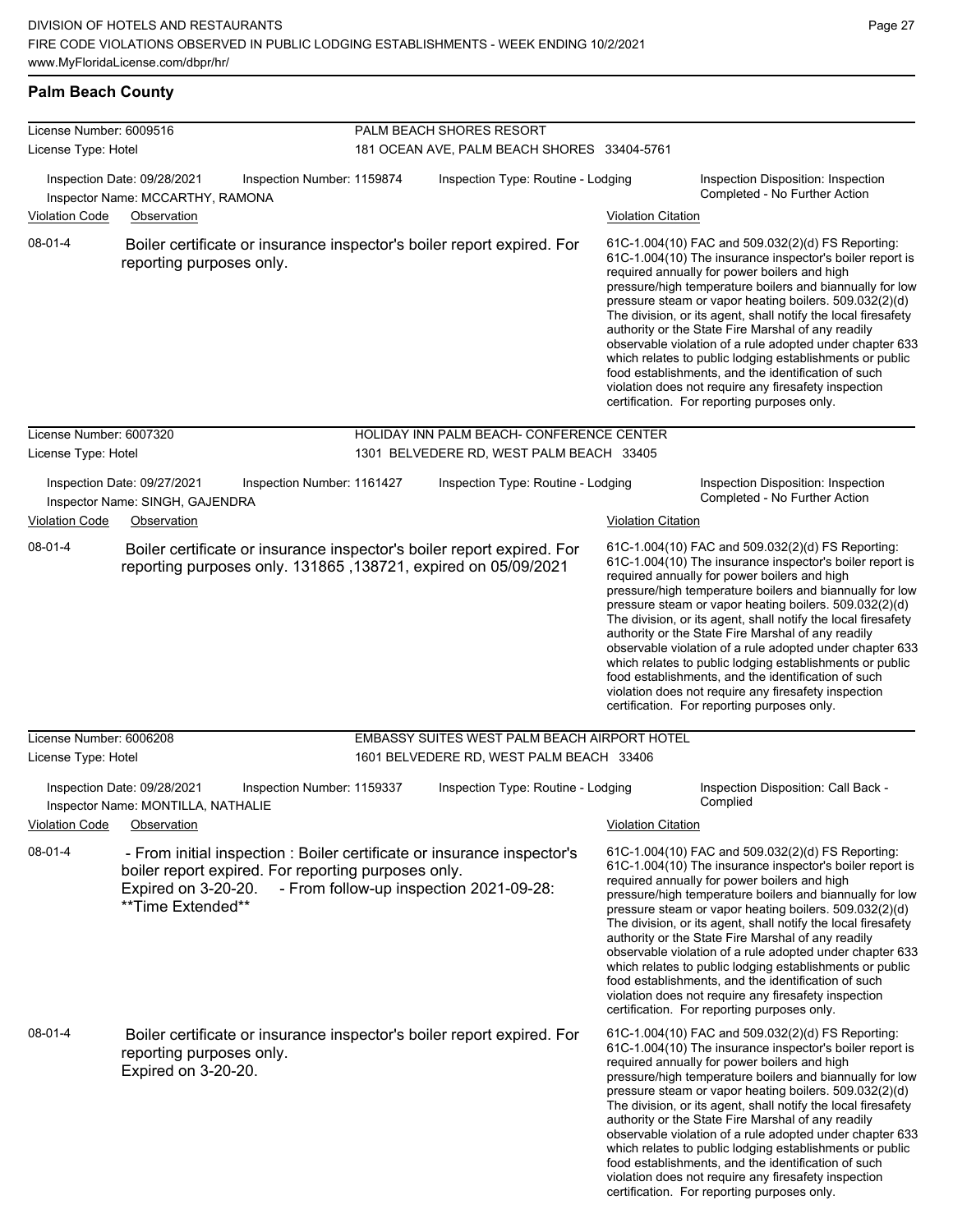any firesafety inspection certification. For reporting

| <b>Palm Beach County</b>                                                                                                                                                                                                                                           |                                                                   |                                                      |                                                                                                                     |                                                                      |                                                                                                                                                                                                                                                                                                                                                                                                                                              |                                                                 |  |
|--------------------------------------------------------------------------------------------------------------------------------------------------------------------------------------------------------------------------------------------------------------------|-------------------------------------------------------------------|------------------------------------------------------|---------------------------------------------------------------------------------------------------------------------|----------------------------------------------------------------------|----------------------------------------------------------------------------------------------------------------------------------------------------------------------------------------------------------------------------------------------------------------------------------------------------------------------------------------------------------------------------------------------------------------------------------------------|-----------------------------------------------------------------|--|
| License Number: 6002759                                                                                                                                                                                                                                            |                                                                   |                                                      |                                                                                                                     | <b>CONGRESS MOTEL AND APARTMENTS</b>                                 |                                                                                                                                                                                                                                                                                                                                                                                                                                              |                                                                 |  |
| License Type: Motel                                                                                                                                                                                                                                                |                                                                   |                                                      |                                                                                                                     | 4787 S CONGRESS AVE, LAKE WORTH 33461                                |                                                                                                                                                                                                                                                                                                                                                                                                                                              |                                                                 |  |
|                                                                                                                                                                                                                                                                    | Inspection Date: 09/30/2021<br>Inspector Name: MONTILLA, NATHALIE | Inspection Number: 1219131                           |                                                                                                                     | Inspection Type: Routine - Lodging                                   |                                                                                                                                                                                                                                                                                                                                                                                                                                              | Inspection Disposition: Warning<br>Issued                       |  |
| Violation Code                                                                                                                                                                                                                                                     | Observation                                                       |                                                      |                                                                                                                     |                                                                      | <b>Violation Citation</b>                                                                                                                                                                                                                                                                                                                                                                                                                    |                                                                 |  |
| $01 - 02 - 4$                                                                                                                                                                                                                                                      | Between room 11 and 10                                            | is in need of recharge. For reporting purposes only. |                                                                                                                     | Portable fire extinguisher pressure gauge indicates the extinguisher | 509.032(2)(d) FS Reporting: (d) The division, or its<br>agent, shall notify the local firesafety authority or the<br>State Fire Marshal of any readily observable violation of<br>a rule adopted under chapter 633 which relates to public<br>lodging establishments or public food establishments,<br>and the identification of such violation does not require<br>any firesafety inspection certification. For reporting<br>purposes only. |                                                                 |  |
| License Number: 6002820                                                                                                                                                                                                                                            |                                                                   |                                                      | <b>DELRAY NINTH LLC</b>                                                                                             |                                                                      |                                                                                                                                                                                                                                                                                                                                                                                                                                              |                                                                 |  |
| License Type: Apartment                                                                                                                                                                                                                                            |                                                                   |                                                      |                                                                                                                     | 1000 NE 9 AVE, DELRAY BEACH 33483                                    |                                                                                                                                                                                                                                                                                                                                                                                                                                              |                                                                 |  |
| Inspection Date: 09/27/2021<br>Inspection Number: 1518890<br>Inspector Name: GOODWIN, NICHOLAS                                                                                                                                                                     |                                                                   |                                                      | Inspection Type: Routine - Lodging                                                                                  |                                                                      | Inspection Disposition: Inspection<br>Completed - No Further Action                                                                                                                                                                                                                                                                                                                                                                          |                                                                 |  |
| <b>Violation Code</b>                                                                                                                                                                                                                                              | Observation                                                       |                                                      |                                                                                                                     |                                                                      | <b>Violation Citation</b>                                                                                                                                                                                                                                                                                                                                                                                                                    |                                                                 |  |
| $01 - 05 - 4$<br>Portable fire extinguisher obstructed/not accessible. For reporting<br>purposes only. Fire extinguisher located next unit 8 has zip tie year<br>tag obstructing box from opening.<br>Observed same at fire extinguisher located outside of unit 3 |                                                                   |                                                      |                                                                                                                     | purposes only.                                                       | 509.032(2)(d) FS Reporting: (d) The division, or its<br>agent, shall notify the local firesafety authority or the<br>State Fire Marshal of any readily observable violation of<br>a rule adopted under chapter 633 which relates to public<br>lodging establishments or public food establishments,<br>and the identification of such violation does not require<br>any firesafety inspection certification. For reporting                   |                                                                 |  |
| License Number: 6009358                                                                                                                                                                                                                                            |                                                                   |                                                      | <b>STARLING MOTEL</b>                                                                                               |                                                                      |                                                                                                                                                                                                                                                                                                                                                                                                                                              |                                                                 |  |
| License Type: Motel                                                                                                                                                                                                                                                |                                                                   |                                                      |                                                                                                                     | 240 S US 27, SOUTH BAY 33493                                         |                                                                                                                                                                                                                                                                                                                                                                                                                                              |                                                                 |  |
|                                                                                                                                                                                                                                                                    | Inspection Date: 09/27/2021<br>Inspector Name: SEVILLA, FREDDY    | Inspection Number: 1218490                           |                                                                                                                     | Inspection Type: Routine - Lodging                                   |                                                                                                                                                                                                                                                                                                                                                                                                                                              | Inspection Disposition: Call Back -<br>Extension given, pending |  |
| <b>Violation Code</b>                                                                                                                                                                                                                                              | Observation                                                       |                                                      |                                                                                                                     |                                                                      | <b>Violation Citation</b>                                                                                                                                                                                                                                                                                                                                                                                                                    |                                                                 |  |
| $01 - 03 - 4$<br>designated location (sign present indicating designated location).<br>For reporting purposes only. Front of the building<br>Operator provided.<br>**Time Extended**                                                                               |                                                                   |                                                      | - From initial inspection : Portable fire extinguisher missing from it's<br>- From follow-up inspection 2021-09-27: |                                                                      | 509.032(2)(d) FS Reporting: (d) The division, or its<br>agent, shall notify the local firesafety authority or the<br>State Fire Marshal of any readily observable violation of<br>a rule adopted under chapter 633 which relates to public<br>lodging establishments or public food establishments,<br>and the identification of such violation does not require                                                                             |                                                                 |  |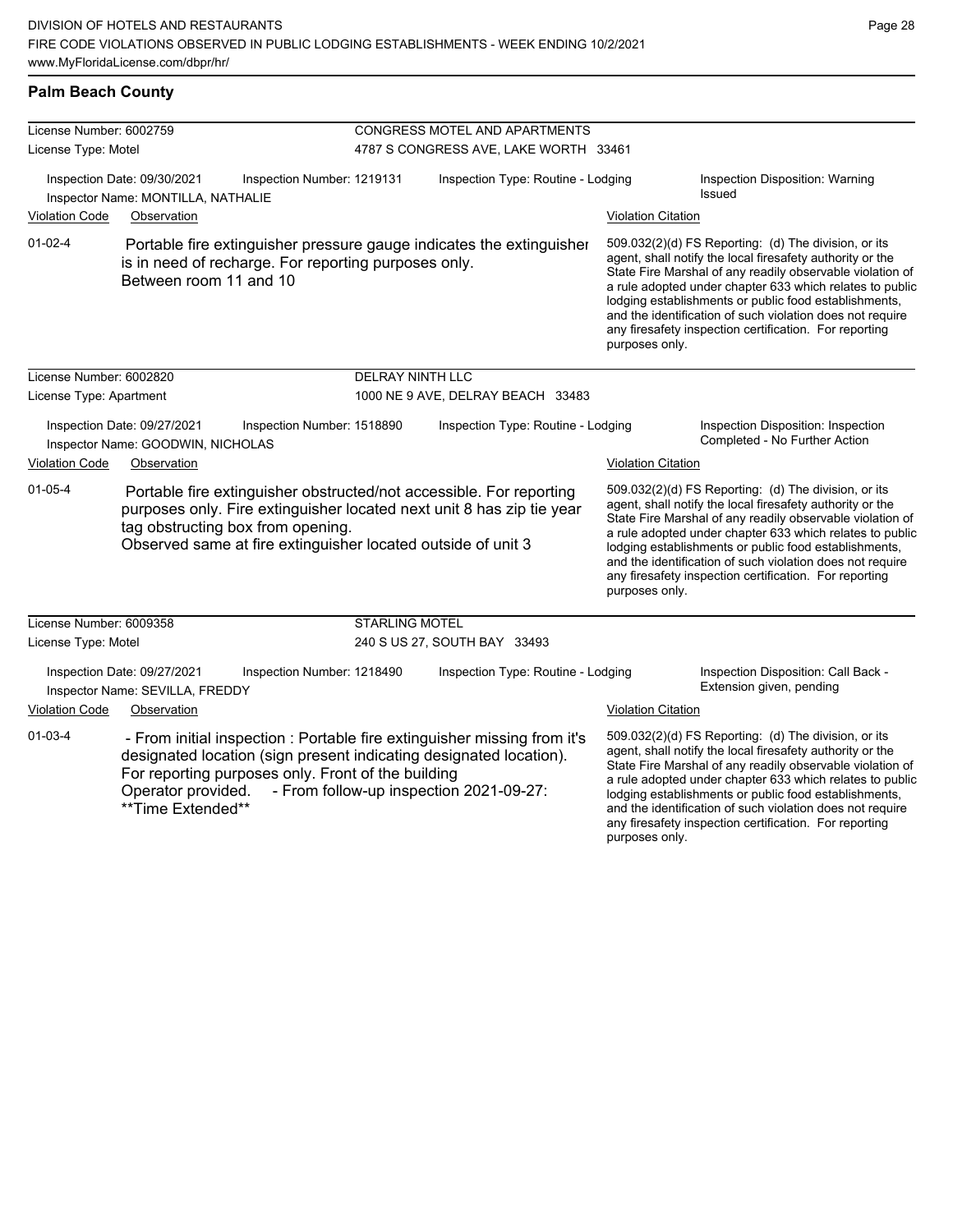**Pinellas County**

| License Number: 6201629 |                                                                                                                                                                                          | MORLAND COURT APTS       |                                                  |                           |                                                                                                                                                                                                                                                                                                                                                                                                                            |
|-------------------------|------------------------------------------------------------------------------------------------------------------------------------------------------------------------------------------|--------------------------|--------------------------------------------------|---------------------------|----------------------------------------------------------------------------------------------------------------------------------------------------------------------------------------------------------------------------------------------------------------------------------------------------------------------------------------------------------------------------------------------------------------------------|
| License Type: Apartment |                                                                                                                                                                                          |                          | 1101 S UPTON CT, ST PETERSBURG 337122232         |                           |                                                                                                                                                                                                                                                                                                                                                                                                                            |
|                         | Inspection Date: 09/28/2021<br>Inspection Number: 1527684<br>Inspector Name: HOBBS, ANDREW                                                                                               |                          | Inspection Type: Routine - Lodging               |                           | Inspection Disposition: Inspection<br>Completed - No Further Action                                                                                                                                                                                                                                                                                                                                                        |
| <b>Violation Code</b>   | Observation                                                                                                                                                                              |                          |                                                  | <b>Violation Citation</b> |                                                                                                                                                                                                                                                                                                                                                                                                                            |
| 01-03-4                 | Portable fire extinguisher missing from it's designated location (sign<br>present indicating designated location). For reporting purposes only.<br>Center of building front bottom floor |                          |                                                  | purposes only.            | 509.032(2)(d) FS Reporting (d) The division, or its<br>agent, shall notify the local firesafety authority or the<br>State Fire Marshal of any readily observable violation of<br>a rule adopted under chapter 633 which relates to public<br>lodging establishments or public food establishments,<br>and the identification of such violation does not require<br>any firesafety inspection certification. For reporting  |
| License Number: 6205122 |                                                                                                                                                                                          | <b>ADRIAN APARTMENTS</b> |                                                  |                           |                                                                                                                                                                                                                                                                                                                                                                                                                            |
| License Type: Apartment |                                                                                                                                                                                          |                          | 3053 ADRIAN AVE, LARGO 33774                     |                           |                                                                                                                                                                                                                                                                                                                                                                                                                            |
|                         | Inspection Date: 09/30/2021<br>Inspection Number: 1532900<br>Inspector Name: DAY-WALKER, LISA                                                                                            |                          | Inspection Type: Lodging-Licensing<br>Inspection |                           | Inspection Disposition: Inspection<br>Completed - No Further Action                                                                                                                                                                                                                                                                                                                                                        |
| <b>Violation Code</b>   | Observation                                                                                                                                                                              |                          |                                                  | <b>Violation Citation</b> |                                                                                                                                                                                                                                                                                                                                                                                                                            |
| $01 - 02 - 4$           | Portable fire extinguisher pressure gauge indicates the extinguisher<br>is in need of recharge. For reporting purposes only. Fire<br>extinguisher near unit 5 in red recharge zone.      |                          |                                                  | purposes only.            | 509.032(2)(d) FS Reporting (d) The division, or its<br>agent, shall notify the local firesafety authority or the<br>State Fire Marshal of any readily observable violation of<br>a rule adopted under chapter 633 which relates to public<br>lodging establishments or public food establishments,<br>and the identification of such violation does not require<br>any firesafety inspection certification. For reporting  |
| License Number: 6214497 |                                                                                                                                                                                          | PARKWOOD APTS            |                                                  |                           |                                                                                                                                                                                                                                                                                                                                                                                                                            |
| License Type: Apartment |                                                                                                                                                                                          |                          | 7055 N 71 ST, PINELLAS PARK 33781                |                           |                                                                                                                                                                                                                                                                                                                                                                                                                            |
|                         | Inspection Date: 09/28/2021<br>Inspection Number: 1520705<br>Inspector Name: RANVILLE, AMANDA                                                                                            |                          | Inspection Type: Routine - Lodging               |                           | Inspection Disposition: Inspection<br>Completed - No Further Action                                                                                                                                                                                                                                                                                                                                                        |
| <b>Violation Code</b>   | Observation                                                                                                                                                                              |                          |                                                  | <b>Violation Citation</b> |                                                                                                                                                                                                                                                                                                                                                                                                                            |
| $01 - 03 - 4$           | Portable fire extinguisher missing from it's designated location (sign<br>present indicating designated location). For reporting purposes only.<br>Missing from building 7106.           |                          |                                                  | purposes only.            | 509.032(2)(d) FS Reporting: (d) The division, or its<br>agent, shall notify the local firesafety authority or the<br>State Fire Marshal of any readily observable violation of<br>a rule adopted under chapter 633 which relates to public<br>lodging establishments or public food establishments,<br>and the identification of such violation does not require<br>any firesafety inspection certification. For reporting |
| License Number: 6200569 |                                                                                                                                                                                          |                          | DUNEDIN CAUSEWAY APARTMENTS                      |                           |                                                                                                                                                                                                                                                                                                                                                                                                                            |
| License Type: Apartment |                                                                                                                                                                                          |                          | 313 WOODETTE DR, DUNEDIN 34698                   |                           |                                                                                                                                                                                                                                                                                                                                                                                                                            |
|                         | Inspection Date: 09/30/2021<br>Inspection Number: 1531113<br>Inspector Name: PEARCE, LAURA                                                                                               |                          | Inspection Type: Routine - Lodging               |                           | Inspection Disposition: Inspection<br>Completed - No Further Action                                                                                                                                                                                                                                                                                                                                                        |
| <b>Violation Code</b>   | Observation                                                                                                                                                                              |                          |                                                  | <b>Violation Citation</b> |                                                                                                                                                                                                                                                                                                                                                                                                                            |
| $01 - 06 - 4$           | Portable fire extinguisher locked in a box with no means of access<br>to the fire extinguisher. For reporting purposes only tool missing<br>from fire extinguisher box near apartment c  |                          |                                                  |                           | 509.032(2)(d) FS Reporting (d) The division, or its<br>agent, shall notify the local firesafety authority or the<br>State Fire Marshal of any readily observable violation of<br>a rule adopted under chapter 633 which relates to public<br>lodging establishments or public food establishments,<br>and the identification of such violation does not require                                                            |

Page 29

any firesafety inspection certification. For reporting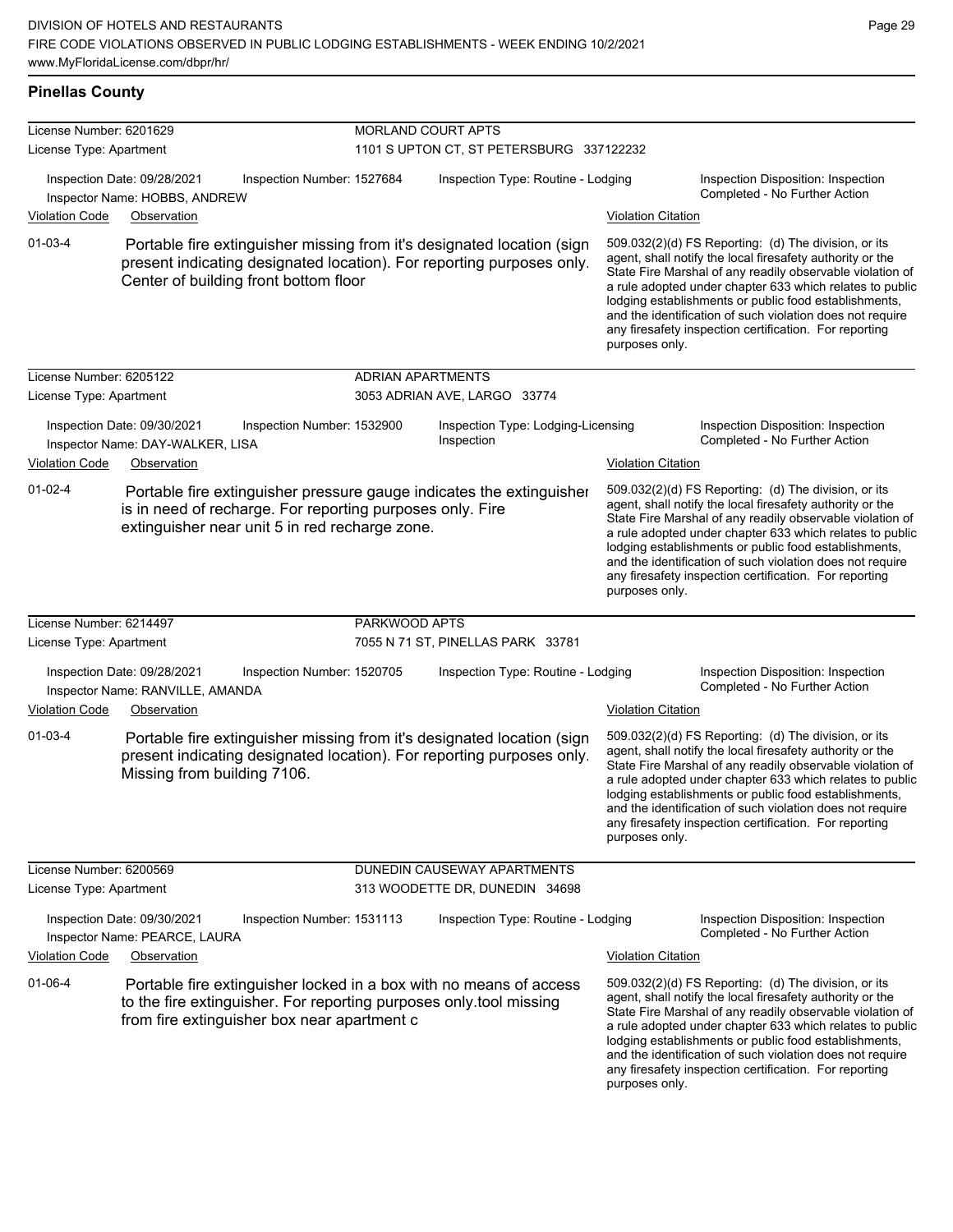and the identification of such violation does not require any firesafety inspection certification. For reporting

| <b>Pinellas County</b>               |                                                                                                                                                                                                             |                       |                                    |                           |                                                                                                                                                                                                                                                                                                                                                                                                                            |
|--------------------------------------|-------------------------------------------------------------------------------------------------------------------------------------------------------------------------------------------------------------|-----------------------|------------------------------------|---------------------------|----------------------------------------------------------------------------------------------------------------------------------------------------------------------------------------------------------------------------------------------------------------------------------------------------------------------------------------------------------------------------------------------------------------------------|
| License Number: 6205768              |                                                                                                                                                                                                             |                       | BELTREES PLAZA APARTMENTS          |                           |                                                                                                                                                                                                                                                                                                                                                                                                                            |
| License Type: Apartment              |                                                                                                                                                                                                             |                       | 660 BELTREES ST, DUNEDIN 34698     |                           |                                                                                                                                                                                                                                                                                                                                                                                                                            |
|                                      | Inspection Date: 09/30/2021<br>Inspection Number: 1519824<br>Inspector Name: PEARCE, LAURA                                                                                                                  |                       | Inspection Type: Routine - Lodging |                           | Inspection Disposition: Inspection<br>Completed - No Further Action                                                                                                                                                                                                                                                                                                                                                        |
| <b>Violation Code</b>                | Observation                                                                                                                                                                                                 |                       |                                    | <b>Violation Citation</b> |                                                                                                                                                                                                                                                                                                                                                                                                                            |
| $01 - 02 - 4$                        | Portable fire extinguisher pressure gauge indicates the extinguisher<br>is in need of recharge. For reporting purposes only.near apartment<br>122 west side building, near apartment 118 east side building |                       |                                    | purposes only.            | 509.032(2)(d) FS Reporting: (d) The division, or its<br>agent, shall notify the local firesafety authority or the<br>State Fire Marshal of any readily observable violation of<br>a rule adopted under chapter 633 which relates to public<br>lodging establishments or public food establishments,<br>and the identification of such violation does not require<br>any firesafety inspection certification. For reporting |
| License Number: 6216155              |                                                                                                                                                                                                             | <b>COCONUT VILLAS</b> |                                    |                           |                                                                                                                                                                                                                                                                                                                                                                                                                            |
| License Type: Apartment              |                                                                                                                                                                                                             |                       | 2675 ST JOSEPH DR E, DUNEDIN 34698 |                           |                                                                                                                                                                                                                                                                                                                                                                                                                            |
|                                      | Inspection Date: 09/30/2021<br>Inspection Number: 1522563<br>Inspector Name: PEARCE, LAURA                                                                                                                  |                       | Inspection Type: Routine - Lodging |                           | Inspection Disposition: Warning<br>Issued                                                                                                                                                                                                                                                                                                                                                                                  |
| <b>Violation Code</b><br>Observation |                                                                                                                                                                                                             |                       |                                    | <b>Violation Citation</b> |                                                                                                                                                                                                                                                                                                                                                                                                                            |
| $02 - 04 - 4$                        | Propane (LP gas) tank having a water capacity greater than 2.7 lbs.<br>stored inside the building. For reporting purposes only. Inside<br>laundry room in building 2679 first floor next to stairway        |                       |                                    |                           | 509.032(2)(d) FS Reporting: (d) The division, or its<br>agent, shall notify the local firesafety authority or the<br>State Fire Marshal of any readily observable violation of<br>a rule adopted under chapter 633 which relates to public<br>lodging establishments or public food establishments,                                                                                                                        |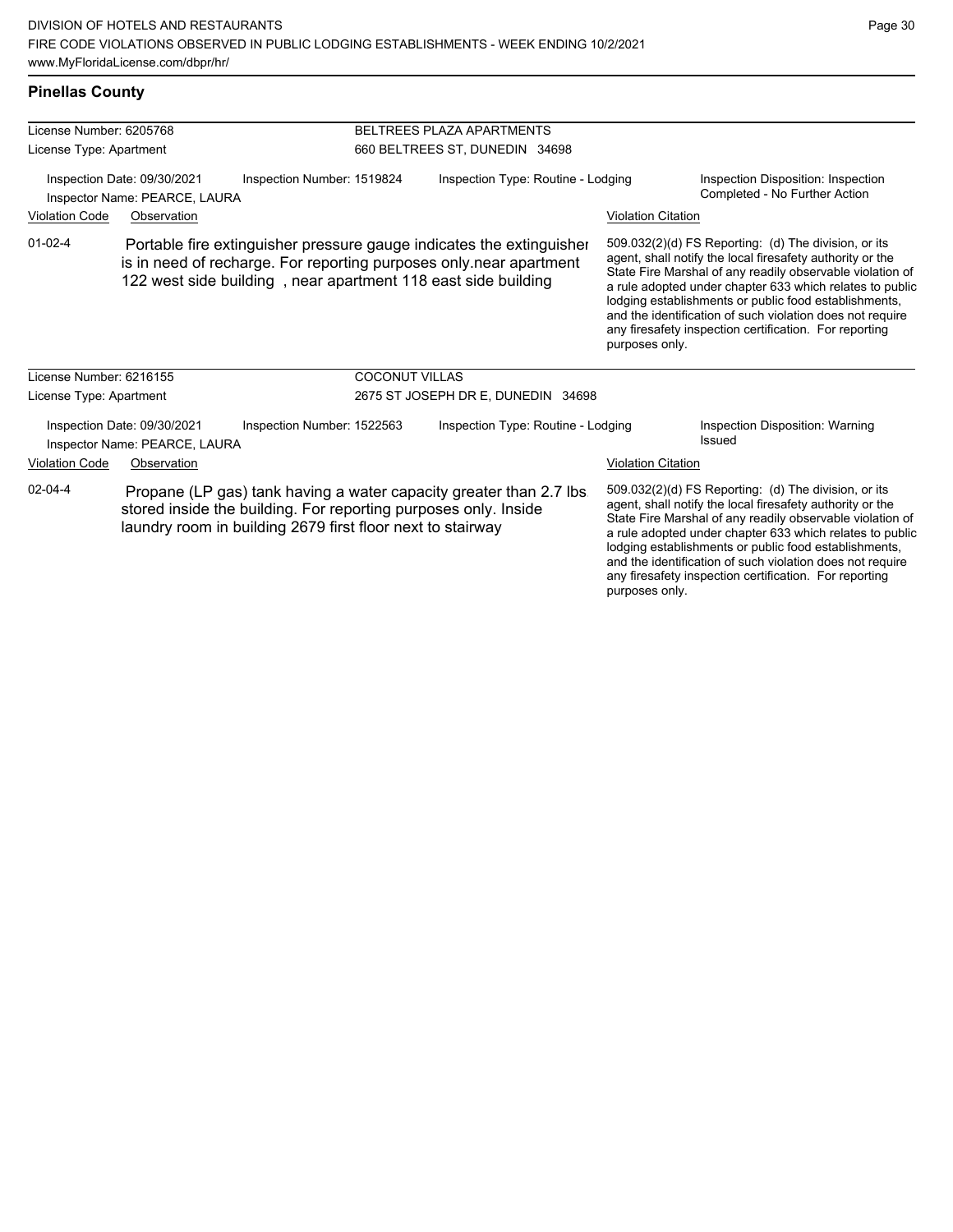# **Polk County**

| License Number: 6309191<br>License Type: Hotel |                                                                               | LEGOLAND PIRATE ISLAND HOTEL<br>One LEGOLAND WAY, WINTER HAVEN 33884 |  |                                                                        |                    |                                                                                                                                                                                                                                                                                                                                                                                                                                                                                                                                                                                                                                                                                                  |
|------------------------------------------------|-------------------------------------------------------------------------------|----------------------------------------------------------------------|--|------------------------------------------------------------------------|--------------------|--------------------------------------------------------------------------------------------------------------------------------------------------------------------------------------------------------------------------------------------------------------------------------------------------------------------------------------------------------------------------------------------------------------------------------------------------------------------------------------------------------------------------------------------------------------------------------------------------------------------------------------------------------------------------------------------------|
| <b>Violation Code</b>                          | Inspection Date: 09/29/2021<br>Inspector Name: JACKSON, SHARON<br>Observation | Inspection Number: 1161175                                           |  | Inspection Type: Routine - Lodging                                     | Violation Citation | Inspection Disposition: Inspection<br>Completed - No Further Action                                                                                                                                                                                                                                                                                                                                                                                                                                                                                                                                                                                                                              |
| 08-01-4                                        | reporting purposes only.<br>06/04/2021.                                       |                                                                      |  | Boiler certificate or insurance inspector's boiler report expired. For |                    | 61C-1.004(10) FAC and 509.032(2)(d) FS Reporting:<br>61C-1.004(10) The insurance inspector's boiler report is<br>required annually for power boilers and high<br>pressure/high temperature boilers and biannually for low<br>pressure steam or vapor heating boilers. 509.032(2)(d)<br>The division, or its agent, shall notify the local firesafety<br>authority or the State Fire Marshal of any readily<br>observable violation of a rule adopted under chapter 633<br>which relates to public lodging establishments or public<br>food establishments, and the identification of such<br>violation does not require any firesafety inspection<br>certification. For reporting purposes only. |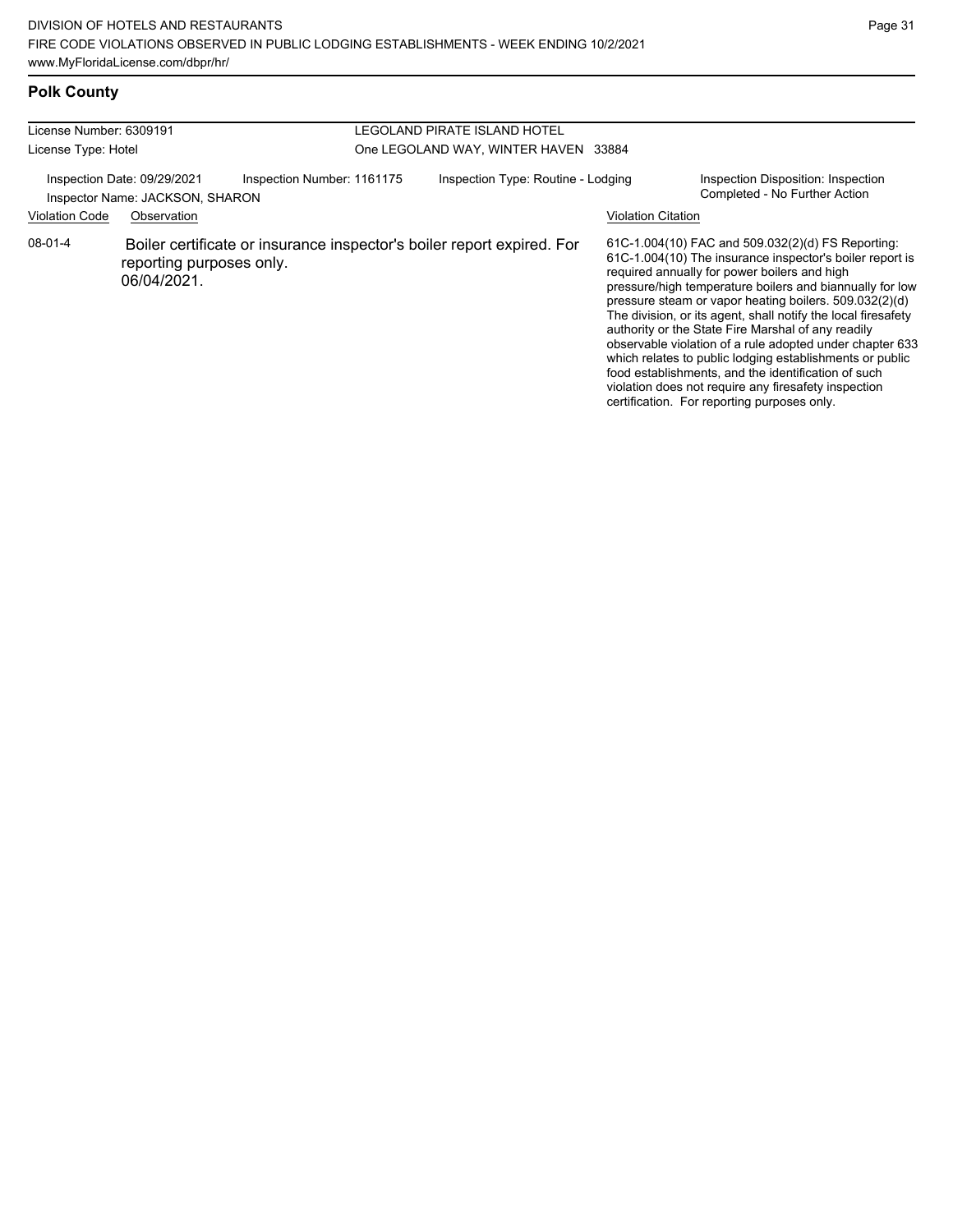| License Number: 6400618 |                                                             |                            | <b>CRYSTAL COVE RESORT</b>         |                                                                                                                                                                                                                            |                           |                                                                                                                                                                                                                                                                                                                                                              |
|-------------------------|-------------------------------------------------------------|----------------------------|------------------------------------|----------------------------------------------------------------------------------------------------------------------------------------------------------------------------------------------------------------------------|---------------------------|--------------------------------------------------------------------------------------------------------------------------------------------------------------------------------------------------------------------------------------------------------------------------------------------------------------------------------------------------------------|
| License Type: Motel     |                                                             |                            | 133 CRYSTAL COVE DR, PALATKA 32177 |                                                                                                                                                                                                                            |                           |                                                                                                                                                                                                                                                                                                                                                              |
|                         | Inspection Date: 09/28/2021<br>Inspector Name: BIAVA, GRANT | Inspection Number: 1218585 |                                    | Inspection Type: Routine - Lodging                                                                                                                                                                                         |                           | Inspection Disposition: Inspection<br>Completed - No Further Action                                                                                                                                                                                                                                                                                          |
| <b>Violation Code</b>   | Observation                                                 |                            |                                    |                                                                                                                                                                                                                            | <b>Violation Citation</b> |                                                                                                                                                                                                                                                                                                                                                              |
| $04 - 01 - 4$           | reporting purposes only.                                    |                            |                                    | Trouble/alarm light illuminated on the fire alarm control panel. For<br>Per manager they are waiting for a part to fix the panel that will not<br>go off after being hit by lighting. In storage room of western building. |                           | 509.032(2)(d) FS Reporting: The division, or its agent,<br>shall notify the local firesafety authority or the State Fire<br>Marshal of any readily observable violation of a rule<br>adopted under chapter 633 which relates to public<br>lodging establishments or public food establishments,<br>and the identification of such violation does not require |

any firesafety inspection certification. For reporting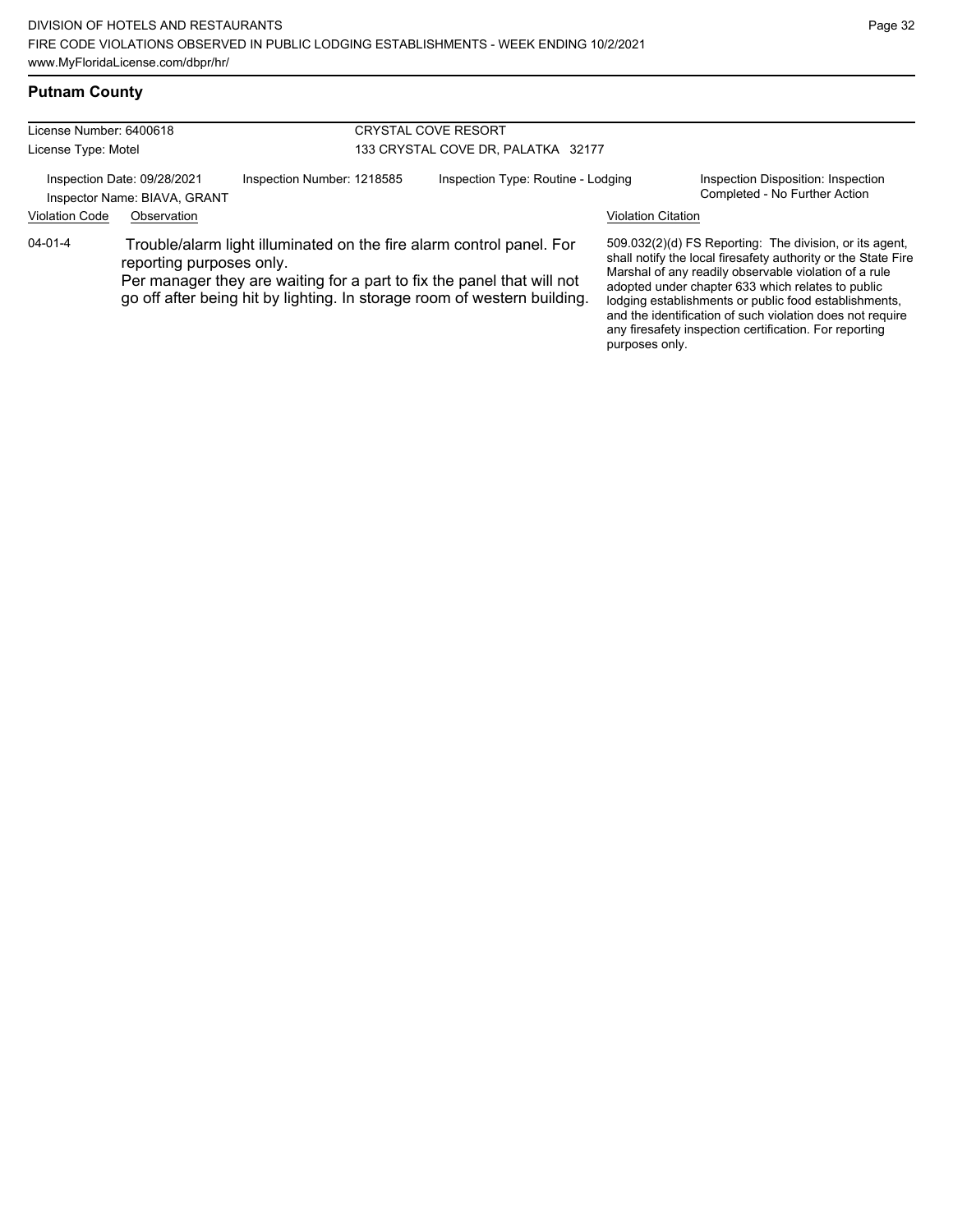violation does not require any firesafety inspection certification. For reporting purposes only.

# **Santa Rosa County**

| License Number: 6700842                                        |                                                       | DAYS INN & SUITES                                                                                                                        |                                    |                           |                                                                                                                                                                                                                                                                                                                                                                                                                                                                                                                                                                                           |
|----------------------------------------------------------------|-------------------------------------------------------|------------------------------------------------------------------------------------------------------------------------------------------|------------------------------------|---------------------------|-------------------------------------------------------------------------------------------------------------------------------------------------------------------------------------------------------------------------------------------------------------------------------------------------------------------------------------------------------------------------------------------------------------------------------------------------------------------------------------------------------------------------------------------------------------------------------------------|
| License Type: Motel                                            |                                                       |                                                                                                                                          | 8700 NAVARRE PKWY, NAVARRE 32566   |                           |                                                                                                                                                                                                                                                                                                                                                                                                                                                                                                                                                                                           |
| Inspection Date: 09/28/2021<br>Inspector Name: ADAMSON, ROBERT |                                                       | Inspection Number: 1218768                                                                                                               | Inspection Type: Routine - Lodging |                           | Inspection Disposition: Inspection<br>Completed - No Further Action                                                                                                                                                                                                                                                                                                                                                                                                                                                                                                                       |
| <b>Violation Code</b>                                          | Observation                                           |                                                                                                                                          |                                    | <b>Violation Citation</b> |                                                                                                                                                                                                                                                                                                                                                                                                                                                                                                                                                                                           |
| 08-03-4                                                        | For reporting purposes only.<br>boiler certification. | No boiler certificate or insurance inspector's boiler report available.<br>Upon inspection unable to gain access to boiler room to check |                                    |                           | 61C-1.004(10) FAC and 509.032(2)(d) FS Reporting:<br>61C-1.004(10) The insurance inspector's boiler report is<br>required annually for power boilers and high<br>pressure/high temperature boilers and biannually for low<br>pressure steam or vapor heating boilers. 509.032(2)(d)<br>The division, or its agent, shall notify the local firesafety<br>authority or the State Fire Marshal of any readily<br>observable violation of a rule adopted under chapter 633<br>which relates to public lodging establishments or public<br>food establishments, and the identification of such |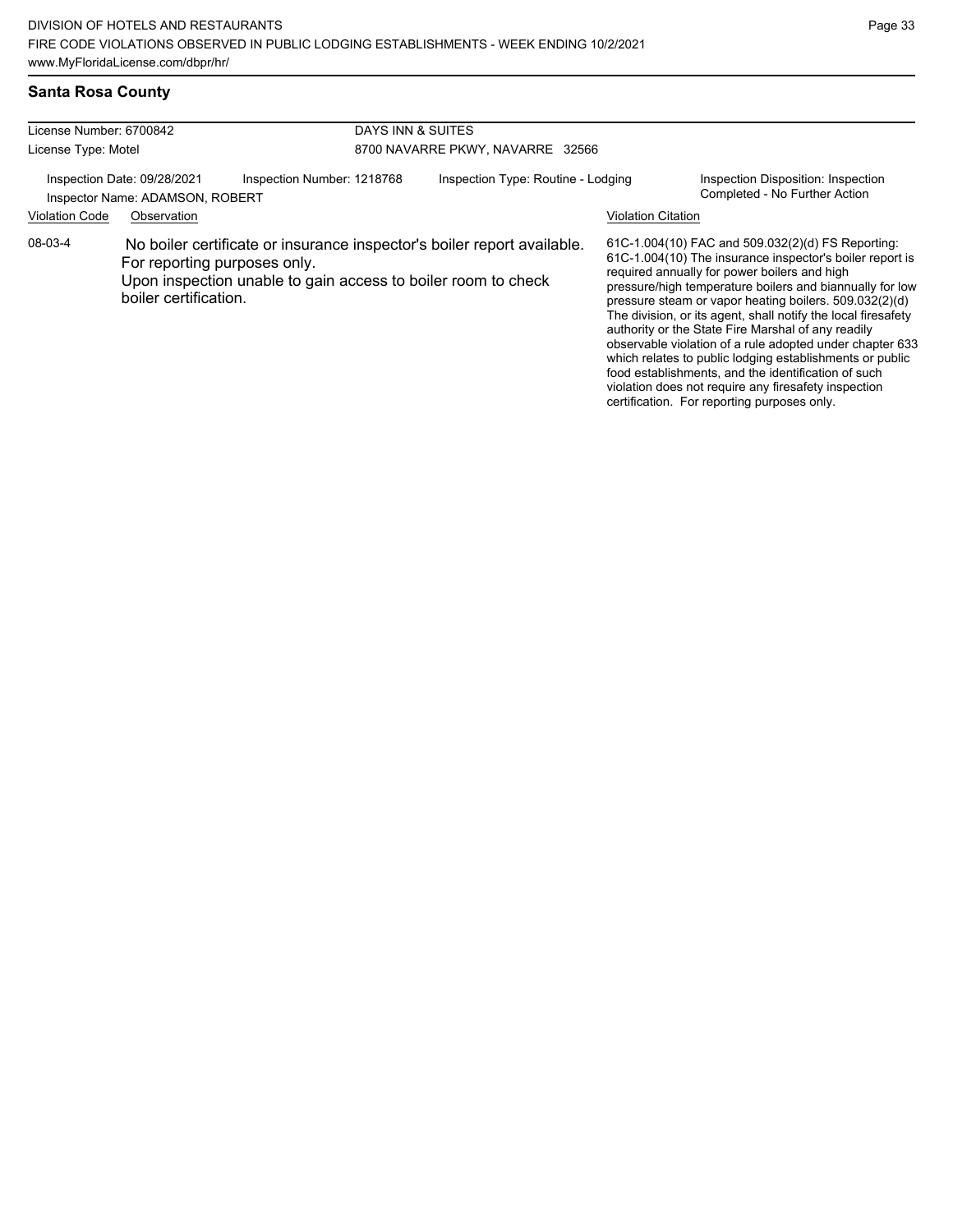# **Seminole County**

| License Number: 6900010<br>License Type: Apartment |                                                                            |                                                      | <b>SEMINOLE GARDENS</b><br>1600 W 5 ST, SANFORD 32771                |                           |                                                                                                                                                                                                                                                                                                                                                                                                                            |
|----------------------------------------------------|----------------------------------------------------------------------------|------------------------------------------------------|----------------------------------------------------------------------|---------------------------|----------------------------------------------------------------------------------------------------------------------------------------------------------------------------------------------------------------------------------------------------------------------------------------------------------------------------------------------------------------------------------------------------------------------------|
| <b>Violation Code</b>                              | Inspection Date: 09/29/2021<br>Inspector Name: ANGEL, TERRY<br>Observation | Inspection Number: 1528763                           | Inspection Type: Routine - Lodging                                   | <b>Violation Citation</b> | Inspection Disposition: Warning<br>Issued                                                                                                                                                                                                                                                                                                                                                                                  |
| $01 - 02 - 4$                                      | Laundry room.                                                              | is in need of recharge. For reporting purposes only. | Portable fire extinguisher pressure gauge indicates the extinguisher | purposes only.            | 509.032(2)(d) FS Reporting: (d) The division, or its<br>agent, shall notify the local firesafety authority or the<br>State Fire Marshal of any readily observable violation of<br>a rule adopted under chapter 633 which relates to public<br>lodging establishments or public food establishments,<br>and the identification of such violation does not require<br>any firesafety inspection certification. For reporting |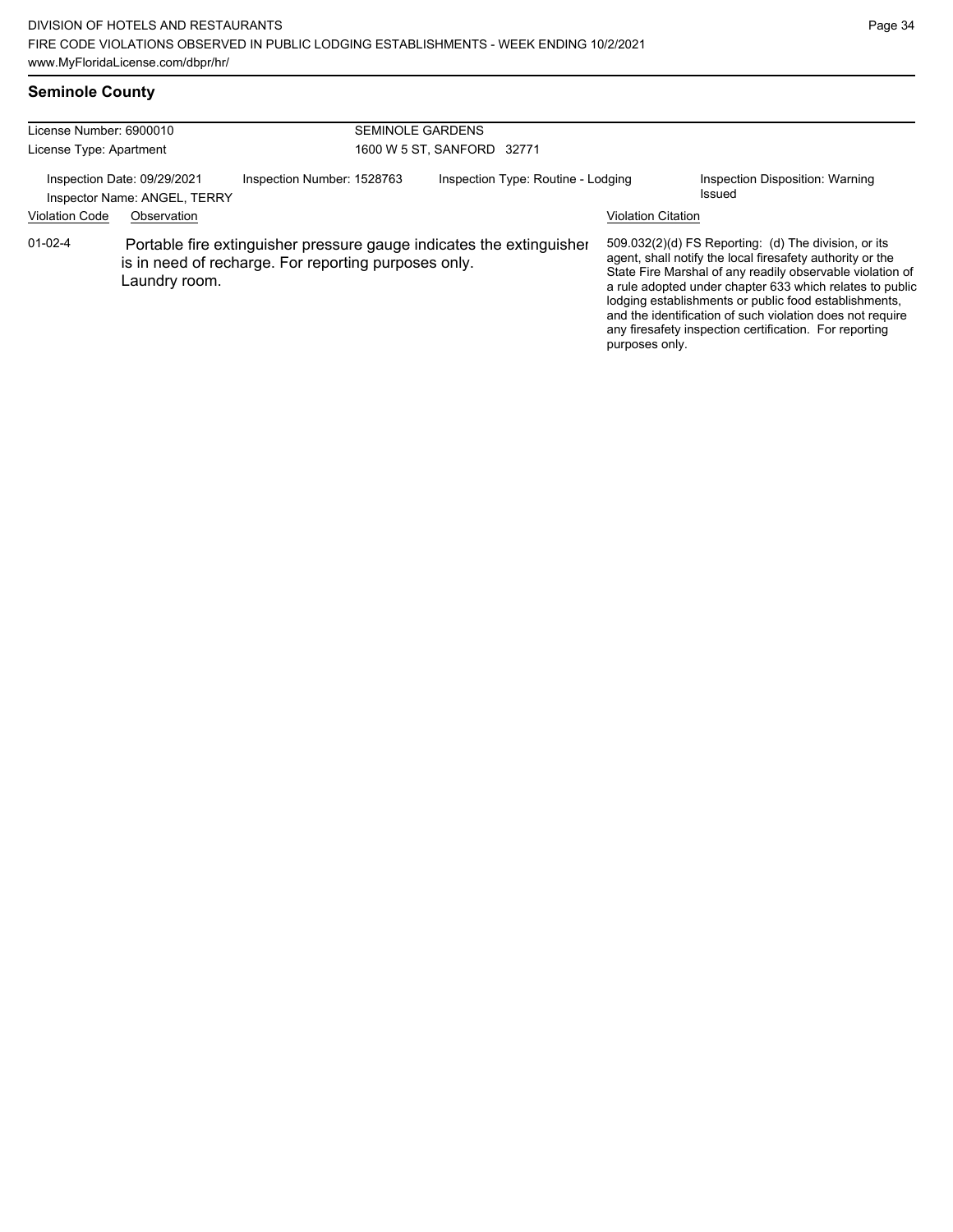any firesafety inspection certification. For reporting

| <b>St. Lucie County</b> |  |
|-------------------------|--|
|-------------------------|--|

| License Number: 6602527                                      |                                                                |                                                                                                                                               | <b>GERMAN-AMERICAN TRADING &amp; TOURISM</b> |                           |                                                                                                                                                                                                                                                                                                                                                                                                                        |
|--------------------------------------------------------------|----------------------------------------------------------------|-----------------------------------------------------------------------------------------------------------------------------------------------|----------------------------------------------|---------------------------|------------------------------------------------------------------------------------------------------------------------------------------------------------------------------------------------------------------------------------------------------------------------------------------------------------------------------------------------------------------------------------------------------------------------|
| License Type: Apartment                                      |                                                                |                                                                                                                                               | 2510 TAMARIND DR, FT PIERCE 34949            |                           |                                                                                                                                                                                                                                                                                                                                                                                                                        |
| Inspection Date: 09/29/2021<br>Inspector Name: HYNES, MONICA |                                                                | Inspection Number: 1533068                                                                                                                    | Inspection Type: Complaint Full              |                           | Inspection Disposition: Warning<br>Issued                                                                                                                                                                                                                                                                                                                                                                              |
| <b>Violation Code</b>                                        | Observation                                                    |                                                                                                                                               |                                              | <b>Violation Citation</b> |                                                                                                                                                                                                                                                                                                                                                                                                                        |
| $05-02-5$                                                    | For reporting purposes only.                                   | Hearing-impaired smoke detector is not functioning when tested.                                                                               |                                              | purposes only.            | 509.032(2)(d) FS Reporting: The division, or its agent,<br>shall notify the local firesafety authority or the State Fire<br>Marshal of any readily observable violation of a rule<br>adopted under chapter 633 which relates to public<br>lodging establishments or public food establishments,<br>and the identification of such violation does not require<br>any firesafety inspection certification. For reporting |
| License Number: 6602312                                      |                                                                |                                                                                                                                               | THE FLORIDIAN GOLF & YACHT CLUB              |                           |                                                                                                                                                                                                                                                                                                                                                                                                                        |
| License Type: Apartment                                      |                                                                |                                                                                                                                               | 3700 SE FLORIDIAN DR, PALM CITY 34990        |                           |                                                                                                                                                                                                                                                                                                                                                                                                                        |
|                                                              | Inspection Date: 09/27/2021<br>Inspector Name: PETROW, MICHAEL | Inspection Number: 1526156                                                                                                                    | Inspection Type: Routine - Lodging           |                           | Inspection Disposition: Warning<br>Issued                                                                                                                                                                                                                                                                                                                                                                              |
| <b>Violation Code</b>                                        | Observation                                                    |                                                                                                                                               |                                              | <b>Violation Citation</b> |                                                                                                                                                                                                                                                                                                                                                                                                                        |
| $01 - 02 - 4$                                                |                                                                | Portable fire extinguisher pressure gauge indicates the extinguisher<br>is in need of recharge. For reporting purposes only. Bldg cottage 20. |                                              |                           | 509.032(2)(d) FS Reporting: (d) The division, or its<br>agent, shall notify the local firesafety authority or the<br>State Fire Marshal of any readily observable violation of<br>a rule adopted under chapter 633 which relates to public<br>lodging establishments or public food establishments,<br>and the identification of such violation does not require                                                       |